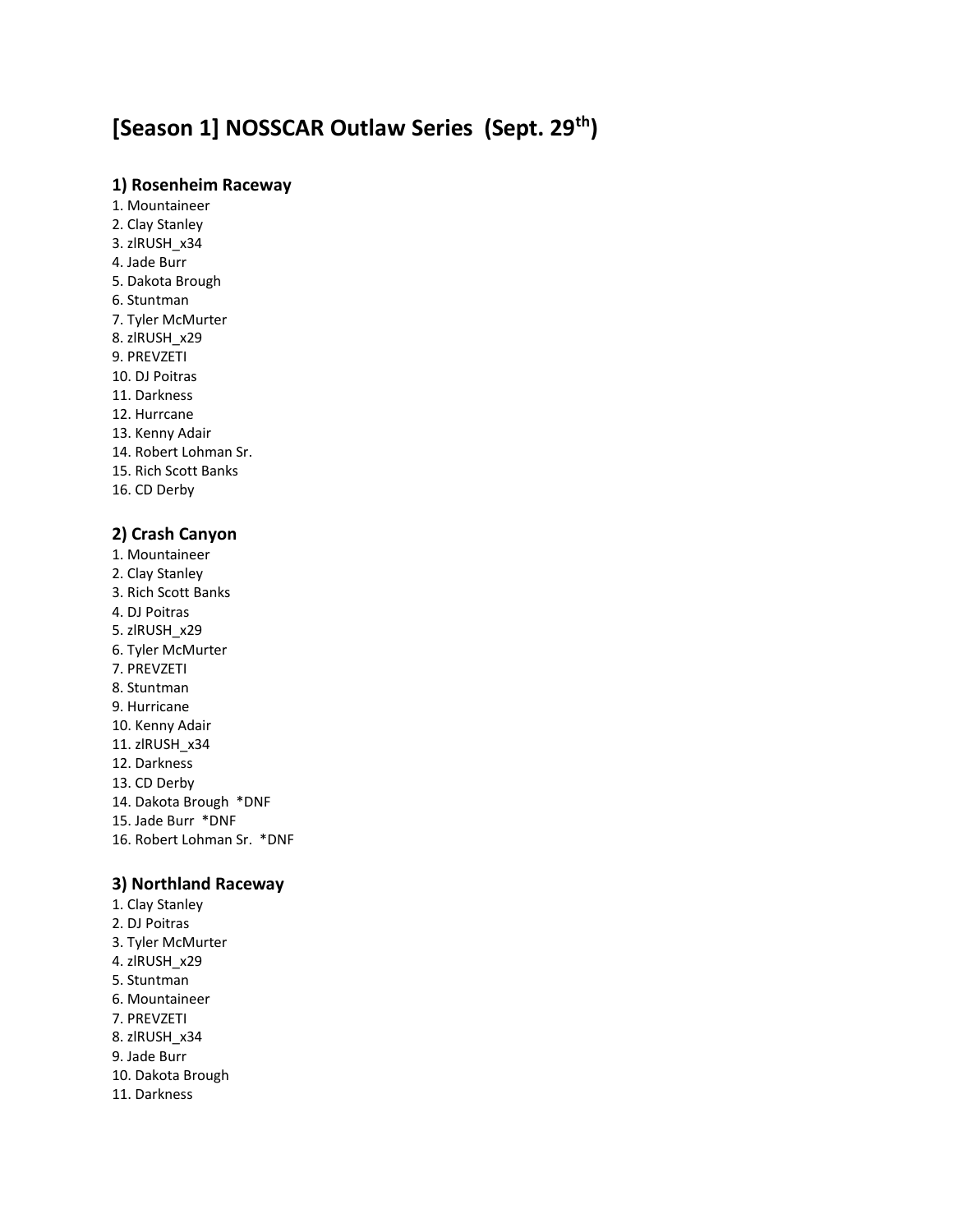12. CD Derby 13. Kenny Adair 14. Robert Lohman Sr. 15. Hurricane

### **4) Big Valley Speedway – Figure 8**

- 1. Stuntman 2. zlRUSH\_x29 3. zlRUSH\_x34 4. Clay Stanley 5. Dakota Brough 6. Hurricane 7. Jade Burr 8. DJ Poitras 9. Tyler McMurter 10. PREVZETI 11. Darkness \*DNF 12. Mountaineer \*DNF 13. Kenny Adair \*DNF 14. Robert Lohman Sr. \*DNF 15. CD Derby \*DNF
- 16. Rich Scott Banks \*DNF

#### **5) Firwood MotoCenter**

- 1. Mountaineer
- 2. Jade Burr
- 3. Tyler McMurter
- 4. zlRUSH\_x34
- 5. zlRUSH\_x29
- 6. DJ Poitras
- 7. Dakota Brough
- 8. Clay Stanley
- 9. Hurricane
- 10. Stuntman
- 11. Darkness
- 12. Kenny Adair
- 13. PREVZETI
- 14. Robert Lohman Sr.
- 15. CD Derby

#### **6) Bloomfield Speedway – Dirt Oval**

- 1. Stuntman
- 2. Dakota Brough
- 3. Hurricane
- 4. zlRUSH\_x29
- 5. Mountaineer
- 6. Tyler McMurter
- 7. Clay Stanley
- 8. Jade Burr
- 9. Robert Lohman Sr.
- 10. CD Derby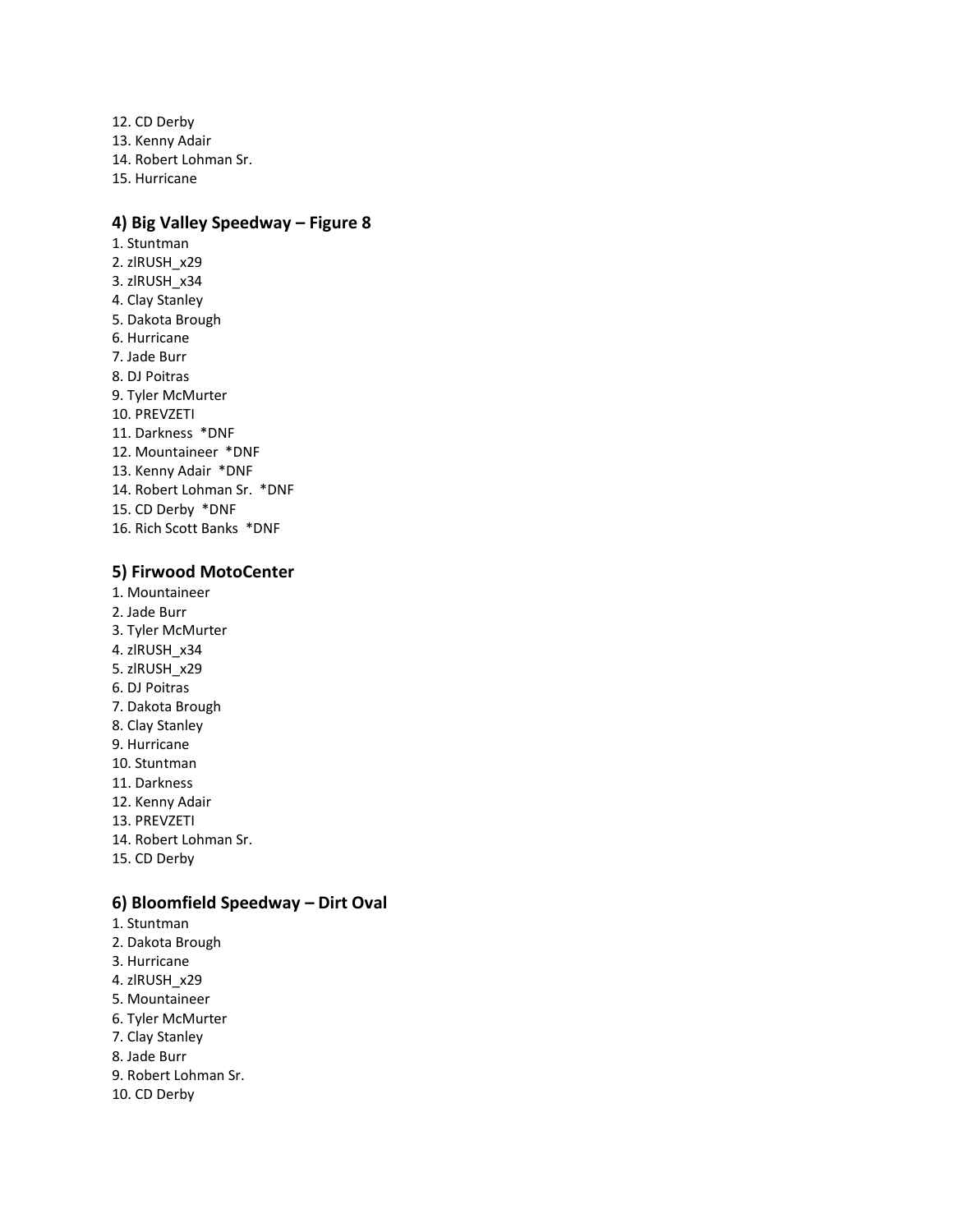11. zlRUSH\_x34 12. DJ Poitras 13. PREVZETI 14. Darkness 15. Kenny Adair

#### **7) Sandstone Raceway – Short Route**

1. zlRUSH\_x34 2. Tyler McMurter 3. Mountaineer 4. Dakota Brough 5. Jade Burr 6. DJ Poitras 7. Darkness 8. PREVZETI 9. Clay Stanley 10. zlRUSH\_x29 11. Stuntman 12. Hurricane 13. CD Derby 14. Kenny Adair 15. Robert Lohman Sr. \*DNF

#### **8) Big Valley Speedway – Outer Oval Death Loop**

- 1. Jade Burr
- 2. Clay Stanley
- 3. Hurricane
- 4. Stuntman
- 5. Tyler McMurter
- 6. DJ Poitras
- 7. Mountaineer
- 8. zlRUSH\_x34
- 9. CD Derby
- 10. Dakota Brough 11. Kenny Adair \*DNF
- 12. Darkness \*DNF
- 13. zlRUSH\_x29 \*DNF
- 14. Robert Lohman Sr. \*DNF
- 15. DarthRaider \*DNF
- 
- 16. PREVZETI \*DNF

#### **9) Clayridge Circuit**

- 1. Stuntman
- 2. zlRUSH\_x34
- 3. Tyler McMurter
- 4. Mountaineer
- 5. PREVZETI
- 6. DJ Poitras
- 7. Jade Burr
- 8. Dakota Brough
- 9. CD Derby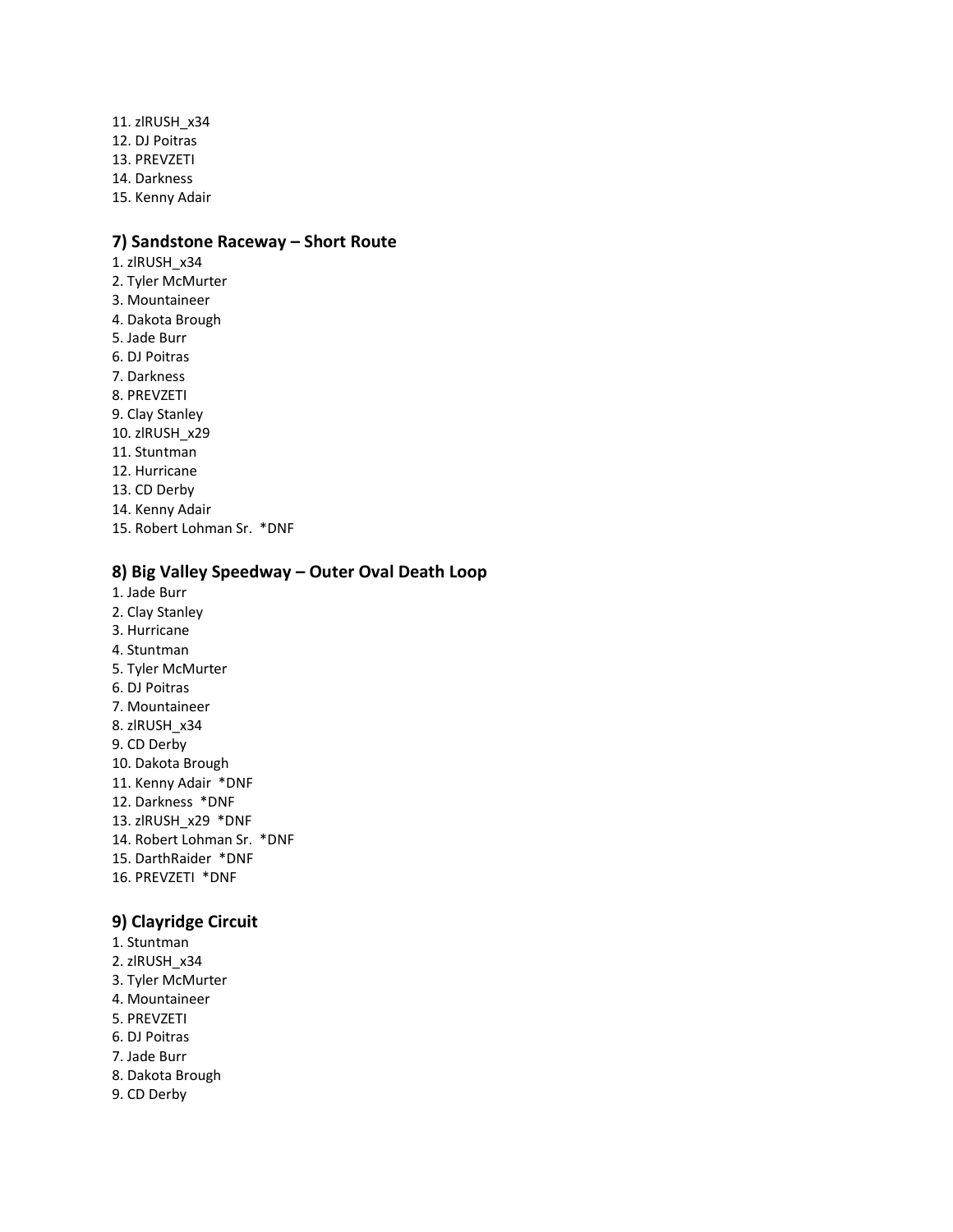10. Hurricane 11. Clay Stanley 12. Darkness 13. Kenny Adair 14. Robert Lohman Sr. \*DNF 15. zlRUSH\_x29 \*DNF

#### **10) Bonebreaker Valley**

- 1. zlRUSH\_x34 2. Clay Stanley 3. Mountaineer 4. DJ Poitras 5. Jade Burr 6. Hurricane 7. PREVZETI 8. CD Derby 9. Darkness 10. Robert Lohman Sr. 11. zlRUSH\_x29 12. Kenny Adair 13. Tyler McMurter \*DNF 14. Stuntman \*DNF
- 15. Byron \*DNF

#### **11) Boulder Bank Circuit – Main Route Reverse**

- 1. zlRUSH\_x34
- 2. Clay Stanley
- 3. Tyler McMurter
- 4. DJ Poitras
- 5. Mountaineer 6. Jade Burr
- 7. Stuntman
- 8. PREVZETI
- 9. Byron31\_34
- 10. zlRUSH\_x29
- 11. Hurricane
- 12. Darkness
- 13. CD Derby
- 14. Robert Lohman Sr.
- 15. Kenny Adair
- 16. Dakota Brough

# **Season 1 NOSSCAR Outlaw Series Final Standings**

- 1. Mountaineer: 208 pts \*3 wins
- 2. Clay Stanley: 206 pts \*1 win
- 3. zlRUSH\_x34: 205 pts \*3 wins
- 4. Tyler McMurter: 188 pts
- 5. Stuntman: 186 pts \*3 wins
- 6. Jade Burr: 179 pts \*1 win
- 7. DJ Poitras: 176 pts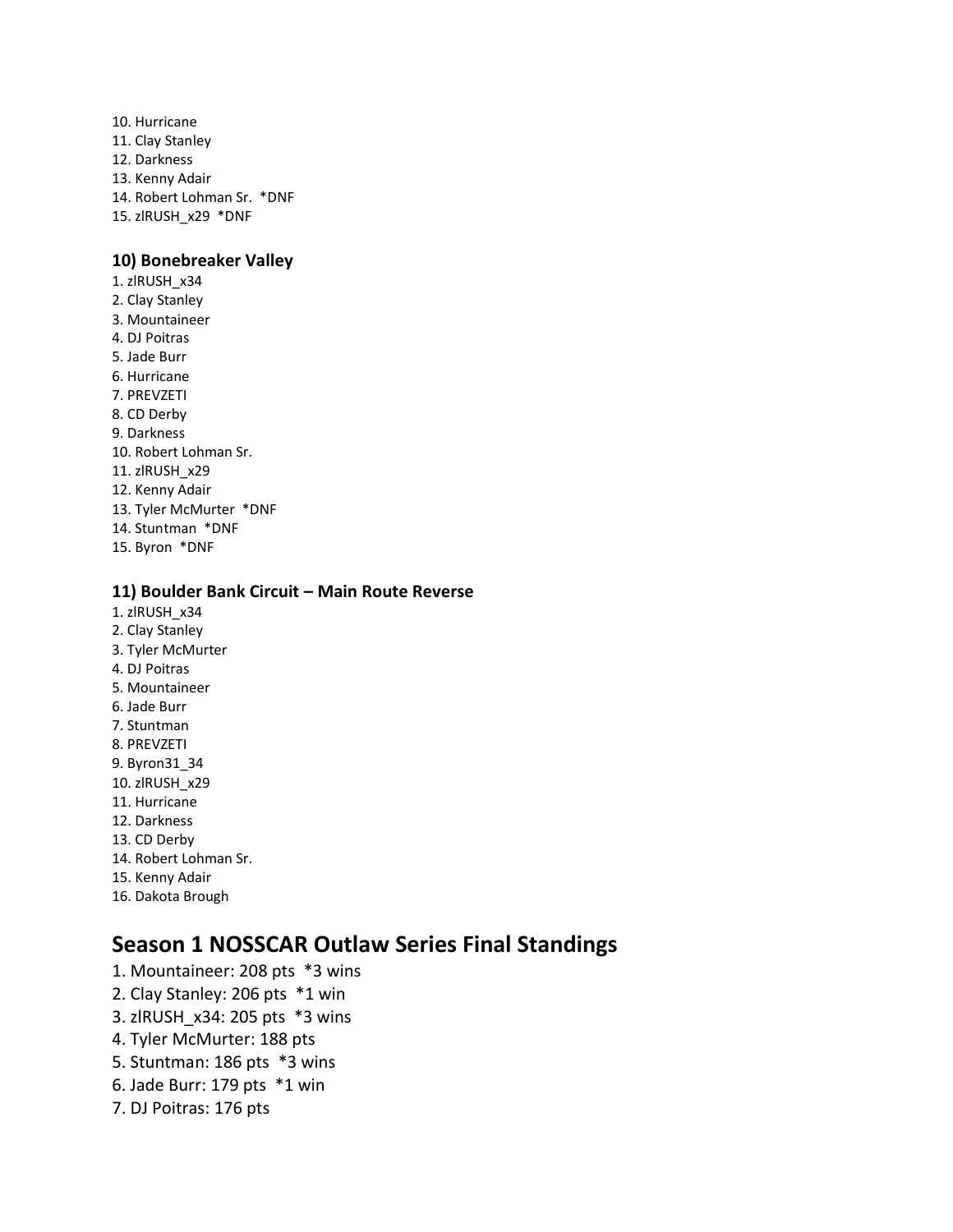8. zlRUSH\_x29: 157 pts 9. Hurricane: 148 pts 10. Dakota Brough: 141 pts 11. PREVZETI: 139 pts 12. Darkness: 120 pts 13. CD Derby: 109 pts 14. Kenny Adair: 101 pts 15. Robert Lohman Sr.: 94 pts 16. Rich Scott Banks: 26 pts 17. Byron: 20 pts 18. Darth Raider: 7 pts

## **Season 2 NOSSCAR Outlaw Series Race Results (Oct. 6, 2019)**

#### **1) Hilltop Stadium Oval**

- 1. Bad2theBone2003
- 2. zlRUSH\_x34
- 3. Austin Humphries
- 4. Tyler McMurter
- 5. Dakota Brough
- 6. zlRUSH\_x29
- 7. Clay Stanley
- 8. DJ Poitras
- 9. CD-Derby
- 10. Hurricane
- 11. Jade Burr
- 12. PREVZETI
- 13. Tanner Gray
- 14. Kenny Adair
- 15. Robert Lohman Sr.
- 16. zlRUSH\_x26

#### **2) Sandstone Raceway**

- 1. Clay Stanley
- 2. Tyler McMurter
- 3. Bad2theBone2003
- 4. DJ Poitras
- 5. zlRUSH\_x29
- 6. PREVZETI
- 7. Hurricane
- 8. Dakota Brough
- 9. Jade Burr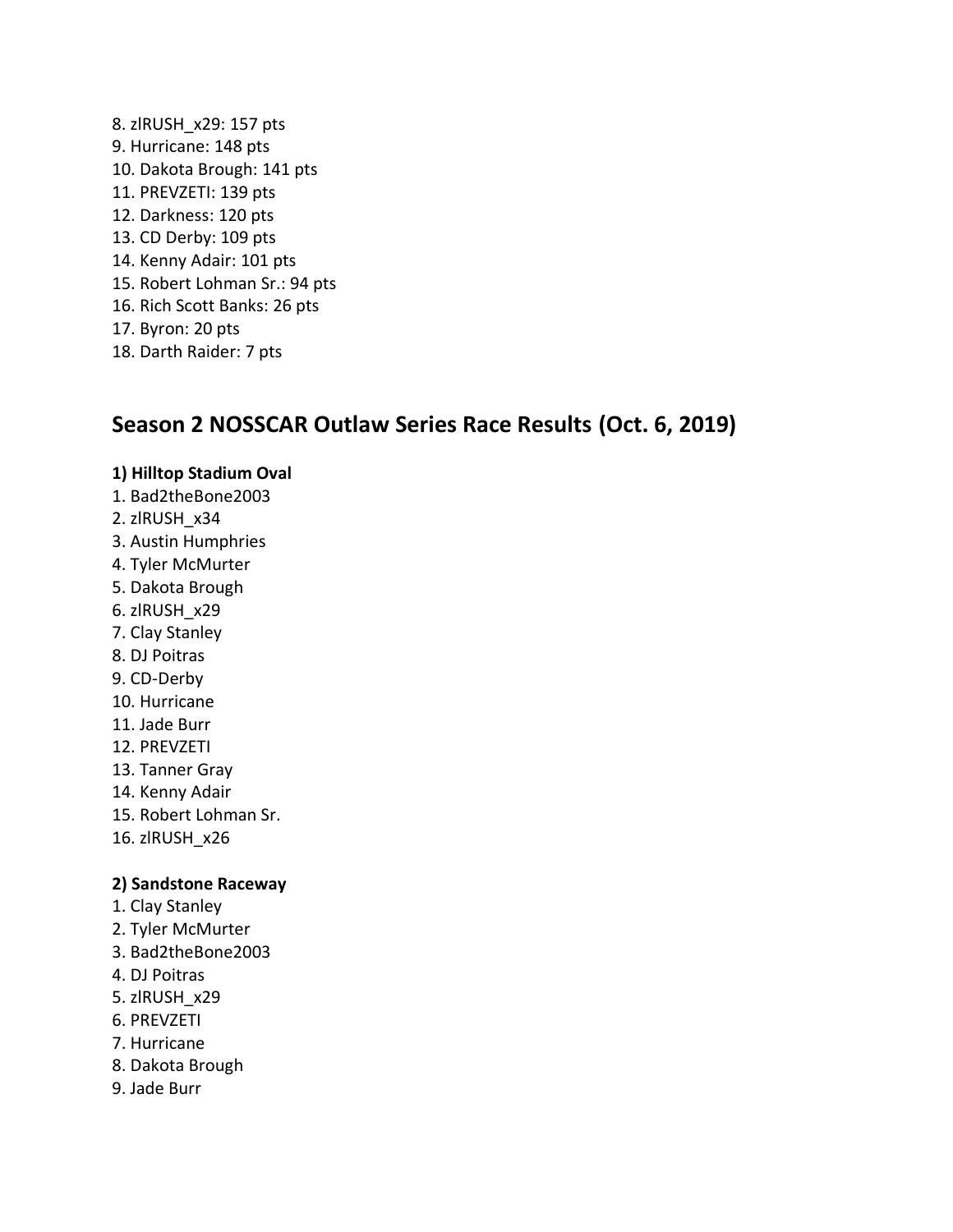10. Tanner Gray 11. Austin Humphries 12. zlRUSH\_x34 13. CD-Derby-Boy 14. Robert Lohman Sr. 15. Kenny Adair 16. zlRUSH\_x26

#### **3) Dirt Devil Stadium**

- 1. Tyler McMurter
- 2. zlRUSH\_x34
- 3. Dakota Brough
- 4. zlRUSH\_x29
- 5. Clay Stanley
- 6. Austin Humphries
- 7. PREVZETI
- 8. Hurricane
- 9. Bad2theBone
- 10. CD-Derby-Boy
- 11. zlRUSH\_x26
- 12. Jade Burr
- 13. Tanner Gray
- 14. Robert Lohman Sr.
- 15. Kenny Adair
- 16. DJ Poitras

### **4) Pinehills Raceway**

- 1. Austin Humphries
- 2. Bad2theBone
- 3. Clay Stanley
- 4. Tyler McMurter
- 5. Dakota Brough
- 6. DJ Poitras
- 7. Hurricane
- 8. zlRUSH\_x34
- 9. zlRUSH\_x29
- 10. Jade Burr
- 11. PREVZETI
- 12. Kenny Adair
- 13. zlRUSH\_x26
- 14. CD-Derby-Boy
- 15. Robert Lohman Sr.
- 16. Tanner Gray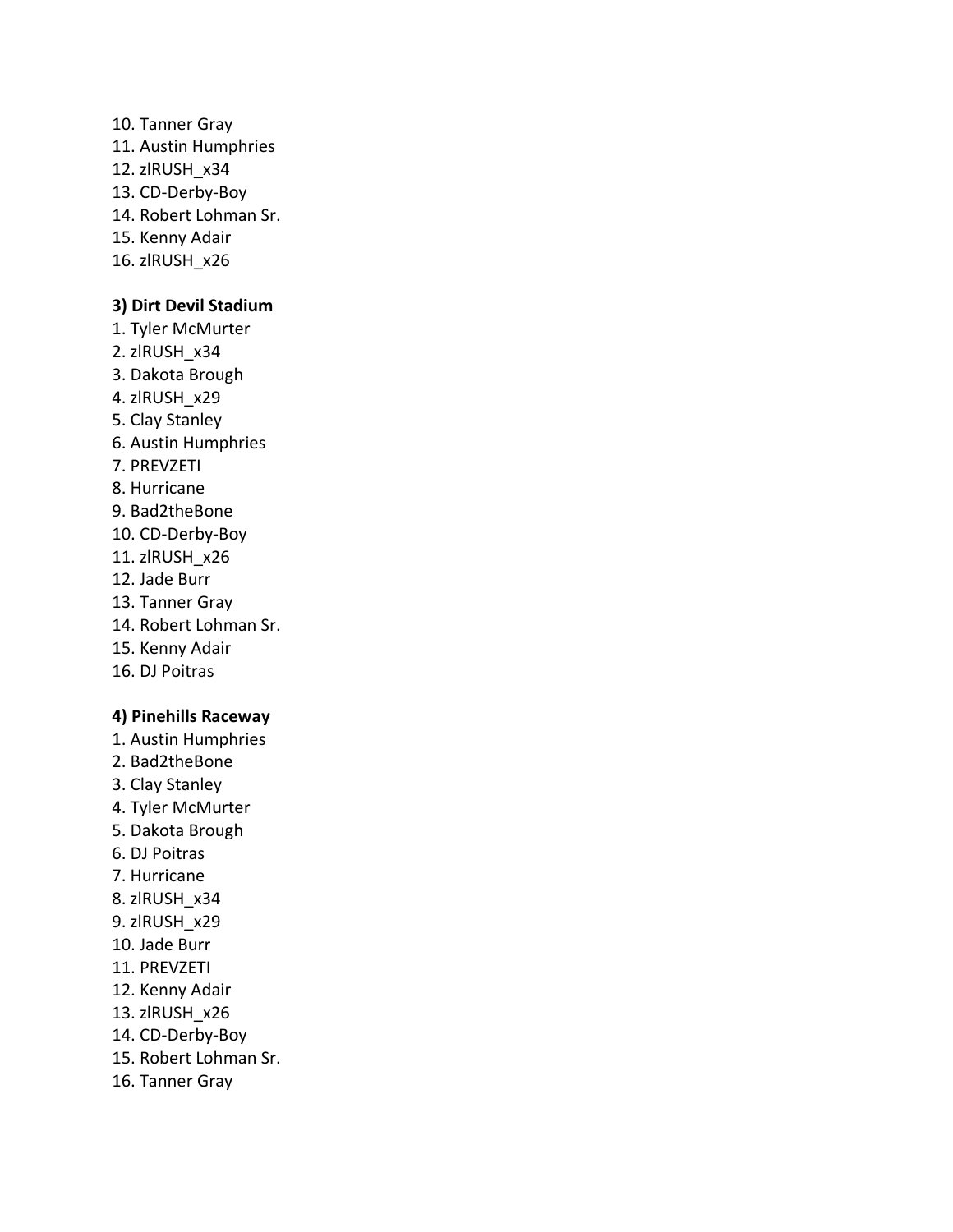#### **5) Hilltop Stadium (Figure-8)**

- 1. Austin Humphries
- 2. zlRUSH\_x29
- 3. zlRUSH\_x34
- 4. Jade Burr
- 5. Tyler McMurter
- 6. Bad2theBone
- 7. DJ Poitras
- 8. Clay Stanley
- 9. Hurricane
- 10. Kenny Adair
- 11. Robert Lohman Sr.
- 12. Dakota Brough
- 13. CD-Derby-Boy
- 14. zlRUSH\_x26
- 15. PREVZETI
- 16. Chef Novak

#### **6) Savolax Sandpit**

- 1. zlRUSH\_x34
- 2. Dakota Brough
- 3. DJ Poitras
- 4. Clay Stanley
- 5. Bad2theBone
- 6. Hurricane
- 7. zlRUSH\_x29
- 8. Jade Burr
- 9. CD-Derby-Boy
- 10. zlRUSH\_x26
- 11. Tyler McMurter
- 12. LickSalami
- 13. Austin Humphries
- 14. PREVZETI
- 15. Robert Lohman Sr.
- 16. Kenny Adair

## **7) Big Valley Speedway (outer oval)**

- 1. Jade Burr
- 2. CD-Derby-Boy
- 3. zlRUSH\_x34
- 4. Tyler McMurter
- 5. Clay Stanley
- 6. Hurricane
- 7. Bad2theBone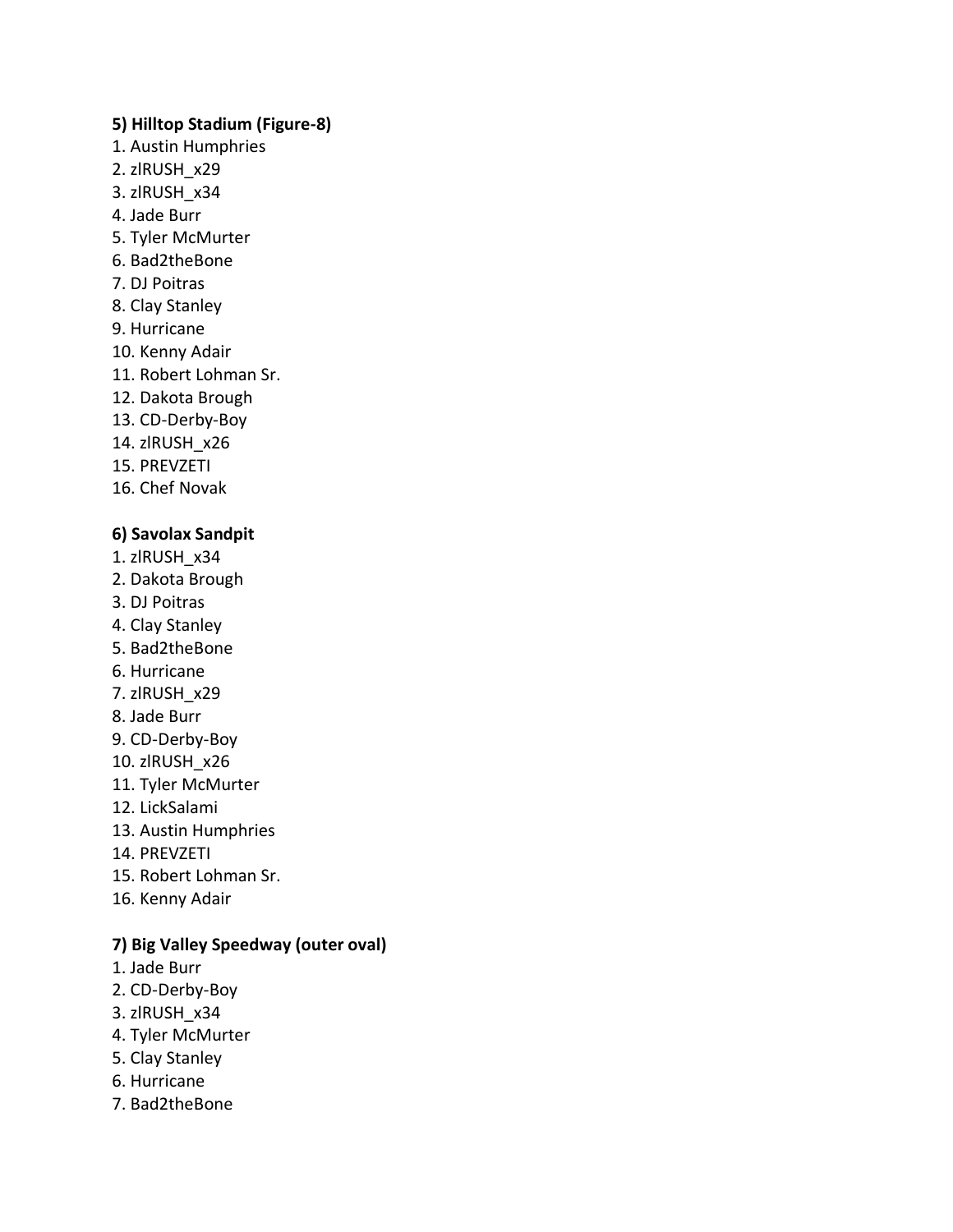- 8. Dakota Brough 9. DJ Poitras 10. Austin Humphries 11. zlRUSH\_x29 12. Robert Lohman Sr. 13. PREVZETI 14. Kenny Adair 15. zlRUSH\_x26
- 16. ItsRenthal

#### **8) Rosenheim Raceway**

- 1. throwindirt156
- 2. Bad2theBone
- 3. Dakota Brough
- 4. zlRUSH\_x34
- 5. DJ Poitras
- 6. Tyler McMurter
- 7. Clay Stanley
- 8. Austin Humphries
- 9. CD-Derby-Boy
- 10. zlRUSH\_x29
- 11. Hurricane
- 12. Jade Burr
- 13. PREVZETI
- 14. Robert Lohman Sr.
- 15. Kenny Adair
- 16. zlRUSH\_x26

## **9) Crash Canyon**

- 1. CD-Derby-Boy
- 2. zlRUSH\_x34
- 3. Tyler McMurter
- 4. Jade Burr
- 5. zlRUSH\_x29
- 6. Bad2theBone
- 7. Hurricane
- 8. Clay Stanley
- 9. DJ Poitras
- 10. Austin Humphries
- 11. Dakota Brough
- 12. PREVZETI
- 13. Kenny Adair
- 14. Robert Lohman Sr.
- 15. throwindirt156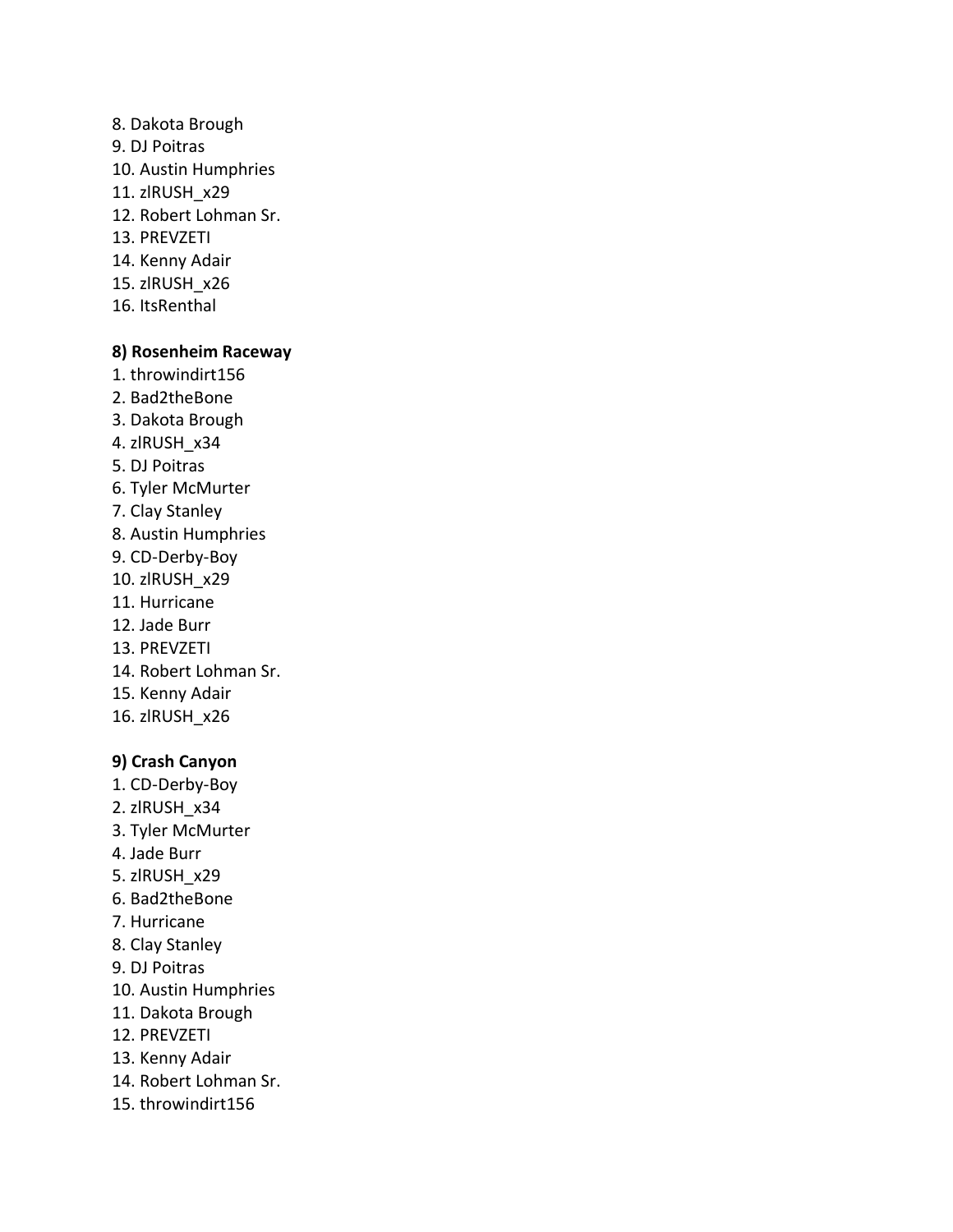#### 16. zlRUSH\_x26

#### **10) Northland Raceway**

- 1. zlRUSH\_x34
- 2. Austin Humphries
- 3. zlRUSH\_x29
- 4. Dakota Brough
- 5. Hurricane
- 6. DJ Poitras
- 7. Clay Stanley
- 8. PREVZETI
- 9. CD-Derby-Boy
- 10. Jade Burr
- 11. zlRUSH\_x26
- 12. Robert Lohman Sr.
- 13. Kenny Adair
- 14. Tyler McMurter

### **11) Big Valley Speedway (Figure-8)**

- 1. Jade Burr
- 2. zlRUSH\_x34
- 3. Austin Humphries
- 4. Tyler McMurter
- 5. Clay Stanley
- 6. Dakota Brough
- 7. Hurricane
- 8. PREVZETI
- 9. Robert Lohman Sr.
- 10. Purple Turtle
- 11. zlRUSH\_x29
- 12. CD-Derby-Boy
- 13. Kenny Adair
- 14. Dragon Fly
- 15. DJ Poitras
- 16. zlRUSH\_x26

### **12) Firwood Motocenter**

- 1. Clay Stanley
- 2. zlRUSH\_x34
- 3. Austin Humphries
- 4. Jade Burr
- 5. DJ Poitras
- 6. zlRUSH\_x29
- 7. Robert Lohman Sr.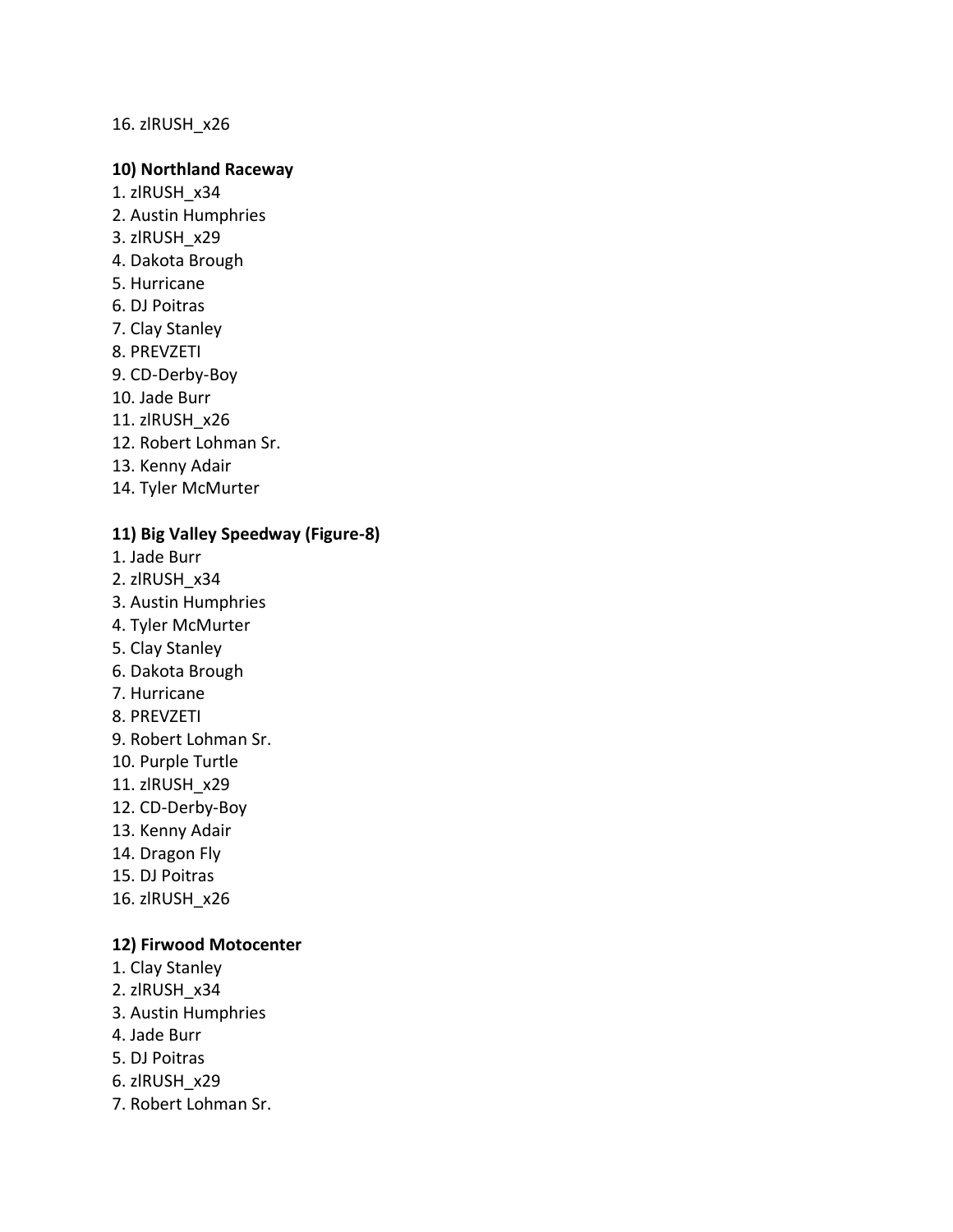8. Tyler McMurter 9. Hurricane 10. CD-Derby-Boy 11. Dakota Brough 12. zlRUSH\_x26 13. PREVZETI 14. Kenny Adair

## **13) Bloomfield Speedway**

- 1. Dakota Brough
- 2. Tyler McMurter
- 3. CD-Derby-Boy
- 4. Austin Humphries
- 5. zlRUSH\_x34
- 6. Clay Stanley
- 7. Jade Burr
- 8. DJ Poitras
- 9. Robert Lohman Sr.
- 10. zlRUSH\_x29
- 11. PREVZETI
- 12. Hurricane
- 13. zlRUSH\_x26
- 14. Kenny Adair

#### **14) Sandstone Raceway**

- 1. DJ Poitras
- 2. Dakota Brough
- 3. zlRUSH\_x34
- 4. zlRUSH\_x29
- 5. Clay Stanley
- 6. Hurricane
- 7. Austin Humphries
- 8. Tyler McMurter
- 9. Kenny Adair
- 10. Robert Lohman Sr.
- 11. CD-Derby-Boy
- 12. WickedQuickness
- 13. Jade Burr
- 14. zlRUSH\_x26
- 15. PREVZETI

### **15) Big Valley Stadium (outer oval loop)**

- 1. PREVZETI
- 2. zlRUSH\_x34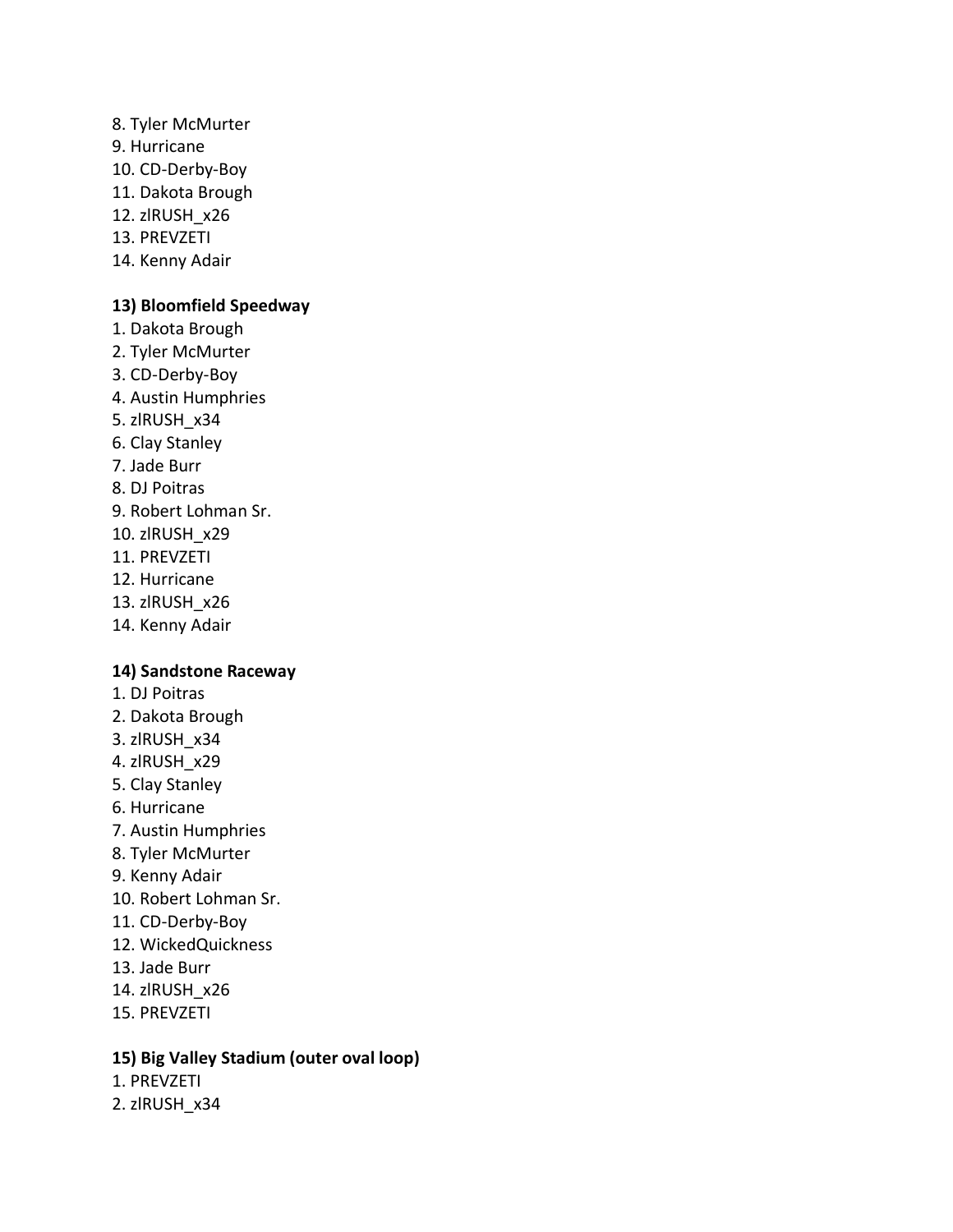3. Clay Stanley 4. Austin Humphries 5. DJ Poitras 6. Tyler McMurter 7. CD-Derby-Boy 8. Dakota Brough 9. zlRUSH\_x29 10. zlRUSH\_x26 11. Robert Lohman Sr. 12. Hurricane 13. Jade Burr 14. Kenny Adair

# **Season 2 NOSSCAR Outlaw Series Final Standings (Oct. 6, 2019)**

1. zlRUSH\_x34: 301 pts \*2 wins 2. Clay Stanley: 265 pts \*2 wins 3. Austin Humphries: 257 pts \*2 wins 4. Tyler McMurter: 257 pts \*1 win 5. Dakota Brough: 251 pts \*1 win 6. zlRUSH\_x29: 231 pts 7. DJ Poitras: 228 pts \*1 win 8. Jade Burr: 219 pts \*2 wins 9. Hurricane: 208 pts 10. CD-Derby-Boy: 205 pts \*1 win 11. PREVZETI: 175 pts \*1 win 12. Bad2TheBone: 166 pts \*1 win (rookie) 13. Robert Lohman Sr: 138 pts 14. Kenny Adair: 127 pts 15. zlRUSH\_x26: 127 pts (rookie) 16. Tanner Gray: 36 pts (rookie) 17. throwindirt156: 32 pts \*1 win (rookie) 18. Purple Turtle: 12 pts (rookie) 19. WickedQuickness: 10 pts (rookie) 20. LickSalami: 10 pts (rookie) 21. Dragon Fly: 8 pts (rookie) 22. Chef Novak: 6 pts (rookie) 23. ItsRenthal: 6 pts (rookie)

# **Season 3 NOSSCAR Outlaw Series Race Results (Oct. 13, 2019)**

**1) Pinehills (short reverse)** 1. zlRUSH\_x29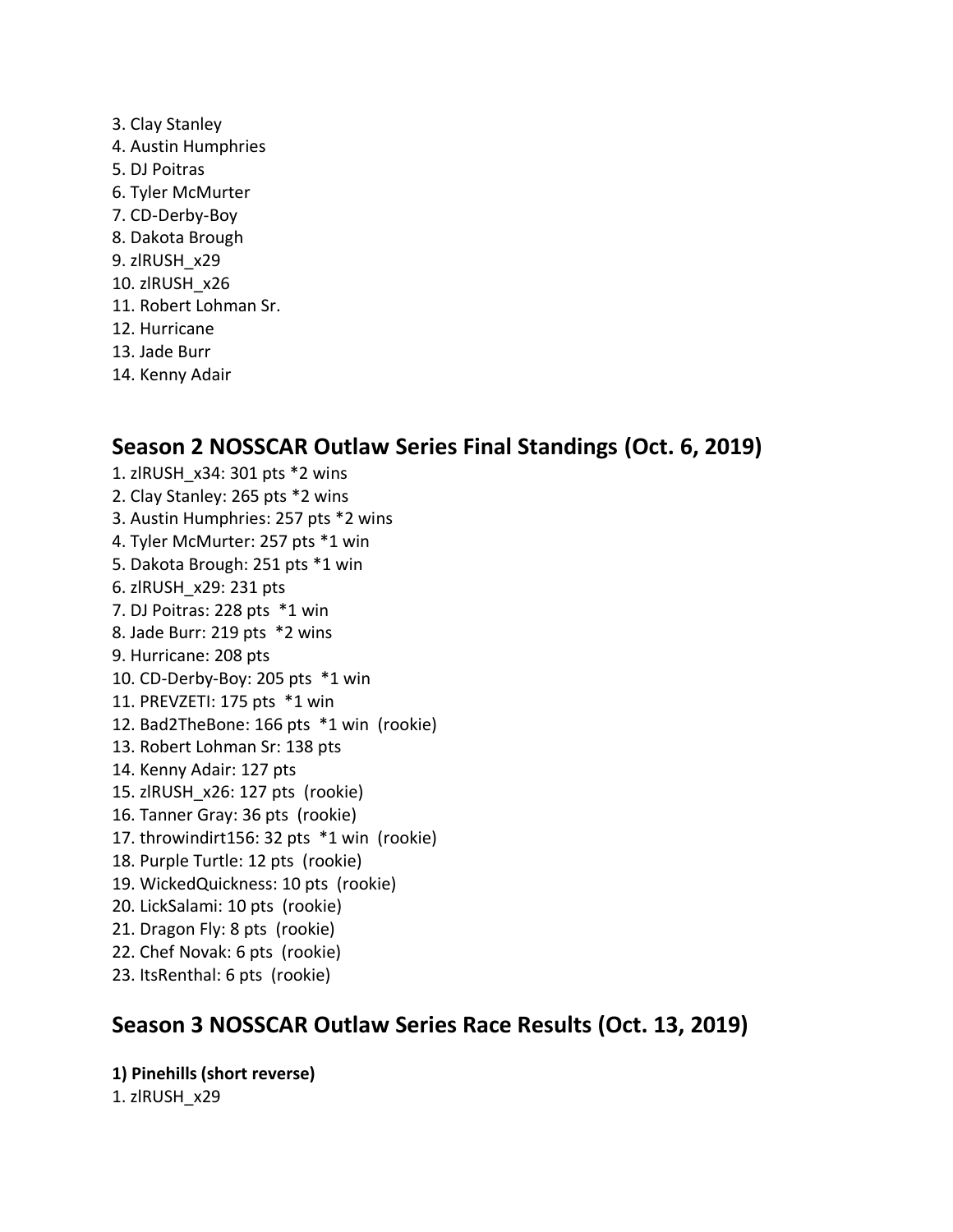#### 2. Bad2theBone

- 3. Clay Stanley
- 4. Stuntman
- 5. Tyler McMurter
- 6. Lonzo Stanley
- 7. Jade Burr
- 8. Dakota Brough
- 9. DJ Poitras
- 10. Logan Brough
- 11. CD-Derby
- 12. DTR-Brownie
- 13. Robert Lohman Sr.
- 14. zlRUSH\_x26
- 15. Jason Pitts
- 16. Kenny Adair

#### **2) Hilltop Stadium**

- 1. Jade Burr
- 2. Stuntman
- 3. Lonzo Stanley
- 4. Logan Brough
- 5. CD-Derby
- 6. Clay Stanley
- 7. Dakota Brough
- 8. Bad2theBone
- 9. Tyler McMurter
- 10. Jason Pitts
- 11. zlRUSH\_x26
- 12. DJ Poitras
- 13. zlRUSH\_x29
- 14. Robert Lohman Sr.
- 15. Kenny Adair
- 16. DTR-Brownie

### **3) Savolax Sandpit**

- 1. Logan Brough
- 2. Lonzo Stanley
- 3. Tyler McMurter
- 4. Clay Stanley
- 5. Dakota Brough
- 6. Bad2theBone
- 7. CD-Derby
- 8. Stuntman
- 9. DJ Poitras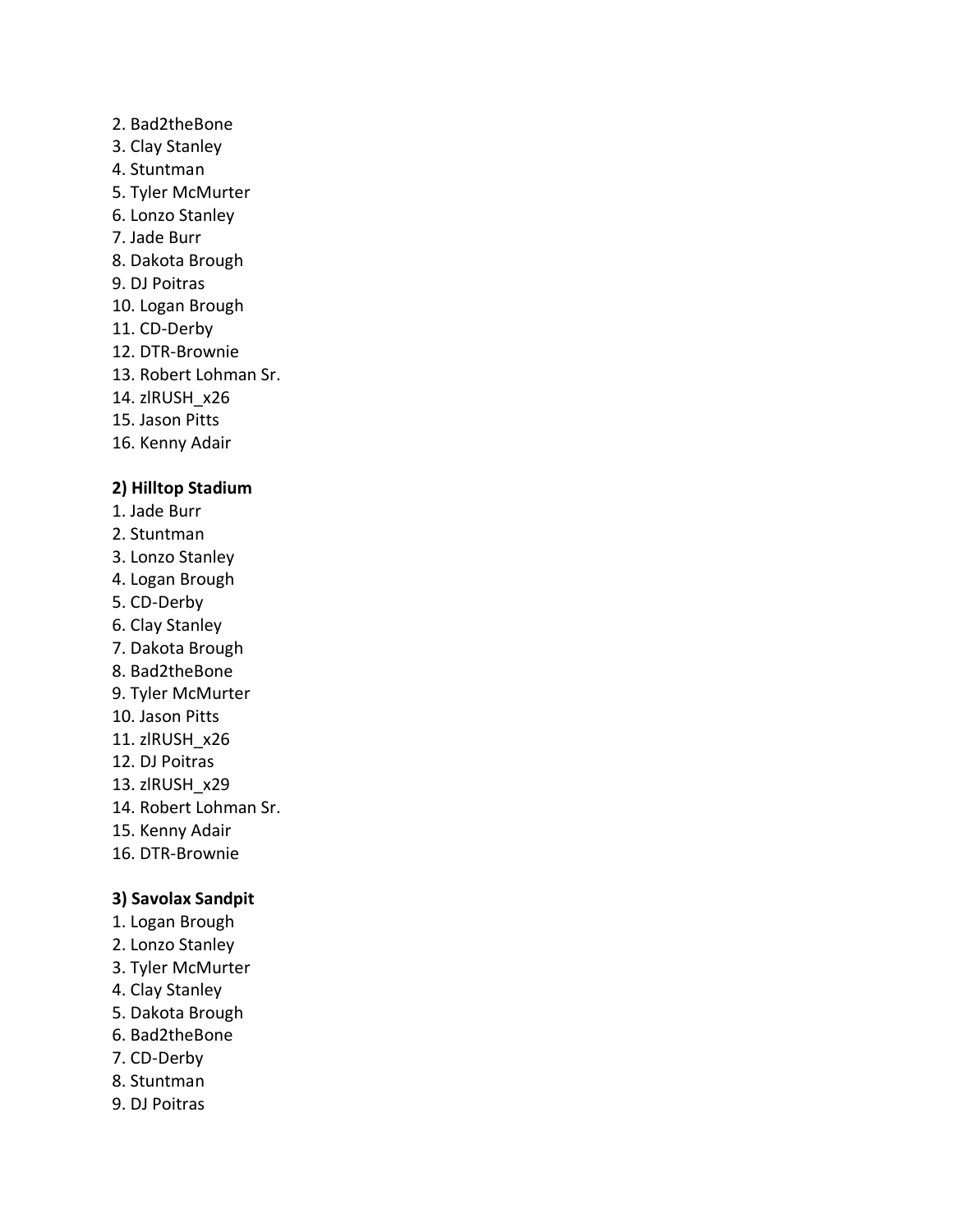- 10. Jade Burr
- 11. zlRUSH\_x26
- 12. Jason Pitts
- 13. zlRUSH\_x29
- 14. Kenny Adair
- 15. Robert Lohman Sr.

## **4) Big Valley Speedway (outer oval)**

- 1. Logan Brough
- 2. Stuntman
- 3. Dakota Brough
- 4. Jade Burr
- 5. Tyler McMurter
- 6. Bad2theBone
- 7. Lonzo Stanley
- 8. Clay Stanley
- 9. CD-Derby
- 10. Robert Lohman Sr.
- 11. zlRUSH\_x26
- 12. DJ Poitras
- 13. Jason Pitts
- 14. zlRUSH\_x29
- 15. Kenny Adair

## **5) Rosenheim Raceway**

- 1. Dakota Brough
- 2. DJ Poitras
- 3. Stuntman
- 4. Lonzo Stanley
- 5. Jade Burr
- 6. CD-Derby
- 7. Tyler McMurter
- 8. Clay Stanley
- 9. zlRUSH\_x29
- 10. Logan Brough
- 11. Bad2theBone
- 12. Jason Pitts
- 13. Robert Lohman Sr.
- 14. zlRUSH\_x26
- 15. Kenny Adair

## **6) Crash Canyon**

- 1. Dakota Brough
- 2. Lonzo Stanley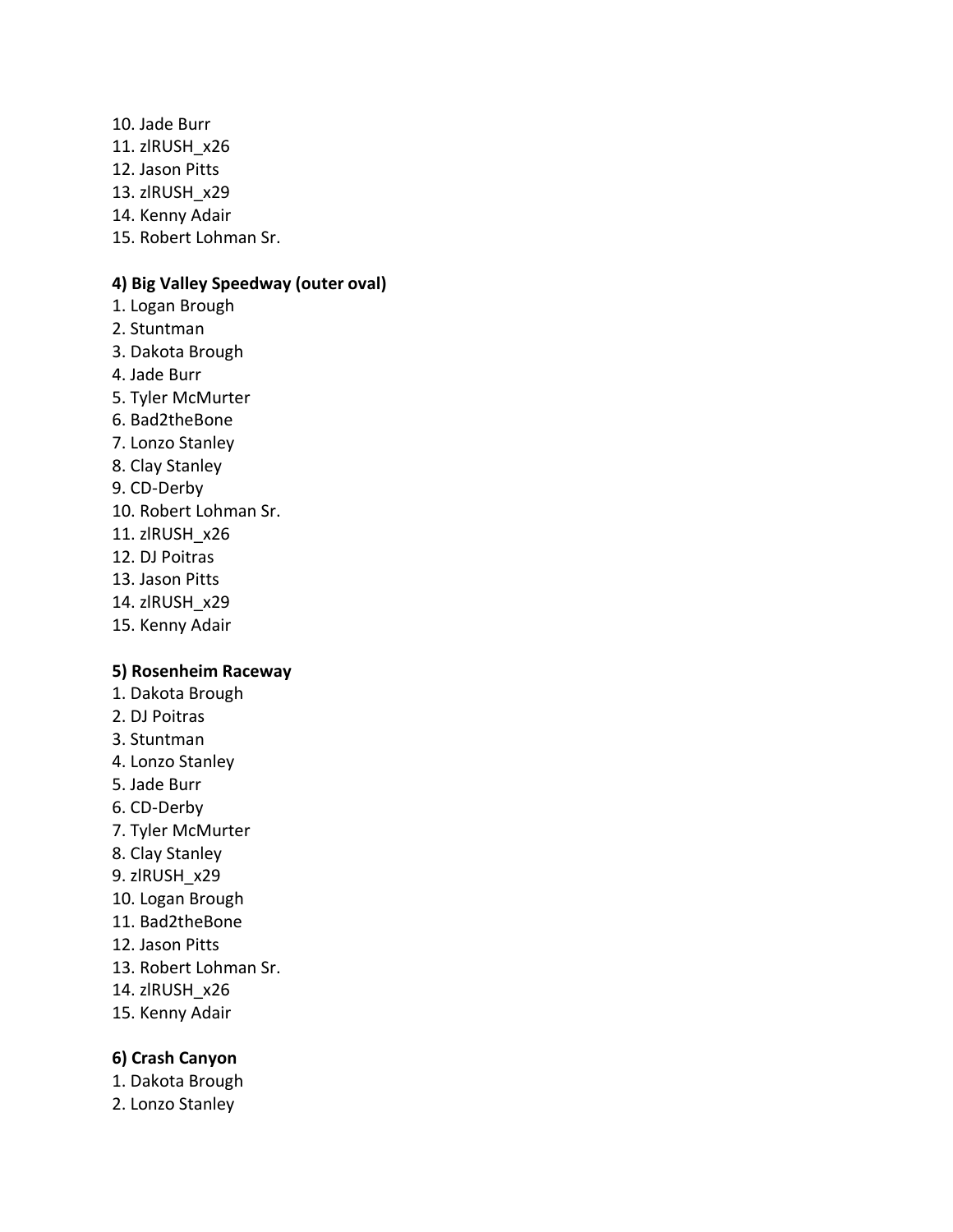- 3. Tyler McMurter
- 4. Clay Stanley
- 5. Bad2theBone
- 6. zlRUSH\_x29
- 7. Stuntman
- 8. Jason Pitts
- 9. Logan Brough
- 10. Robert Lohman Sr.
- 11. CD-Derby
- 12. Kenny Adair
- 13. DJ Poitras
- 14. zlRUSH\_x26
- 15. Jade Burr

## **7) Northland Raceway (free route)**

- 1. Logan Brough
- 2. Lonzo Stanley
- 3. Stuntman
- 4. DJ Poitras
- 5. Clay Stanley
- 6. Bad2theBone
- 7. Tyler McMurter
- 8. Jade Burr
- 9. Dakota Brough
- 10. zlRUSH\_x26
- 11. Jason Pitts
- 12. CD-Derby
- 13. Kenny Adair
- 14. Robert Lohman Sr.
- 15. zlRUSH\_x29

## **8) Big Valley Speedway (figure-8)**

- 1. Stuntman
- 2. Clay Stanley
- 3. Tyler McMurter
- 4. Lonzo Stanley
- 5. Logan Brough
- 6. DJ Poitras
- 7. Jade Burr
- 8. Jason Pitts
- 9. Bad2theBone
- 10. Kenny Adair
- 11. CD-Derby
- 12. zlRUSH\_x26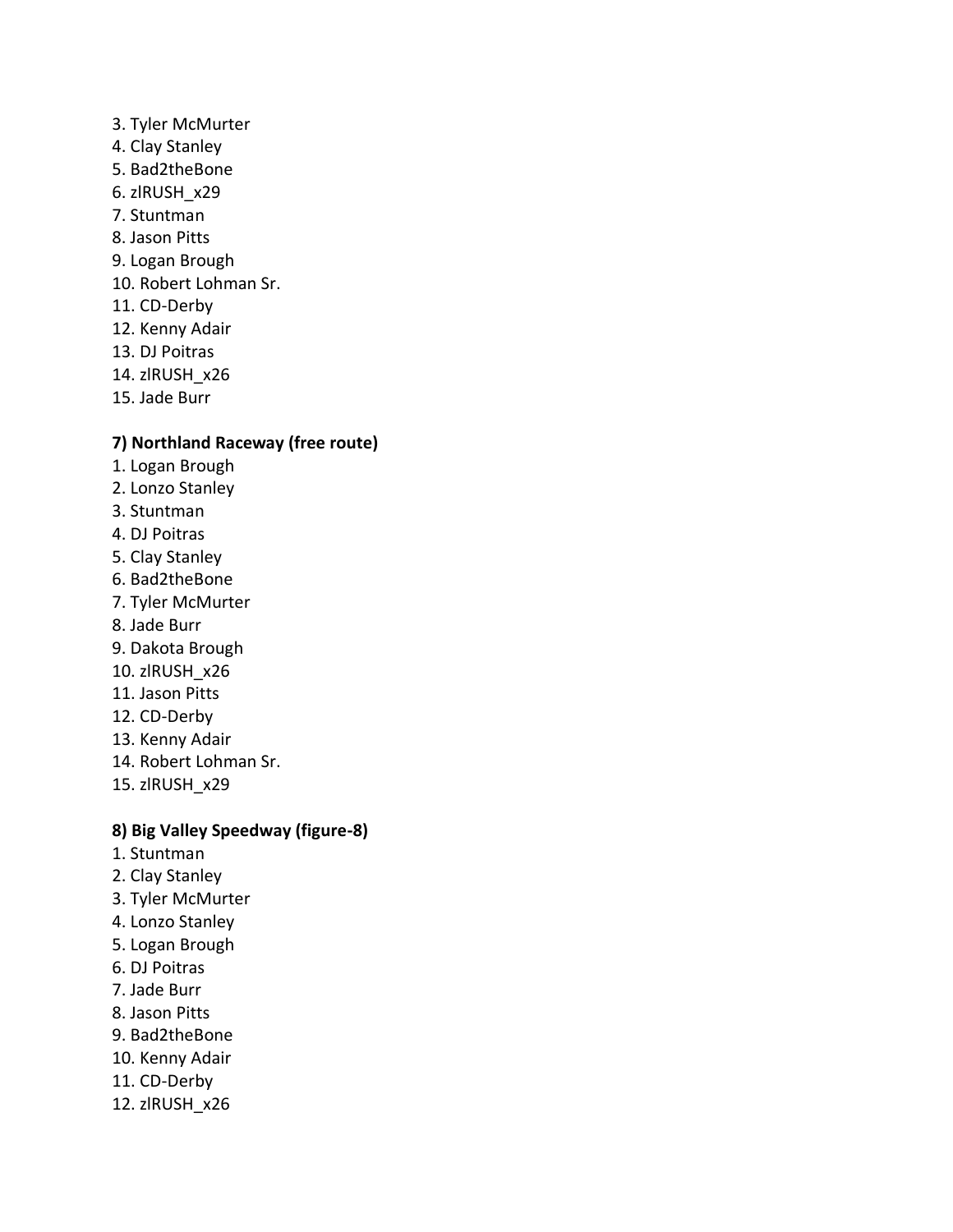- 13. Robert Lohman Sr.
- 14. Dakota Brough
- 15. zlRUSH\_x29

## **9) Firwood MotoCenter**

- 1. Lonzo Stanley
- 2. Logan Brough
- 3. Jade Burr
- 4. Stuntman
- 5. Tyler McMurter
- 6. Clay Stanley
- 7. zlRUSH\_x26
- 8. CD-Derby
- 9. DJ Poitras
- 10. Bad2theBone
- 11. Robert Lohman Sr.
- 12. Jason Pitts
- 13. Dakota Brough
- 14. Kenny Adair

## **10) Bloomfield Speedway (dirt oval)**

- 1. Jade Burr
- 2. Stuntman
- 3. Logan Brough
- 4. Bad2theBone
- 5. Jason Pitts
- 6. Robert Lohman Sr.
- 7. CD-Derby
- 8. Tyler McMurter
- 9. DJ Poitras
- 10. Clay Stanley
- 11. Lonzo Stanley
- 12. zlRUSH\_x26
- 13. Kenny Adair
- 14. Dakota Brough

### **11) Sandstone Raceway (short route)**

- 1. Lonzo Stanley
- 2. Stuntman
- 3. Clay Stanley
- 4. Tyler McMurter
- 5. Jade Burr
- 6. Dakota Brough
- 7. Robert Lohman Sr.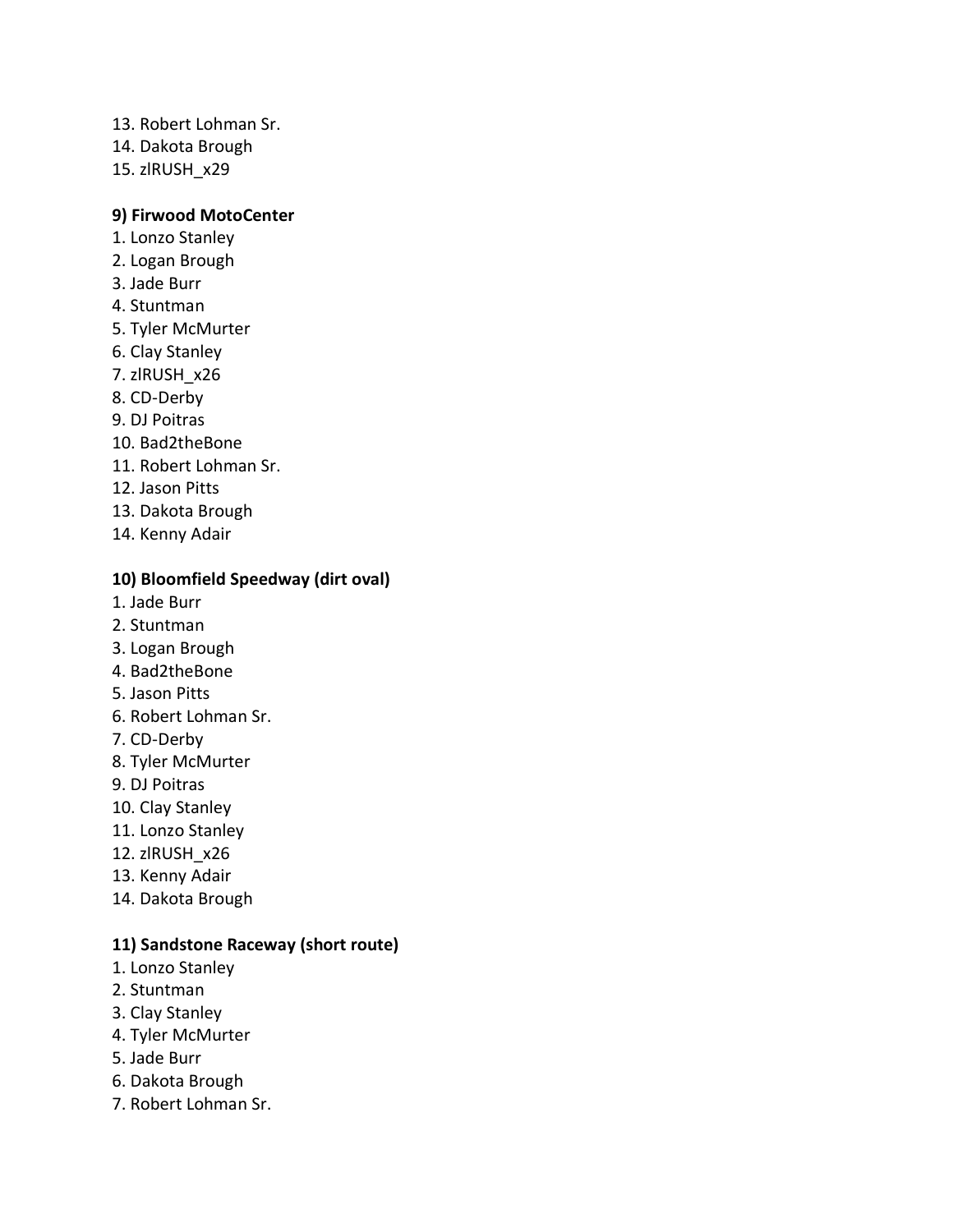- 8. CD-Derby
- 9. Bad2theBone
- 10. DJ Poitras
- 11. Jason Pitts
- 12. Logan Brough
- 13. Kenny Adair
- 14. zlRUSH\_x26

## **12) Big Valley Speedway (outer death loop)**

- 1. Stuntman
- 2. Clay Stanley
- 3. Dakota Brough
- 4. Tyler McMurter
- 5. Bad2theBone
- 6. Jade Burr
- 7. Lonzo Stanley
- 8. CD-Derby
- 9. Kenny Adair
- 10. Robert Lohman Sr.
- 11. Jason Pitts
- 12. Logan Brough
- 13. DJ Poitras
- 14. zlRUSH\_x26

## **13) Clay Ridge (main circuit)**

- 1. Lonzo Stanley
- 2. Jade Burr
- 3. DJ Poitras
- 4. Clay Stanley
- 5. CD-Derby
- 6. Bad2theBone
- 7. Dakota Brough
- 8. Tyler McMurter
- 9. Lone Wolf
- 10. zlRUSH\_x26
- 11. Robert Lohman Sr.
- 12. Kenny Adair
- 13. Stuntman
- 14. Logan Brough
- 15. Jason Pitts

### **14) Bonebreaker Valley**

- 1. Jade Burr
- 2. Bad2theBone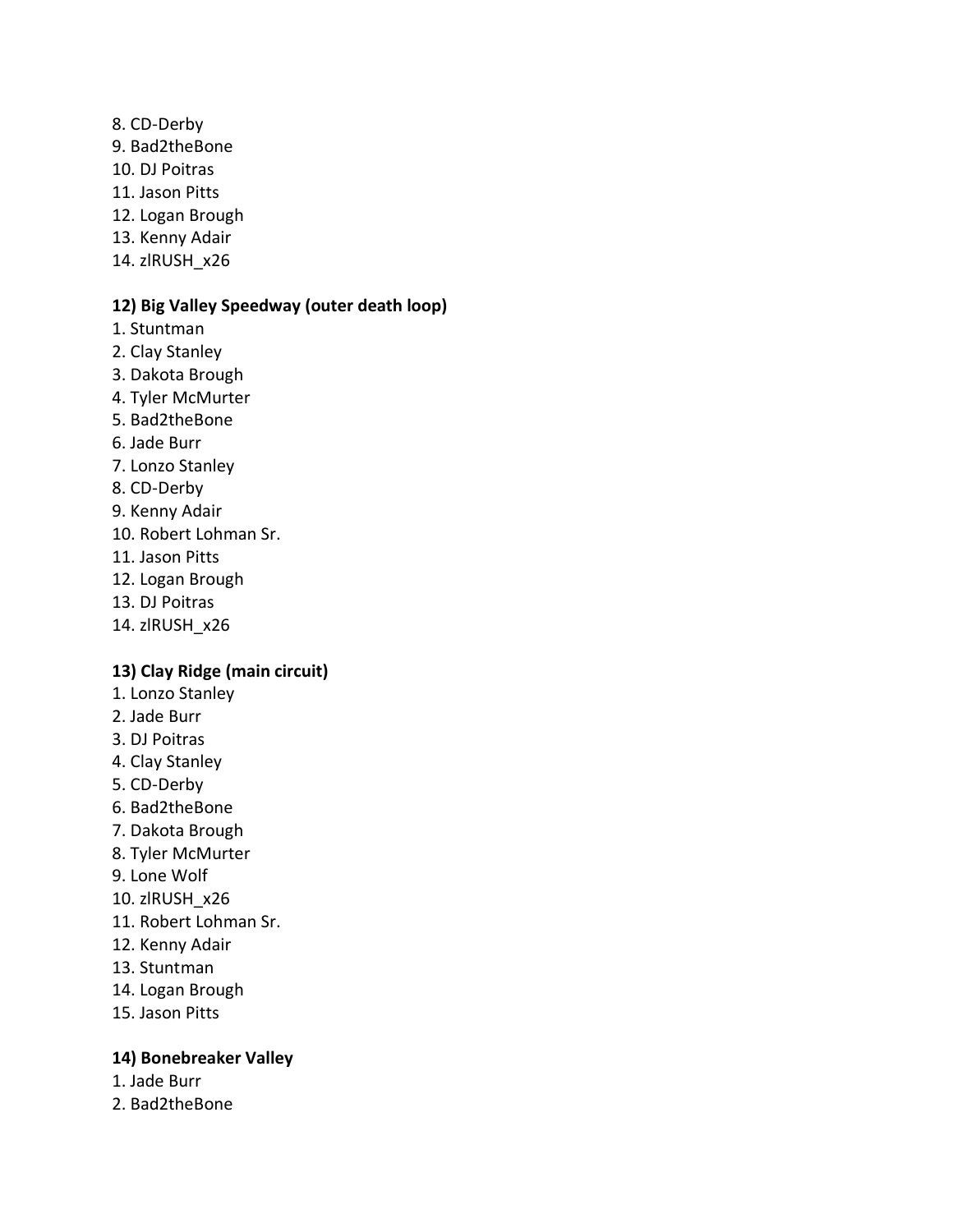- 3. Tyler McMurter
- 4. DJ Poitras
- 5. Lonzo Stanley
- 6. Stuntman
- 7. Clay Stanley
- 8. Lone Wolf
- 9. CD-Derby
- 10. Dakota Brough
- 11. Robert Lohman Sr.
- 12. zlRUSH\_x26
- 13. Kenny Adair
- 14. Tyler Isley

### **15) Boulder Bank (main route reverse)**

- 1. Jade Burr
- 2. Lonzo Stanley
- 3. Tyler McMurter
- 4. Bad2theBone
- 5. Clay Stanley
- 6. Stuntman
- 7. Dakota Brough
- 8. Tyler Isley
- 9. CD-Derby
- 10. Kenny Adair
- 11. Remoroe
- 12. DJ Poitras
- 13. zlRUSH\_x26
- 14. Robert Lohman Sr.

### **16) Big Valley Speedway (inner oval)**

- 1. Stuntman
- 2. Jade Burr
- 3. Dakota Brough
- 4. Tyler McMurter
- 5. Clay Stanley
- 6. DJ Poitras
- 7. Lonzo Stanley
- 8. Robert Lohman Sr.
- 9. CD-Derby
- 10. Kenny Adair
- 11. Bad2theBone
- 12. Tyler Isley
- 13. WarLordz
- 14. zlRUSH\_x26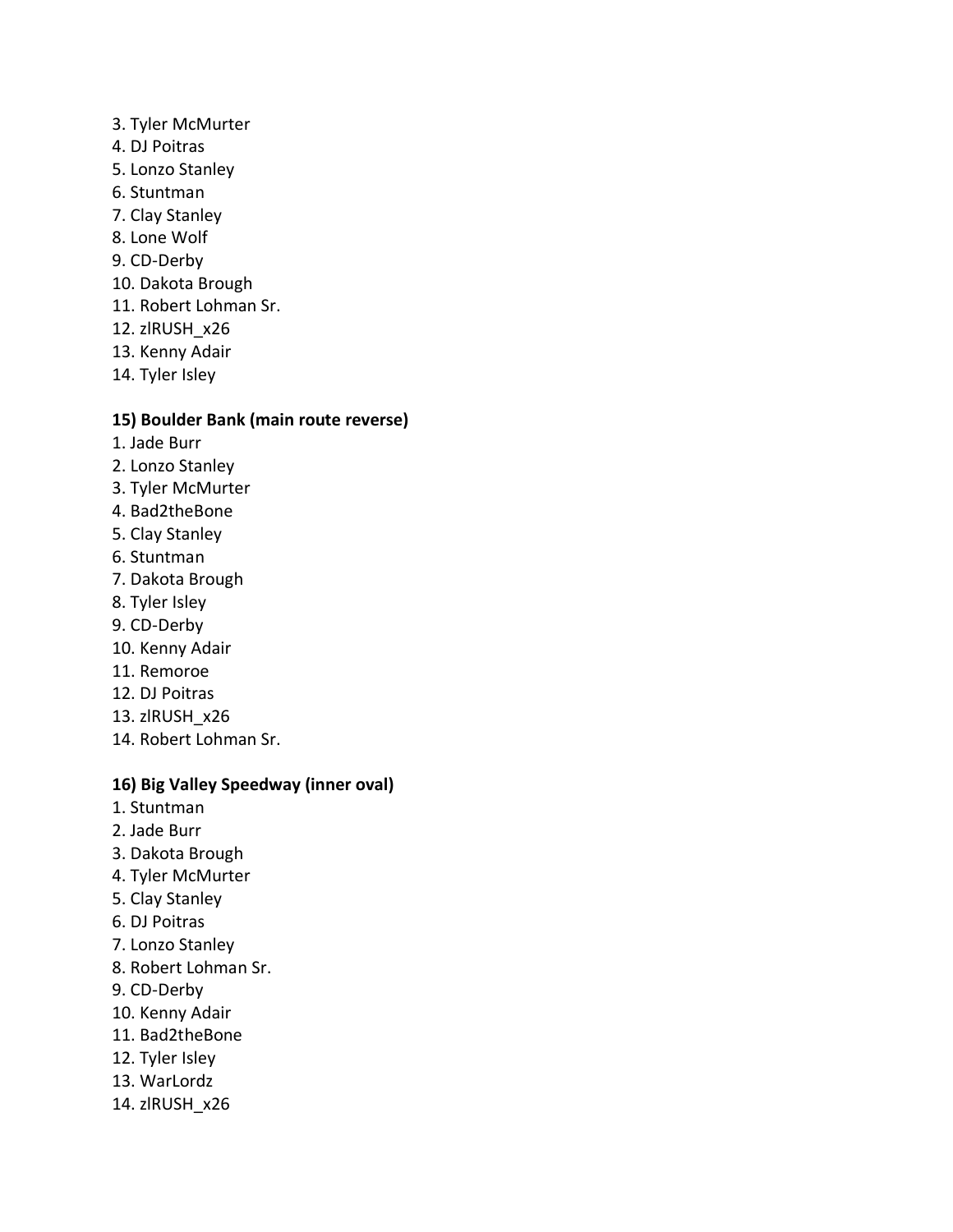### **17) Fire Rock (main circuit reverse)**

- 1. Stuntman
- 2. CD-Derby
- 3. Lonzo Stanley
- 4. Tyler McMurter
- 5. Jade Burr
- 6. Dakota Brough
- 7. DJ Poitras
- 8. Bad2theBone
- 9. Tyler Isley
- 10. Clay Stanley
- 11. ButterSticks
- 12. zlRUSH\_x26
- 13. Robert Lohman Sr.
- 14. Don-Da-Bomb
- 15. Kenny Adair

### **18) Madman Stadium (figure-8)**

- 1. Clay Stanley
- 2. Bad2theBone
- 3. Stuntman
- 4. Lonzo Stanley
- 5. Dakota Brough
- 6. Tyler McMurter
- 7. DJ Poitras
- 8. Tyler Isley
- 9. Robert Lohman Sr.
- 10. Kenny Adair
- 11. Jade Burr
- 12. CD-Derby
- 13. zlRUSH\_x26

### **19) Motor City Circuit (main circuit)**

- 1. Stuntman
- 2. Clay Stanley
- 3. Dakota Brough
- 4. Jade Burr
- 5. Tyler Isley
- 6. Bad2theBone
- 7. Lonzo Stanley
- 8. Tyler McMurter
- 9. DJ Poitras
- 10. zlRUSH\_x29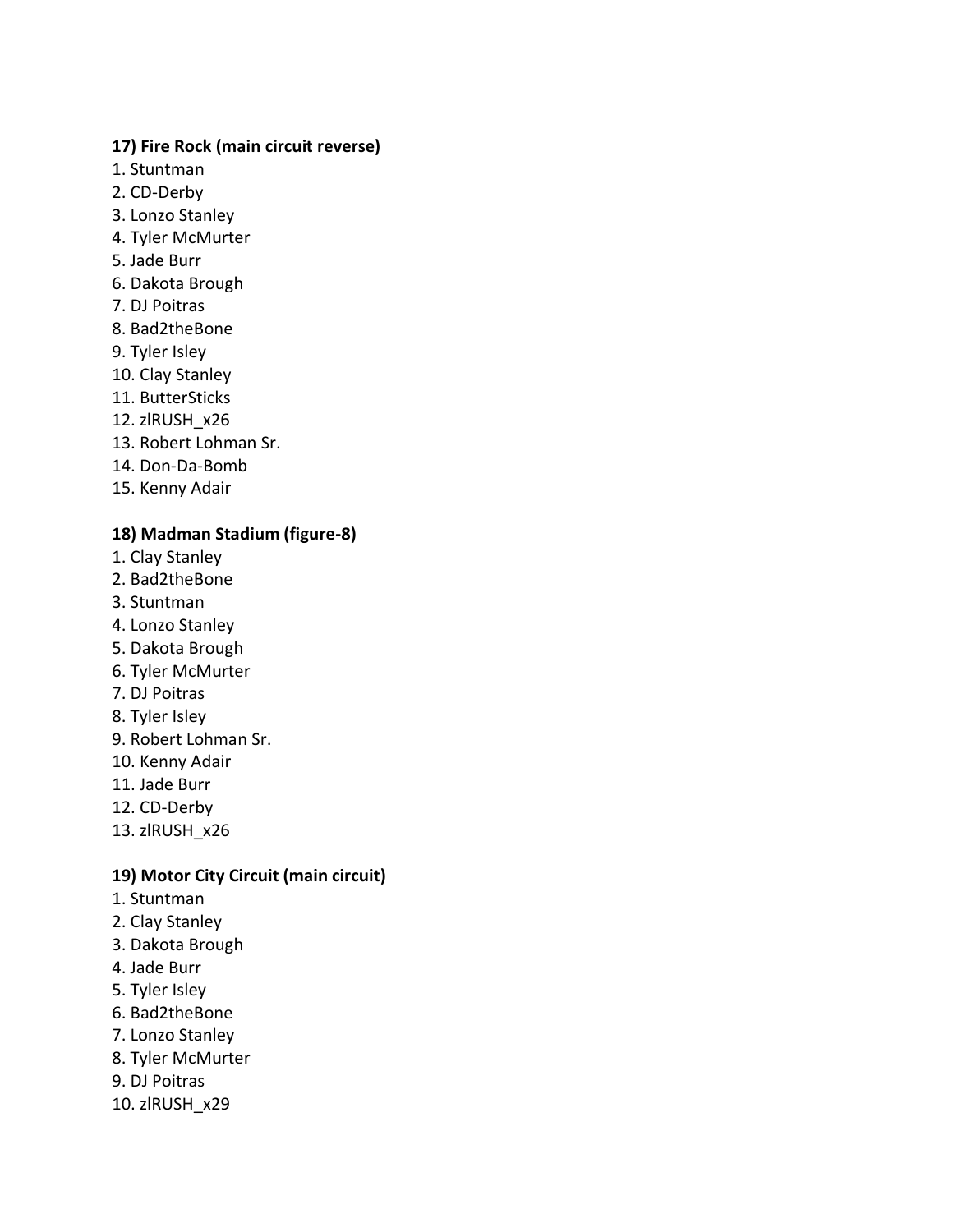11. zlRUSH\_x26 12. Kenny Adair 13. CD-Derby 14. Robert Lohman Sr.

#### **20) Deathloop**

- 1. Dakota Brough
- 2. Jade Burr
- 3. Clay Stanley
- 4. CD-Derby
- 5. Stuntman
- 6. Tyler McMurter
- 7. Kenny Adair
- 8. zlRUSH\_x26
- 9. Bad2theBone
- 10. zlRUSH\_x29
- 11. DJ Poitras
- 12. Lonzo Stanley
- 13. Tyler Isley
- 14. Robert Lohman Sr.

# **Season 3 NOSSCAR Outlaw Series Final Standings (Oct. 13, 2019)**

1. Stuntman: 396 pts \*5 wins 2. Lonzo Stanley: 371 pts \*3 wins 3. Jade Burr: 363 pts \*4 wins 4. Clay Stanley: 355 pts \*1 win 5. Tyler McMurter: 340 pts 6. Dakota Brough: 330 pts \*3 wins 7. Bad2theBone: 317 pts 8. DJ Poitras: 276 pts 9. CD-Derby: 276 pts 10. Logan Brough: 217 pts \*3 wins 11. Robert Lohman Sr.: 210 pts 12. zlRUSH\_x26: 203 pts 13. Kenny Adair: 192 pts 14. Jason Pitts: 143 pts 15. zlRUSH\_x29: 118 pts \*1 win 16. Tyler Isley: 85 pts 17. Lone Wolf: 27 pts 18. DTR-Brownie: 16 pts 19. Remoroe: 11 pts 20. Butter-Sticks: 11 pts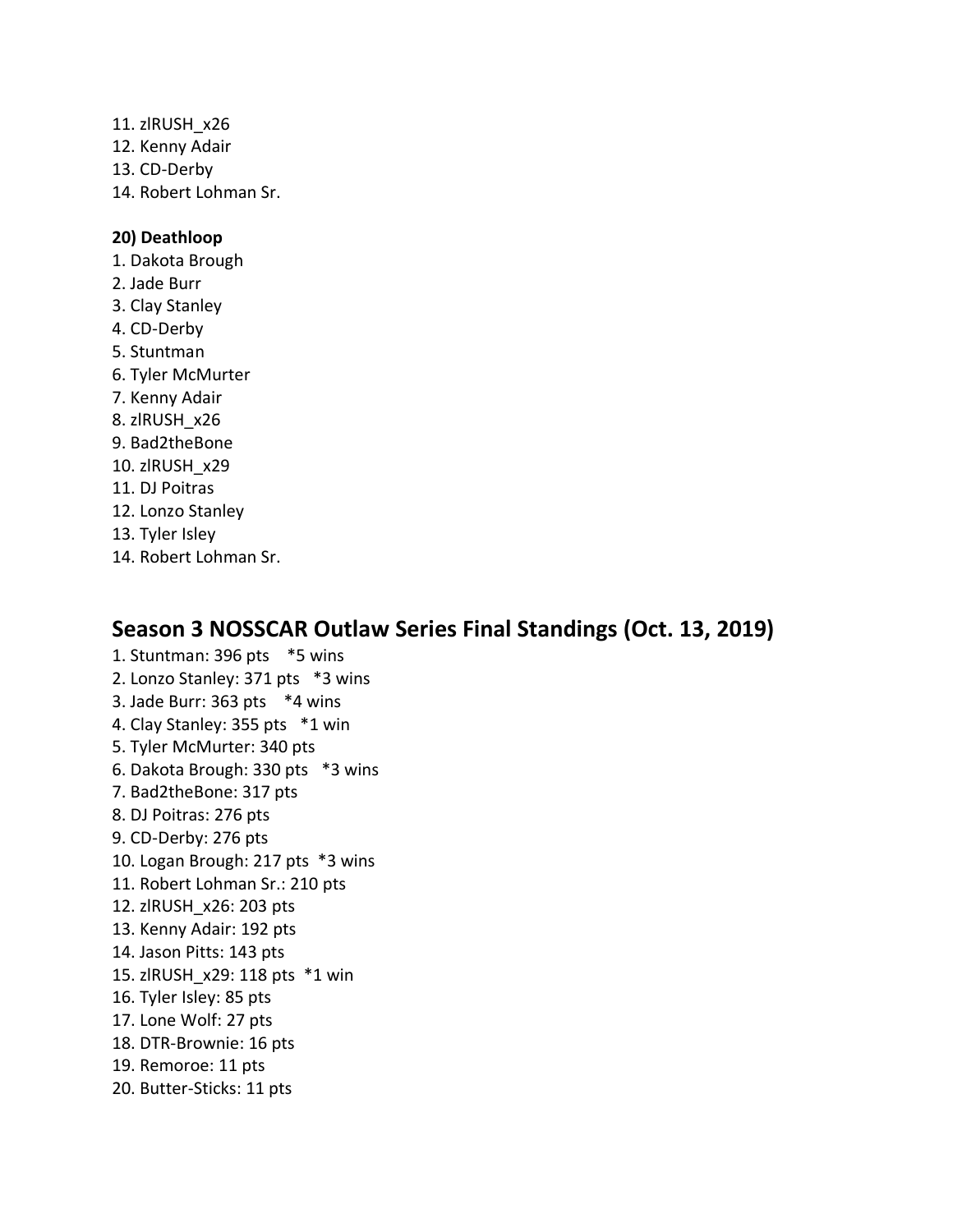# **Season 4 NOSSCAR Outlaw Series Race Results (Oct. 27, 2019)**

## **1) Dirt Devil Stadium**

- 1. Stuntman
- 2. Umbriferous
- 3. Dakota Brough
- 4. Hurricane
- 5. Logan Brough
- 6. Clay Stanley
- 7. DJ Poitras
- 8. CD-Derby
- 9. Jason Pitts
- 10. Jade Burr
- 11. Kenny Adair
- 12. R. Qwan
- 13. Robert Lohman Sr.
- 14. Pure-Logitec

## **2) Finncross Circuit (main circuit)**

- 1. Logan Brough
- 2. Clay Stanley
- 3. Stuntman
- 4. DJ Poitras
- 5. Dakota Brough
- 6. Umbriferous
- 7. CD-Derby
- 8. Cowboy
- 9. JJ-Reefa
- 10. Jason Pitts
- 11. R. Qwan
- 12. Hurricane
- 13. Jade Burr
- 14. Robert Lohman Sr.
- 15. Kenny Adair
- 16. Pure-Logitec

## **3) Bloomfield Speedway (figure-8)**

- 1. Dakota Brough
- 2. Clay Stanley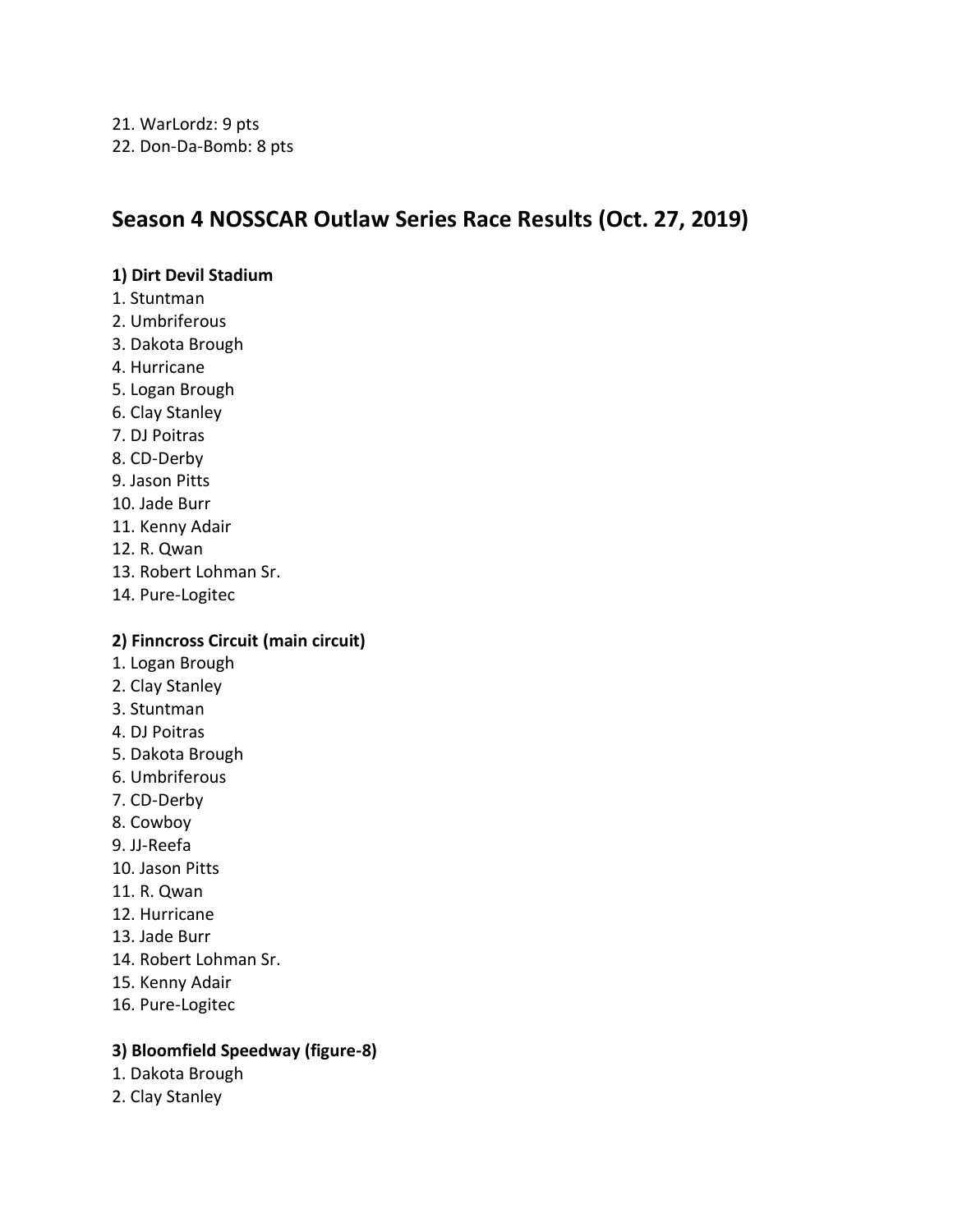- 3. Logan Brough
- 4. JJ-Reefa
- 5. Jade Burr
- 6. Jason Pitts
- 7. Stuntman
- 8. DJ Poitras
- 9. Cowboy
- 10. CD-Derby
- 11. Hurricane
- 12. Umbriferous
- 13. Robert Lohman Sr.
- 14. Kenny Adair
- 15. R. Qwan
- 16. Pure-Logitec

## **4) Boulder Bank Circuit (short route)**

- 1. Cowboy
- 2. Logan Brough
- 3. DJ Poitras
- 4. Umbriferous
- 5. CD-Derby
- 6. Stuntman
- 7. Hurricane
- 8. Clay Stanley
- 9. Jade Burr
- 10. Dakota Brough
- 11. Jason Pitts
- 12. R. Qwan
- 13. Kenny Adair
- 14. Robert Lohman Sr.
- 15. Pure-Logitec

### **5) Bloomfield Speedway (Dirt Oval)**

- 1. Dakota Brough
- 2. Stuntman
- 3. Jason Pitts
- 4. Clay Stanley
- 5. Jade Burr
- 6. Umbriferous
- 7. Jimmie Best
- 8. CD-Derby
- 9. Logan Brough
- 10. KXSH
- 11. JJ Reefa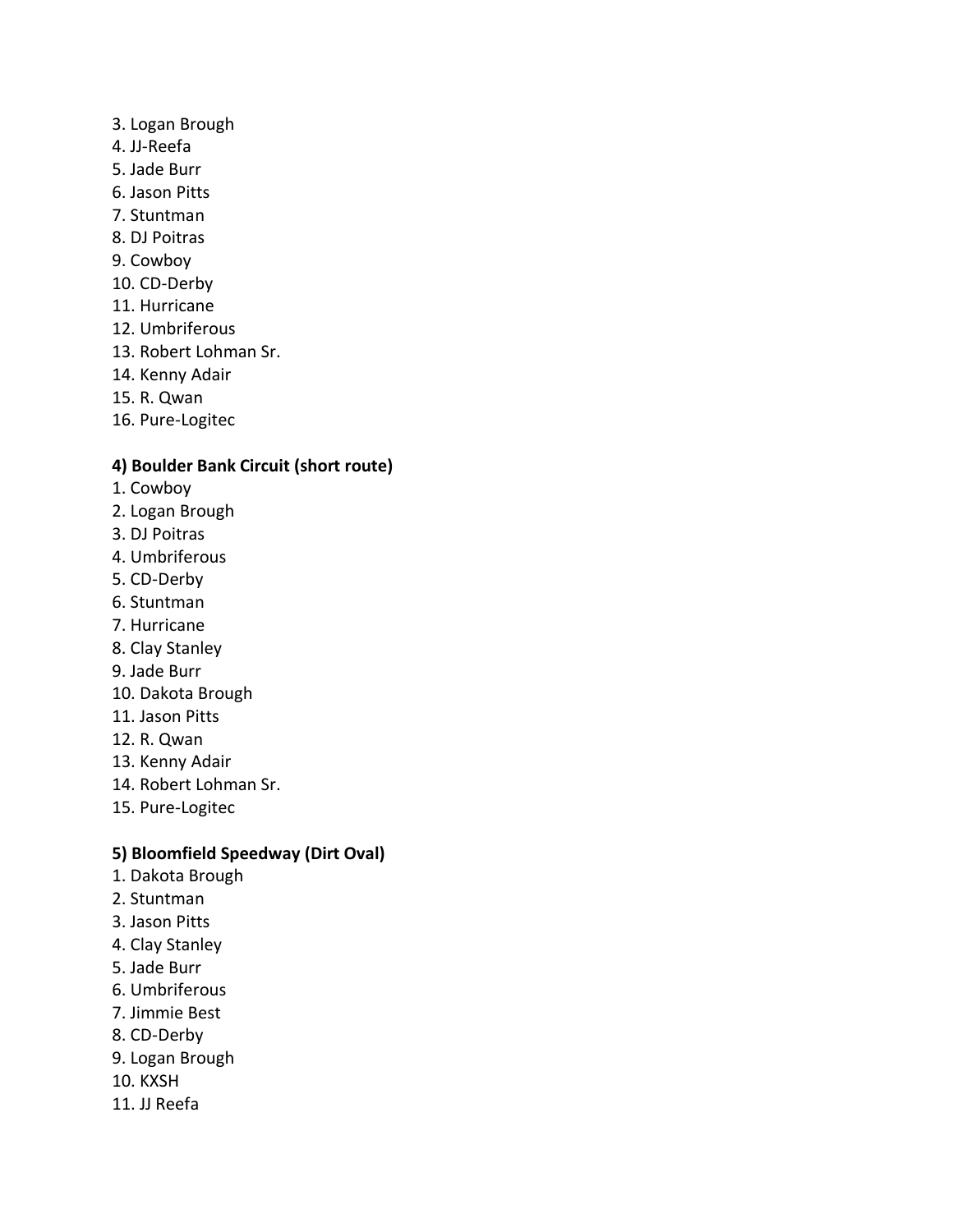- 12. Robert Lohman Sr.
- 13. Cowboy
- 14. Kenny Adair
- 15. DJ Poitras
- 16. Hurricane

### **6) Northfolk Ring (main circuit)**

- 1. Umbriferous
- 2. Stuntman
- 3. Cowboy
- 4. Jade Burr
- 5. Clay Stanley
- 6. JJ Reefa
- 7. DJ Poitras
- 8. Dakota Brough
- 9. Jimmie Best
- 10. CD-Derby
- 11. Jason Pitts
- 12. Logan Brough
- 13. Robert Lohman Sr.
- 14. Kenny Adair
- 15. Basic Hawk

## **7) Big Valley Speedway (outer oval loop)**

- 1. Dakota Brough
- 2. Logan Brough
- 3. Stuntman
- 4. DJ Poitras
- 5. Umbriferous
- 6. CD-Derby
- 7. Jimmie Best
- 8. Clay Stanley
- 9. Piper
- 10. Jade Burr
- 11. Cowboy
- 12. Kenny Adair
- 13. Robert Lohman Sr.
- 14. Jason Pitts
- 15. Basic Hawk

### **8) Northland Raceway (inner route reverse)**

- 1. Dakota Brough
- 2. DJ Poitras
- 3. Stuntman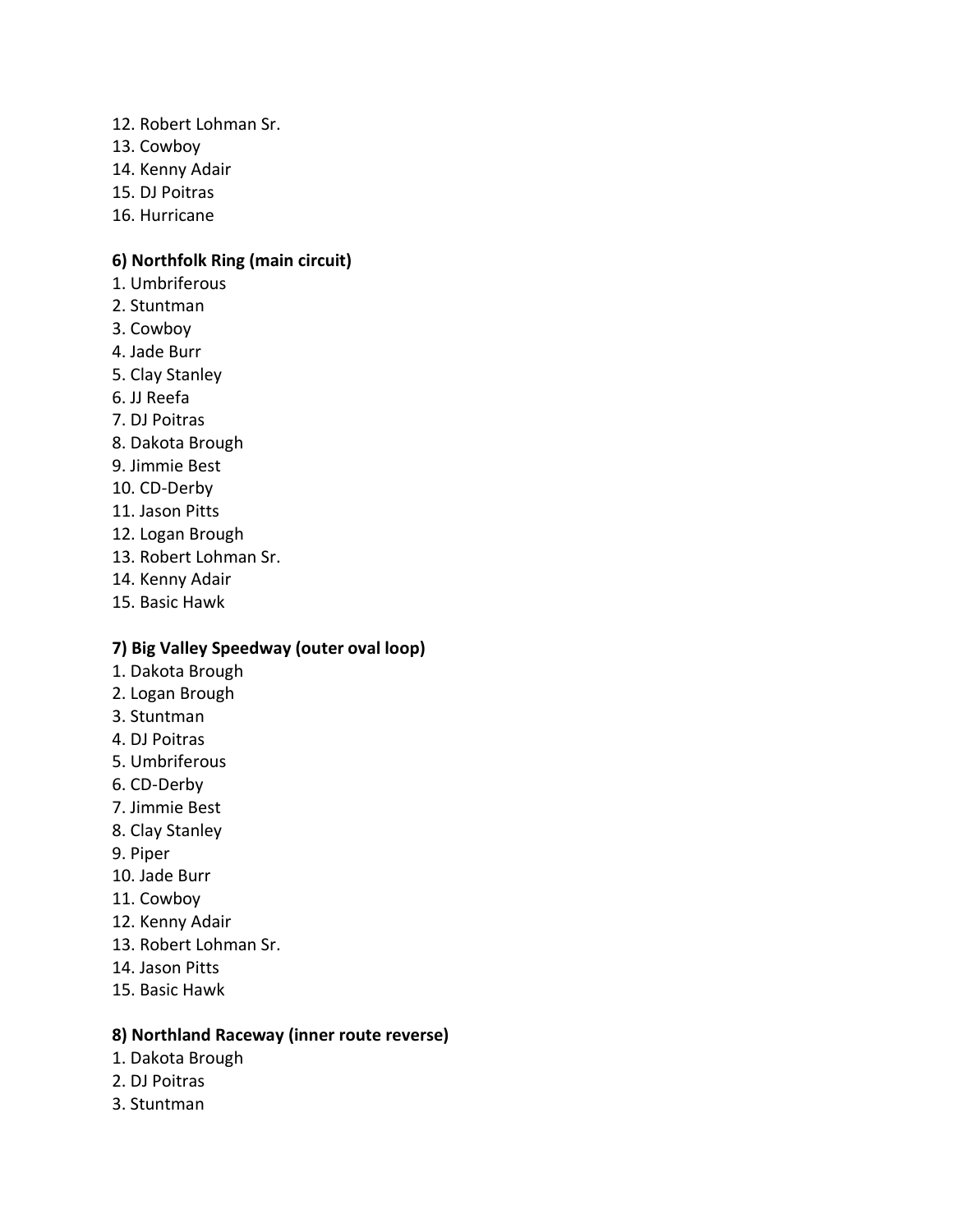- 4. Clay Stanley
- 5. Cowboy
- 6. Jade Burr
- 7. Logan Brough
- 8. CD-Derby
- 9. Umbriferous
- 10. Jason Pitts
- 11. Robert Lohman Sr.
- 12. Kenny Adair
- 13. Jimmie Best
- 14. K. Shull
- 15. Piper

## **9) Madman Stadium (figure-8)**

- 1. Jade Burr
- 2. Dakota Brough
- 3. Stuntman
- 4. CD-Derby
- 5. zlRUSH\_x29
- 6. Clay Stanley
- 7. DJ Poitras
- 8. Legit
- 9. Umbriferous
- 10. Jimmie Best
- 11. Piper
- 12. Robert Lohman Sr.
- 13. Kenny Adair
- 14. Jason Pitts
- 15. Logan Brough

## **10) Fire Rock Raceway (short circuit)**

- 1. Dakota Brough
- 2. Umbriferous
- 3. Clay Stanley
- 4. Logan Brough
- 5. zlRUSH\_x29
- 6. Jade Burr
- 7. DJ Poitras
- 8. Jimmie Best
- 9. Stuntman
- 10. Jason Pitts
- 11. Robert Lohman Sr.
- 12. CD-Derby
- 13. Kenny Adair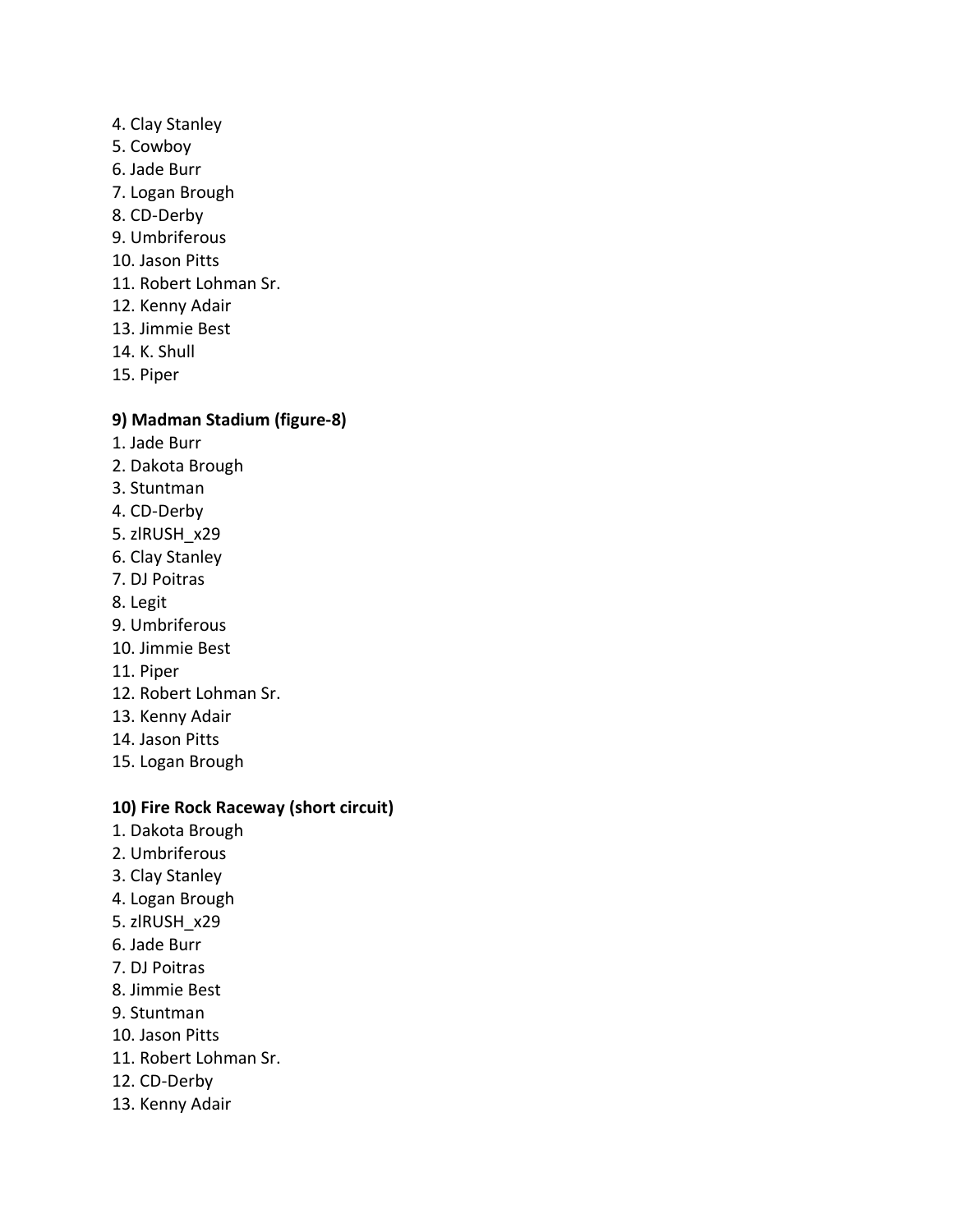### **11) Hill Top Stadium (oval)**

- 1. Stuntman
- 2. Jade Burr
- 3. Logan Brough
- 4. Clay Stanley
- 5. Umbriferous
- 6. DJ Poitras
- 7. Jimmie Best
- 8. Dakota Brough
- 9. zlRUSH\_x29
- 10. Kenny Adair
- 11. CD-Derby
- 12. Tanner Gray
- 13. Jason Pitts
- 14. Robert Lohman Sr.

## **12) Pinehills Raceway (main circuit)**

- 1. Clay Stanley
- 2. DJ Poitras
- 3. Logan Brough
- 4. Umbriferous
- 5. Stuntman
- 6. zlRUSH\_x29
- 7. Dakota Brough
- 8. CD-Derby
- 9. Kenny Adair
- 10. Tanner Gray
- 11. Jade Burr
- 12. Jimmie Best
- 13. Jason Pitts
- 14. Robert Lohman Sr.

## **13) Big Valley Speedway (figure-8)**

- 1. Antman
- 2. Clay Stanley
- 3. Dakota Brough
- 4. Tanner Gray
- 5. Stuntman
- 6. DJ Poitras
- 7. CD-Derby
- 8. Logan Brough
- 9. zlRUSH\_x29
- 10. Jade Burr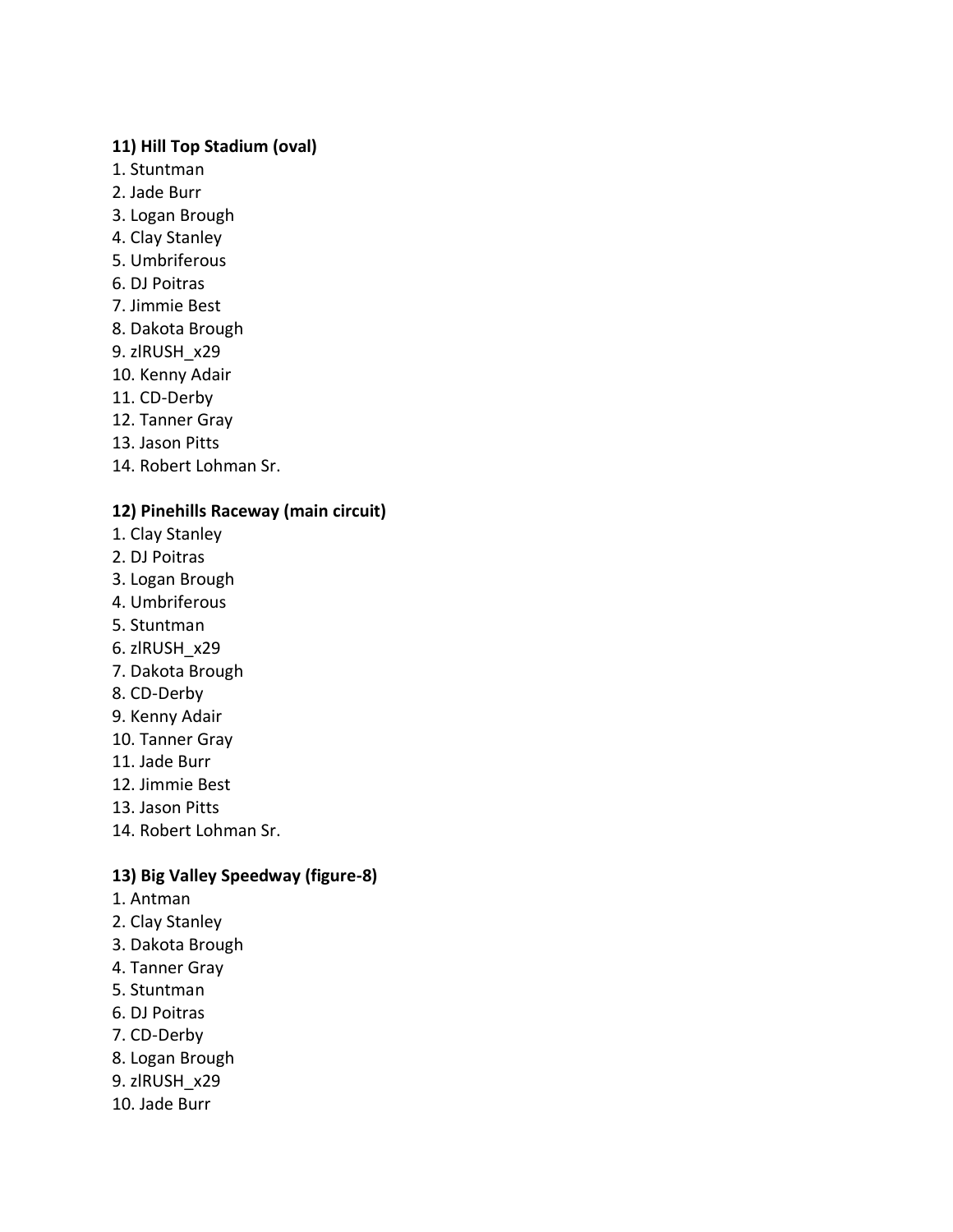- 11. Hulk
- 12. Jimmie Best
- 13. Kenny Adair
- 14. Robert Lohman Sr.

#### **14) Firwood Motocenter (short circuit reverse)**

- 1. Dakota Brough
- 2. DJ Poitras
- 3. Logan Brough
- 4. CD-Derby
- 5. Jade Burr
- 6. Tanner Gray
- 7. Clay Stanley
- 8. Stuntman
- 9. Jimmie Best
- 10. Robert Lohman Sr.
- 11. Insignal
- 12. Kenny Adair
- 13. zlRUSH\_x29
- 14. Antman

#### **15) Bonebreaker Valley (main circuit)**

- 1. Logan Brough
- 2. zlRUSH\_x29
- 3. Dakota Brough
- 4. Jade Burr
- 5. Clay Stanley
- 6. DJ Poitras
- 7. Jimmie Best
- 8. CD-Derby
- 9. Robert Lohman Sr.
- 10. Tanner Gray
- 11. Stuntman
- 12. Kenny Adair

#### **16) Maasten Motocenter (main circuit)**

- 1. Clay Stanley
- 2. Jade Burr
- 3. DJ Poitras
- 4. Logan Brough
- 5. Stuntman
- 6. Dakota Brough
- 7. zlRUSH\_x29
- 8. CD-Derby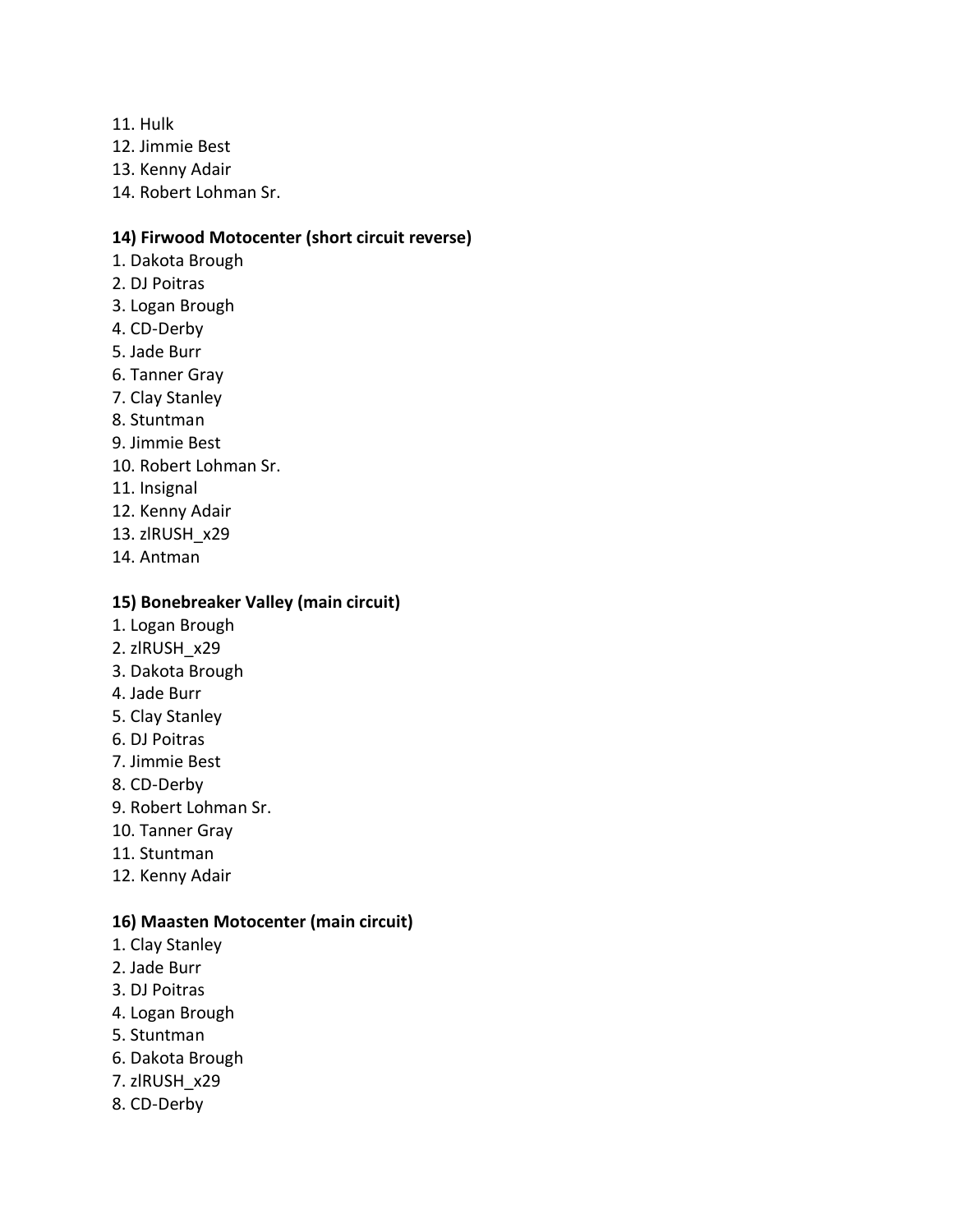9. Jimmie Best 10. Kenny Adair 11. Robert Lohman Sr.

#### **17) Big Valley Speedway (outer oval)**

- 1. Logan Brough
- 2. Dakota Brough
- 3. DJ Poitras
- 4. Jimmie Best
- 5. Kenny Adair
- 6. Clay Stanley
- 7. zlRUSH\_x29
- 8. Stuntman
- 9. Jade Burr
- 10. Fossil-Surfer
- 11. Davis-Matthew
- 12. CD-Derby
- 13. Robert Lohman Sr.

#### **18) Espedalen Raceway (short circuit)**

- 1. Clay Stanley
- 2. Logan Brough
- 3. Stuntman
- 4. Jade Burr
- 5. DJ Poitras
- 6. Whiskey-Guy
- 7. Dakota Brough
- 8. CD-Derby
- 9. zlRUSH\_x29
- 10. Woo-Pig
- 11. Jimmie Best
- 12. Robert Lohman Sr.
- 13. Kenny Adair

#### **19) Hilltop Stadium (figure-8)**

- 1. Clay Stanley
- 2. Jade Burr
- 3. Logan Brough
- 4. Stuntman
- 5. Dakota Brough
- 6. Toka\_Dragon
- 7. CD-Derby
- 8. DJ Poitras
- 9. Jimmie Best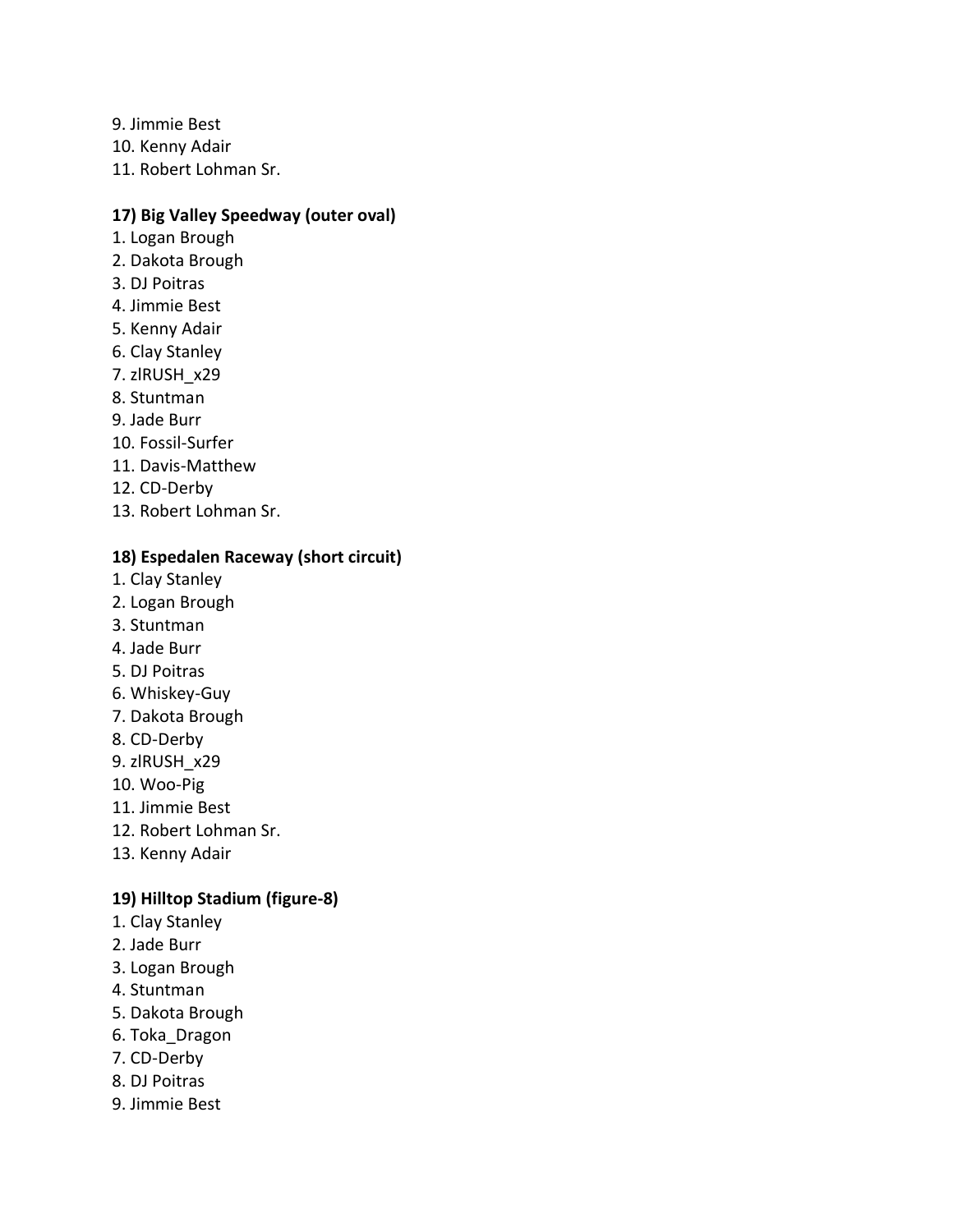- 10. Robert Lohman Sr.
- 11. Adam Grey
- 12. zlRUSH\_x29
- 13. Kenny Adair

#### **20) Savolax Sandpit (main route reverse)**

- 1. zlRUSH\_x29
- 2. Clay Stanley
- 3. Jade Burr
- 4. Logan Brough
- 5. Stuntman
- 6. DJ Poitras
- 7. CD-Derby
- 8. Dakota Brough
- 9. Toka\_Dragon
- 10. Robert Lohman Sr.
- 11. Adam Grey
- 12. Jimmie Best
- 13. Kenny Adair

## **Season 4 NOSSCAR Outlaw Series Final Standings (Oct. 27, 2019)**

1. Dakota Brough: 388 pts \*6 wins 2. Clay Stanley: 387 pts \*4 wins 3. Logan Brough: 371 pts \*3 wins 4. Stuntman: 363 pts \*2 wins 5. DJ Poitras: 338 pts 6. Jade Burr: 330 pts \*1 win 7. CD-Derby: 282 pts 8. Umbriferous: 207 pts \*1 win 9. Jimmie Best: 206 pts 10. Kenny Adair: 198 pts 11. Robert Lohman Sr: 197 pts 12. zlRUSH\_x29: 185 pts \*1 win 13. Jason Pitts: 141 pts 14. Cowboy: 119 pts \*1 win 15. Tanner Gray: 68 pts 16. Hurricane: 60 pts 17. JJ-Reefa: 58 pts 18. R. Qwan: 38 pts 19. Antman: 33 pts \*1 win 20. Piper: 31 pts 21. Toka\_Dragon: 29 pts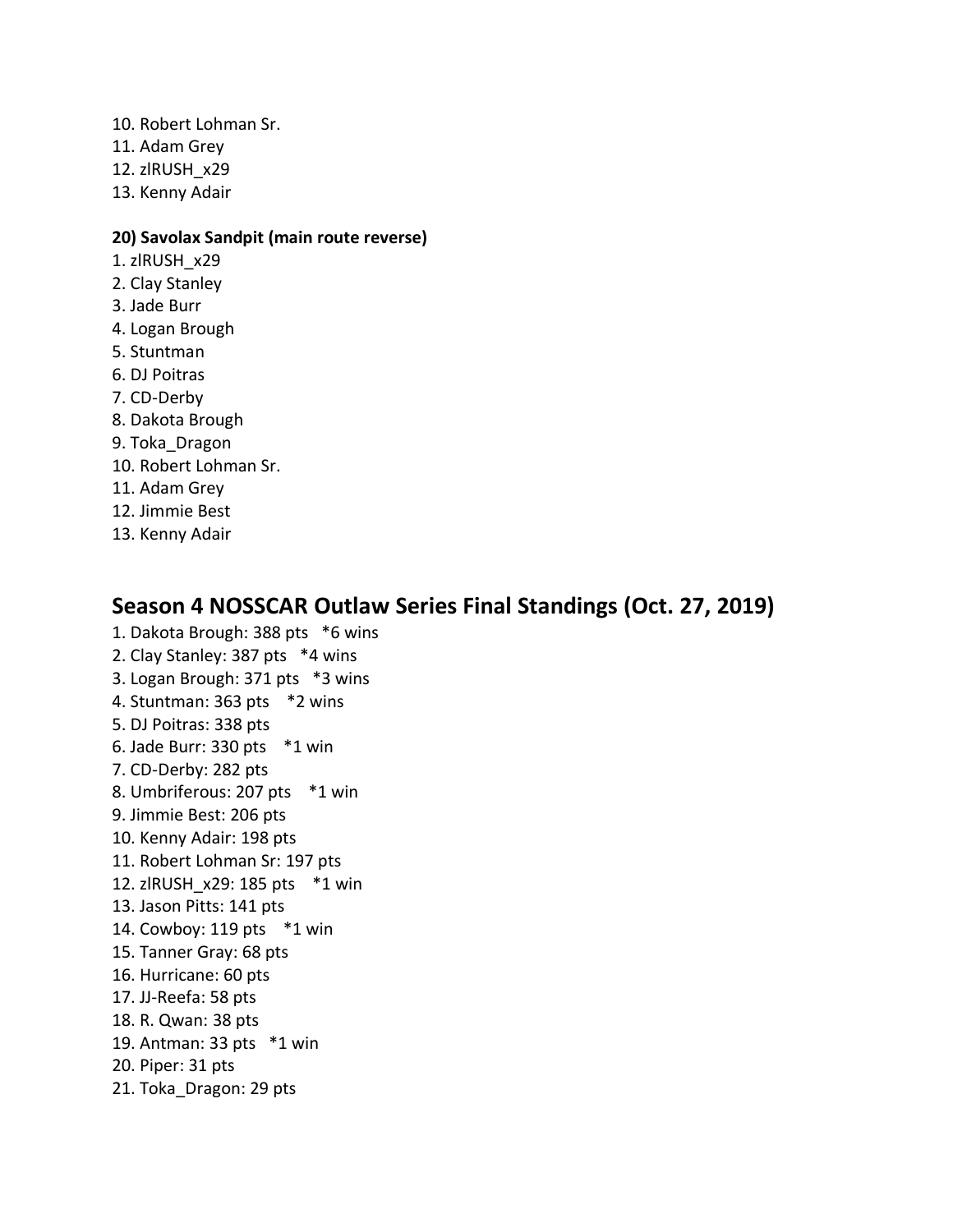22. Pure-Logitec: 27 pts 23. Adam Grey: 22 pts 24. Whiskey-Guy: 16 pts 25. Basic Hawk: 14 pts 26. Legit: 14 pts 27. Fossil Surfer: 12 pts 28. KXSH: 12 pts 29. Woo-Pig: 12 pts 30. Hulk: 11 pts 31. Insignal: 11 pts 32. Davis-Matthews: 11 pts

## **2019 NOSSCAR Outlaw Series Final Standings (Season 5 – Long Races)**

1. Dakota Brough: 637 pts \*6 wins 2. DJ Poitras: 485 pts 3. Clay Stanley: 373 pts 4. Jimmie Best: 361 pts \*1 win 5. DTR-Brownie: 359 pts \*1 win 6. Artificial Reaper: 327 pts \*5 wins 7. Kenny Adair: 298 pts 8. Jason Pitts: 266 pts 9. Lonzo Stanley: 252 pts \*1 win 10. Will Palmer: 252 pts 11. Tyler Isley: 250 pts 12. Brandon Frisky: 199 pts \*2 wins 13. N. Munch: 193 pts \*2 wins 14. Logan Brough: 177 pts 15. M1ST4M4K3MR4G3: 166 pts 16. Jade Burr: 159 pts 17. Will Palmer: 127 pts 18. Lurch-4-Souls: 115 pts 19. Firestorm: 103 pts \*1 win 20. Robert Lohman Sr.: 89 pts 21. Eric Frye: 87 pts 22. Stuntman: 84 pts \*1 win 23. Nick Donfrancesco: 82 pts 24. Mistake-Rage: 81 pts 25. Bad-2-the-Bone: 71 pts 26. Rake-Nasty: 66 pts 27. zlRUSH\_x26: 63 pts 28. Trevor Lane: 61 pts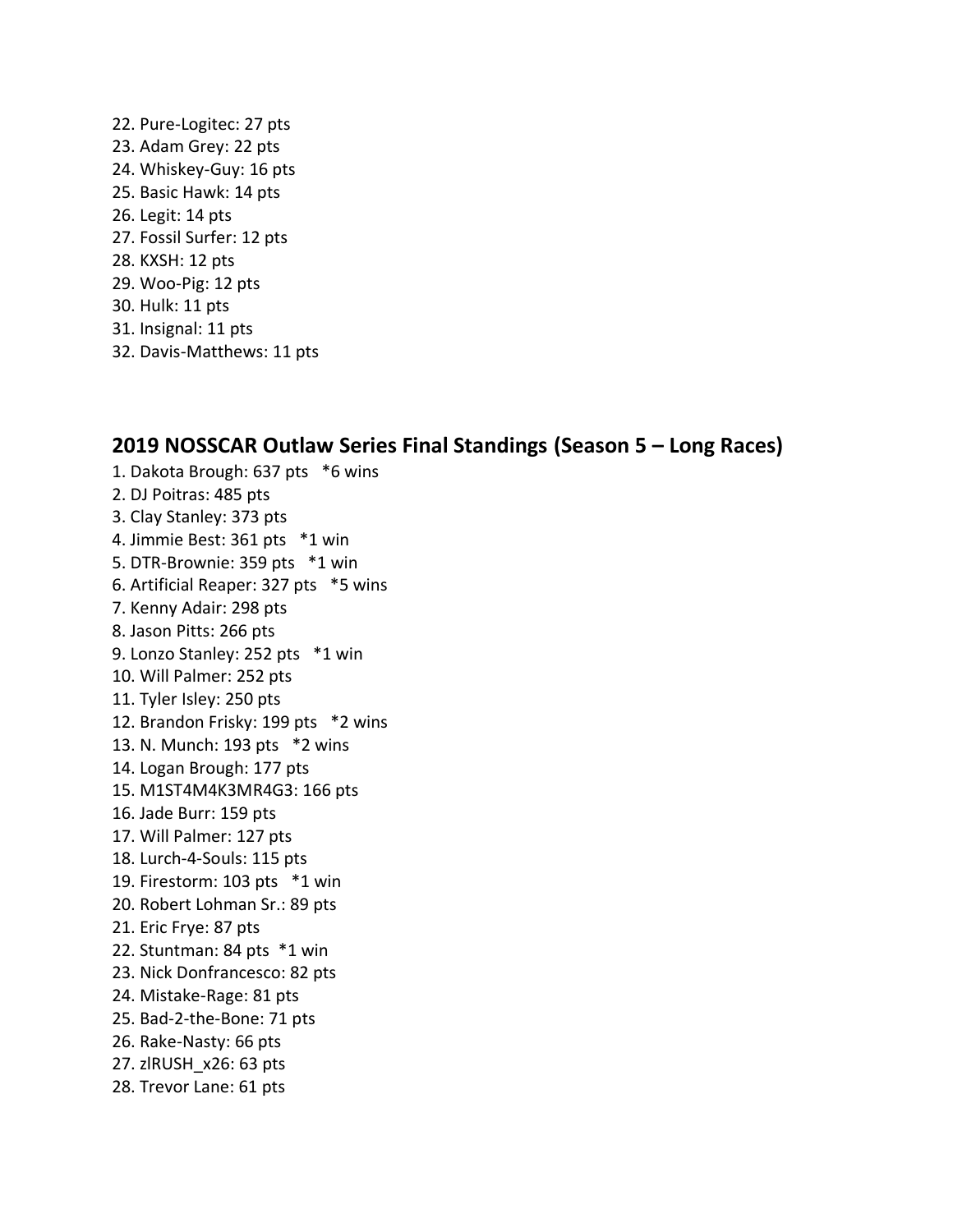29. CD-Derby-Boy: 60 pts 30. Whiskey Ranger: 59 pts 31. Y3WT: 55 pts 32. zlRUSH\_x76: 48 pts 33. Red-Rob: 34 pts \*1 win 34. Hurricane: 25 pts 35. Darkness: 15 pts 36. Dave Marks Jr.: 10 pts

# **2019 NOSSCAR Outlaw Series Race Results (Season 6)**

### **1) Hill Top Stadium (oval)**

- 1. DJ Poitras
- 2. Logan Brough
- 3. Dakota Brough
- 4. Clay Stanley
- 5. Noah Allen
- 6. CD-DerbyBoy
- 7. Kenny Adair
- 8. Jason Pitts
- 9. Artificial Reaper
- 10. Darkness
- 11. Jimmie Best
- 12. Robert Lohman Sr.
- 13. Firestorm
- 14. Dave Marks Jr.
- 15. Lonzo Stanley

### **2) Pinehills Raceway (main circuit)**

- 1. Dakota Brough
- 2. Lonzo Stanley
- 3. Artificial Reaper
- 4. Firestorm
- 5. Logan Brough
- 6. Jason Pitts
- 7. DJ Poitras
- 8. Jimmie Best
- 9. Dave Marks Jr.
- 10. Clay Stanley
- 11. Noah Allen
- 12. CD-DerbyBoy
- 13. Kenny Adair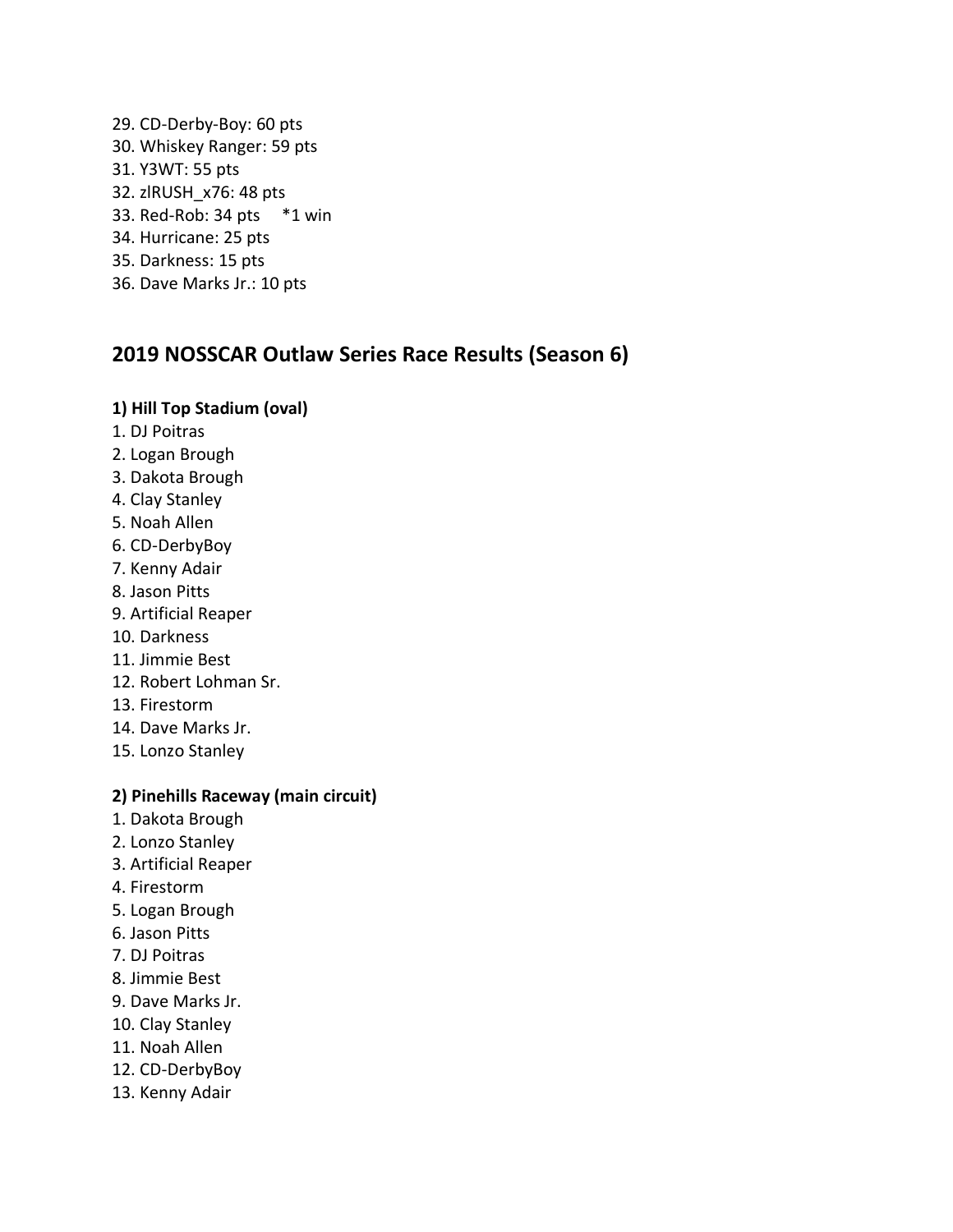14. Darkness

15. Robert Lohman Sr.

#### **3) Maasten Motocenter**

- 1. Dakota Brough
- 2. Logan Brough
- 3. DJ Poitras
- 4. Artificial Reaper
- 5. CD-DerbyBoy
- 6. Firestorm
- 7. Clay Stanley
- 8. Jimmie Best
- 9. Darkness
- 10. Kenny Adair
- 11. Robert Lohman Sr.
- 12. Noah Allen
- 13. Dave Marks Jr.
- 14. Jason Pitts
- 15. Lonzo Stanley

### **4) Bonebreaker Valley (main circuit)**

- 1. Lonzo Stanley
- 2. Artificial Reaper
- 3. CD-DerbyBoy
- 4. Dakota Brough
- 5. Firestorm
- 6. Jason Pitts
- 7. Clay Stanley
- 8. Darkness
- 9. Logan Brough
- 10. DJ Poitras
- 11. Jimmie Best
- 12. Kenny Adair
- 13. Dave Marks Jr.
- 14. Robert Lohman Sr.
- 15. Noah Allen

### **5) Big Valley Speedway (figure-8)**

- 1. Dakota Brough
- 2. Clay Stanley
- 3. Lonzo Stanley
- 4. Logan Brough
- 5. DJ Poitras
- 6. Darkness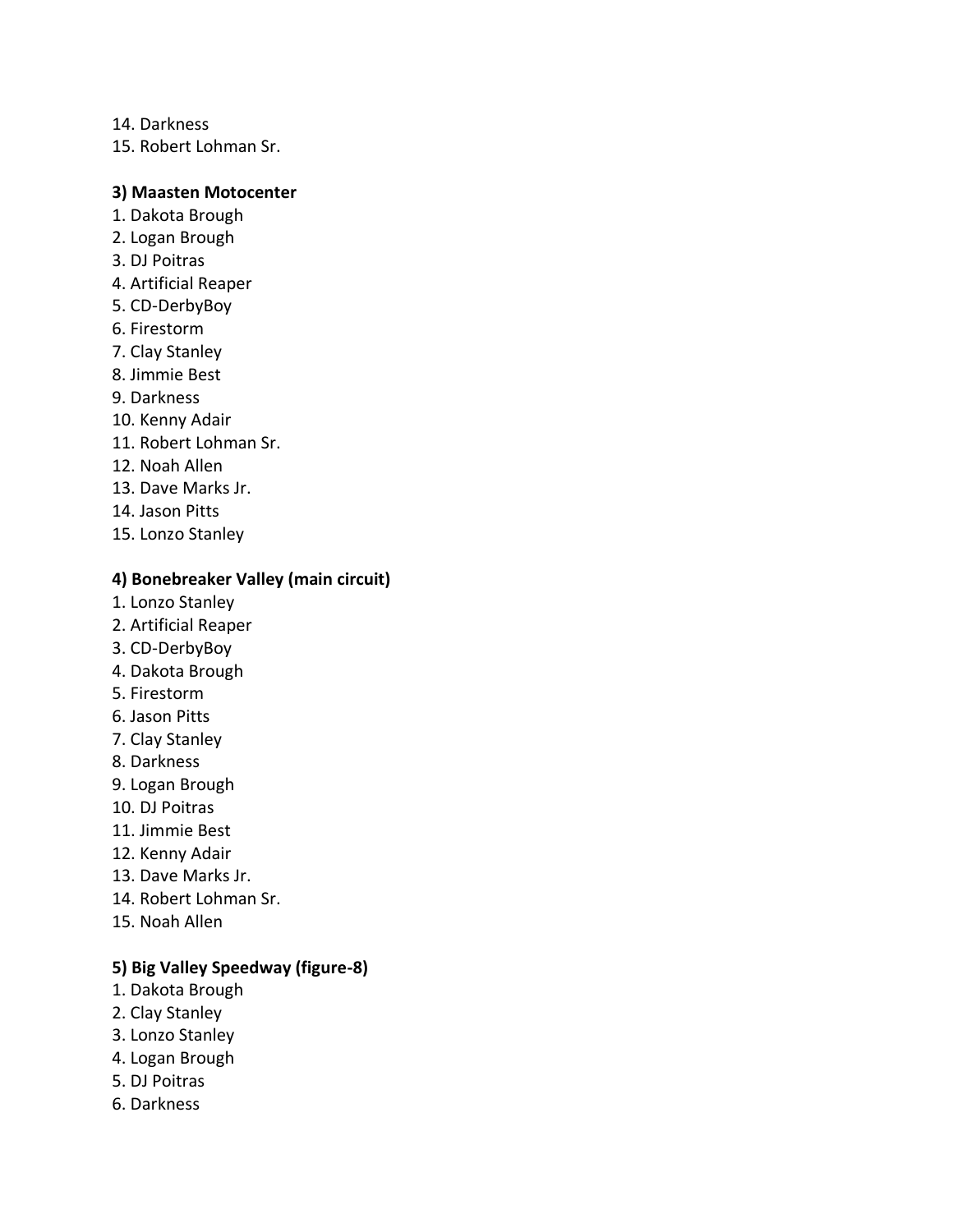- 7. CD-DerbyBoy
- 8. Dave Marks Jr.
- 9. Jimmie Best
- 10. Noah Allen
- 11. Firestorm
- 12. Artificial Reaper
- 13. Robert Lohman Sr.
- 14. Kenny Adair
- 15. Jason Pitts

## **6) Dirt Devil Stadium**

- 1. DJ Poitras
- 2. Logan Brough
- 3. Dakota Brough
- 4. Darkness
- 5. Clay Stanley
- 6. Jason Pitts
- 7. Lonzo Stanley
- 8. Firestorm
- 9. Noah Allen
- 10. CD-DerbyBoy
- 11. Robert Lohman Sr.
- 12. Jimmie Best
- 13. Artificial Reaper
- 14. Kenny Adair
- 15. Dave Marks Jr.

## **7) Espedalen Raceway (short circuit)**

- 1. Artificial Reaper
- 2. DJ Poitras
- 3. Dakota Brough
- 4. Firestorm
- 5. Jimmie Best
- 6. Logan Brough
- 7. Noah Allen
- 8. Lonzo Stanley
- 9. Jason Pitts
- 10. Clay Stanley
- 11. Kenny Adair
- 12. CD-DerbyBoy
- 13. Dave Marks Jr.
- 14. Darkness
- 15. Robert Lohman Sr.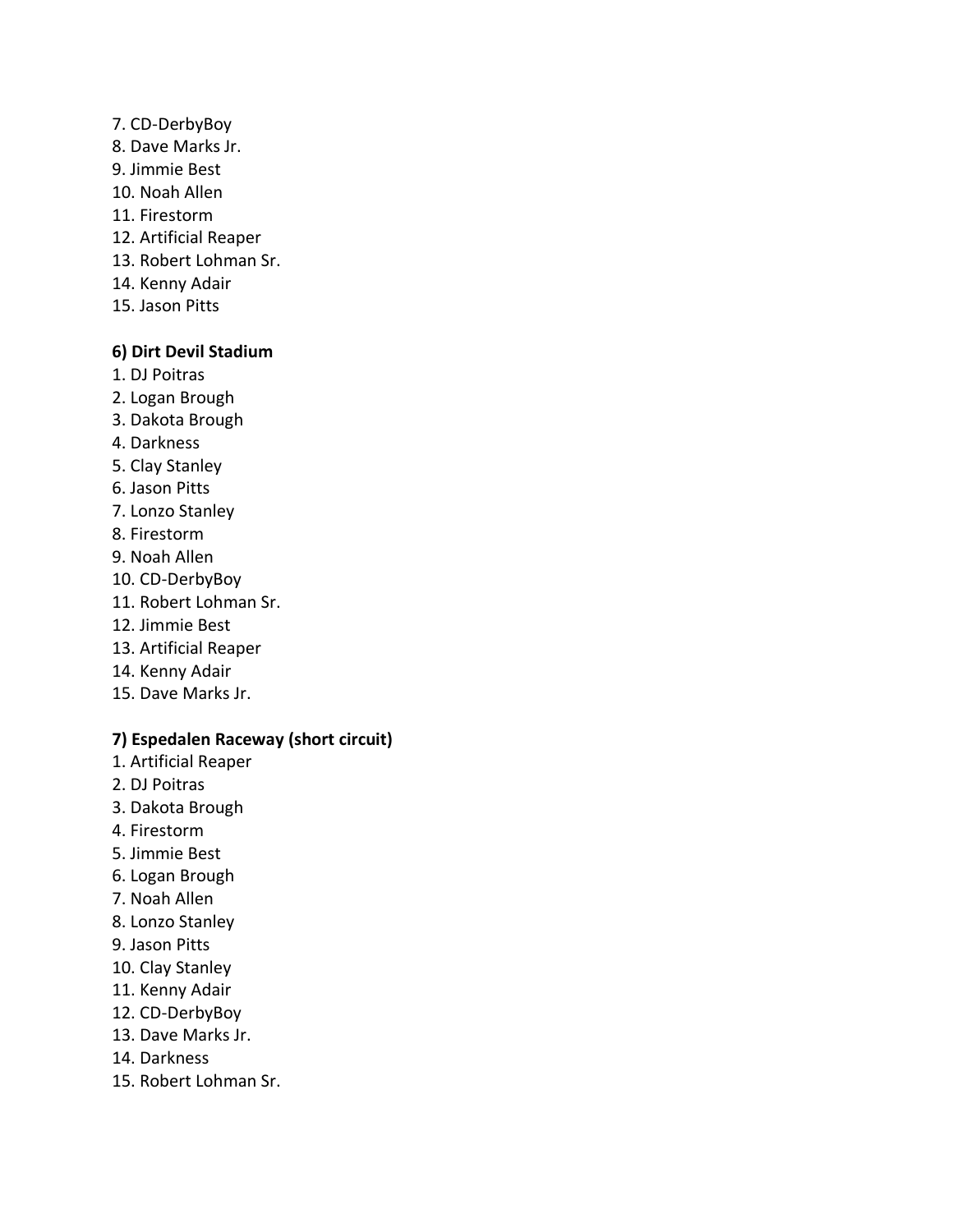## **8) Hilltop Stadium (figure-8)**

- 1. Dakota Brough
- 2. CD-DerbyBoy
- 3. Lonzo Stanley
- 4. Artificial Reaper
- 5. Logan Brough
- 6. Clay Stanley
- 7. Jason Pitts
- 8. Darkness
- 9. DJ Poitras
- 10. Noah Allen
- 11. Robert Lohman Sr.
- 12. Kenny Adair
- 13. Jimmie Best
- 14. Firestorm
- 15. Dave Marks Jr.

## **2019 NOSSCAR Outlaw Series Final Standings (Season 6)**

- 1. Dakota Brough: 178 pts \*4 wins
- 2. DJ Poitras: 149 pts \*2 wins
- 3. Logan Brough: 147 pts
- 4. Artificial Reaper: 135 pts \*1 win
- 5. Lonzo Stanley: 130 pts \*1 win
- 6. Clay Stanley: 127 pts
- 7. CD-DerbyBoy: 122 pts
- 8. Firestorm: 111 pts
- 9. Jason Pitts: 107 pts
- 10. Darkness: 103 pts
- 11. Jimmie Best: 99 pts
- 12. Noah Allen: 97 pts
- 13. Kenny Adair: 83 pts
- 14. Dave Marks Jr.: 76 pts
- 15. Robert Lohman Sr.: 74 pts

# **2020 NOSSCAR Outlaw Series Race Results (Season 7)**

## **1) Firwood Motocenter**

- 1. Bad2TheBone
- 2. Lonzo Stanley
- 3. Noah Allen
- 4. Darkness
- 5. zlRUSH\_x29
- 6. Dakota Brough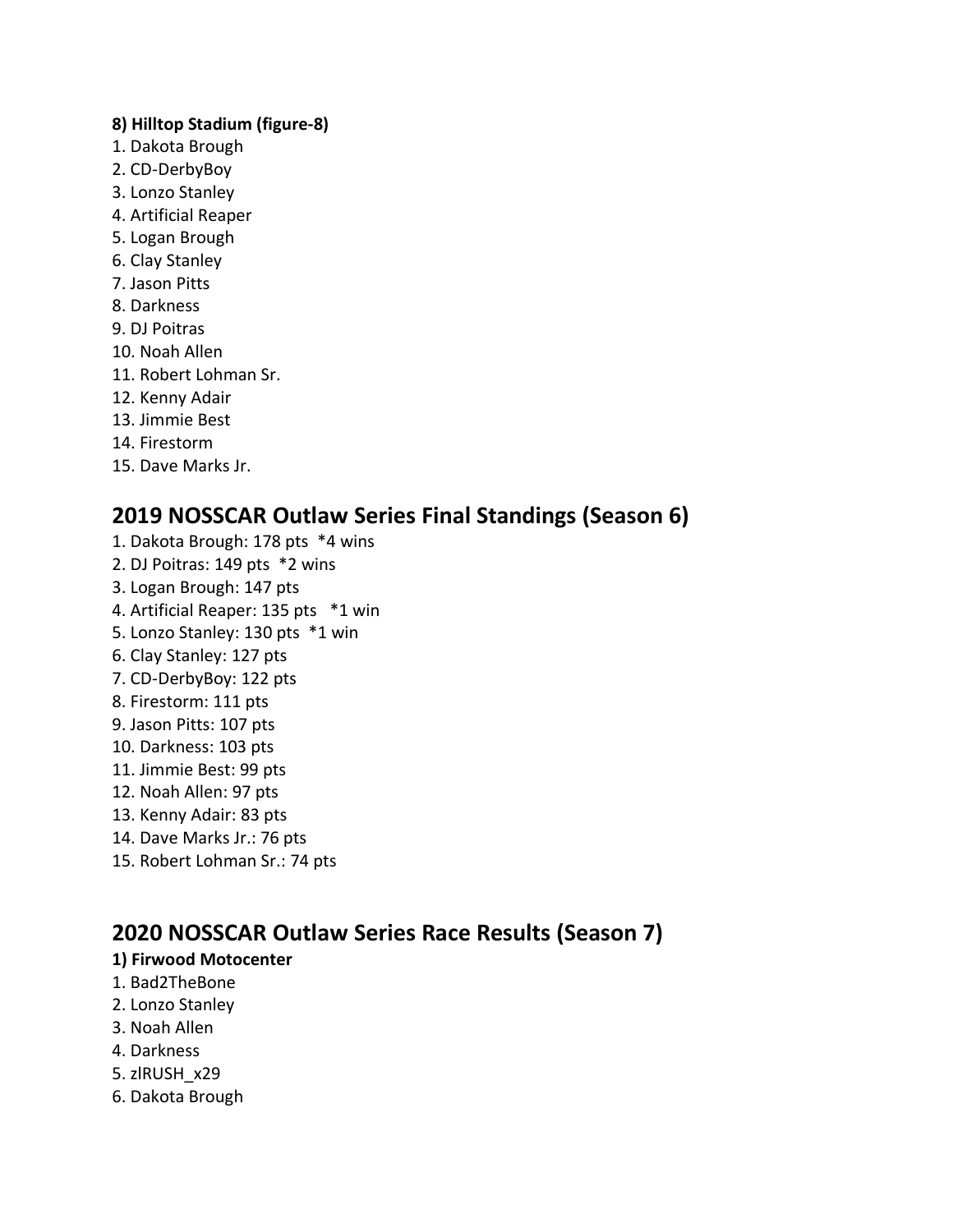- 7. CD-DerbyBoy
- 8. DJ Poitras
- 9. Umbriferous
- 10. Robert Lohman Sr.
- 11. Logan Brough
- 12. Artificial Reaper
- 13. Kenny Adair
- 14. Clay Stanley
- 15. Jimmie Best

## **2) Sandstone Raceway**

- 1. Dakota Brough
- 2. zlRUSH\_x29
- 3. Logan Brough
- 4. Lonzo Stanley
- 5. Artificial Reaper
- 6. DJ Poitras
- 7. Clay Stanley
- 8. Noah Allen
- 9. Bad2TheBone
- 10. CD-DerbyBoy
- 11. Kenny Adair
- 12. Umbriferous
- 13. Jimmie Best
- 14. Robert Lohman Sr.
- 15. Darkness

## **3) Big Valley Speedway (outer oval)**

- 1. zlRUSH\_x29
- 2. Dakota Brough
- 3. Clay Stanley
- 4. Noah Allen
- 5. Bad2TheBone
- 6. Lonzo Stanley
- 7. Artificial Reaper
- 8. DJ Poitras
- 9. CD-DerbyBoy
- 10. Darkness
- 11. Jimmie Best
- 12. Kenny Adair
- 13. Umbriferous
- 14. Logan Brough
- 15. Robert Lohman Sr.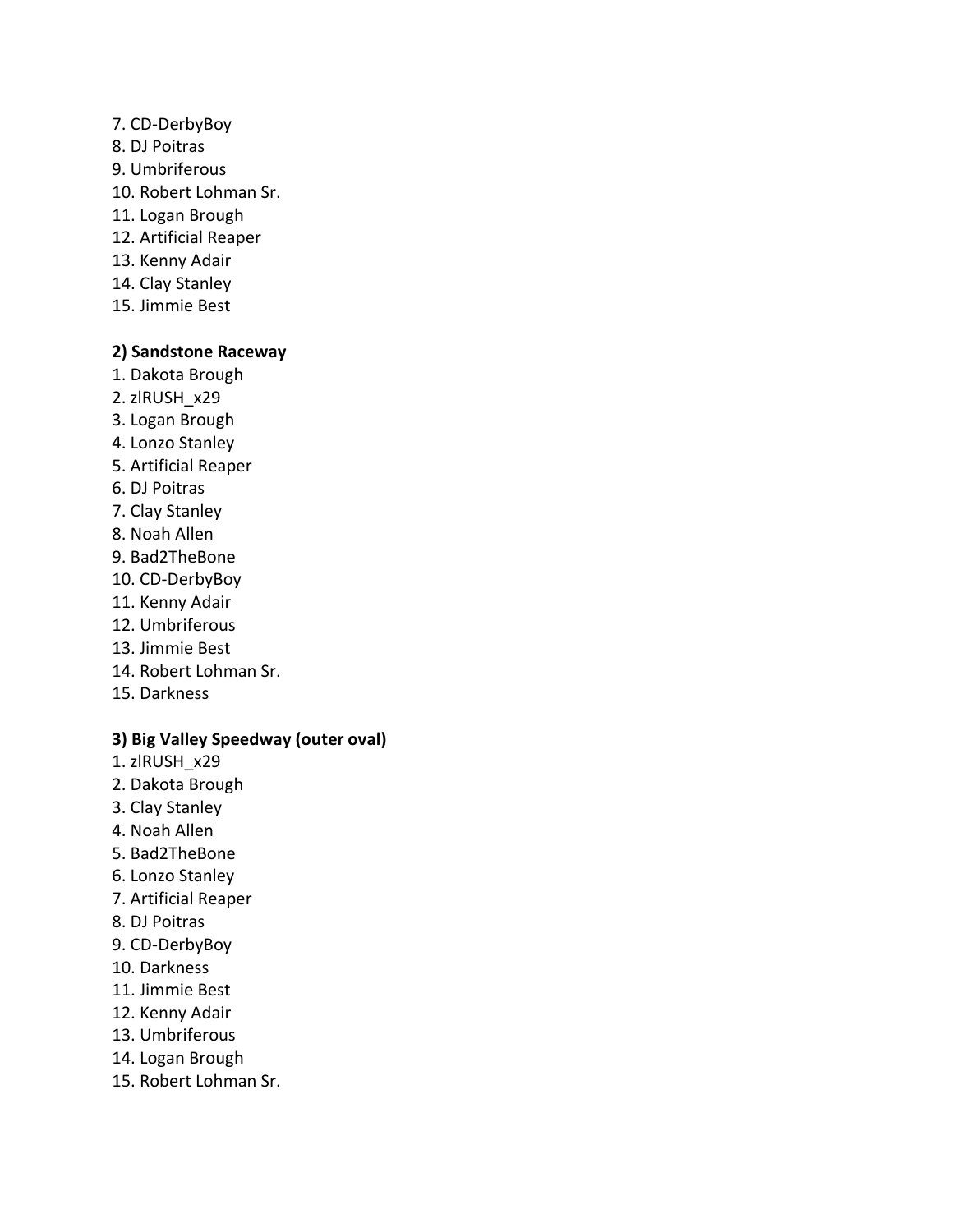#### **4) Dirt Devil Stadium**

- 1. Logan Brough
- 2. Dakota Brough
- 3. Lonzo Stanley
- 4. Artificial Reaper
- 5. DJ Poitras
- 6. zlRUSH\_x29
- 7. Jimmie Best
- 8. CD-DerbyBoy
- 9. Darkness
- 10. Kenny Adair
- 11. Noah Allen
- 12. Clay Stanley
- 13. Umbriferous
- 14. Robert Lohman Sr.
- 15. Bad2TheBone

#### **5) Pinehills Raceway**

- 1. Logan Brough
- 2. Artificial Reaper
- 3. Dakota Brough
- 4. Clay Stanley
- 5. zlRUSH\_x29
- 6. DJ Poitras
- 7. Lonzo Stanley
- 8. Bad2TheBone
- 9. Darkness
- 10. Umbriferous
- 11. CD-DerbyBoy
- 12. Noah Allen
- 13. Kenny Adair
- 14. Jimmie Best
- 15. Robert Lohman Sr.

#### **6) Hilltop Stadium (Figure-8)**

- 1. Dakota Brough
- 2. Lonzo Stanley
- 3. zlRUSH\_x29
- 4. DJ Poitras
- 5. CD-DerbyBoy
- 6. Darkness
- 7. Noah Allen
- 8. Clay Stanley
- 9. Bad2TheBone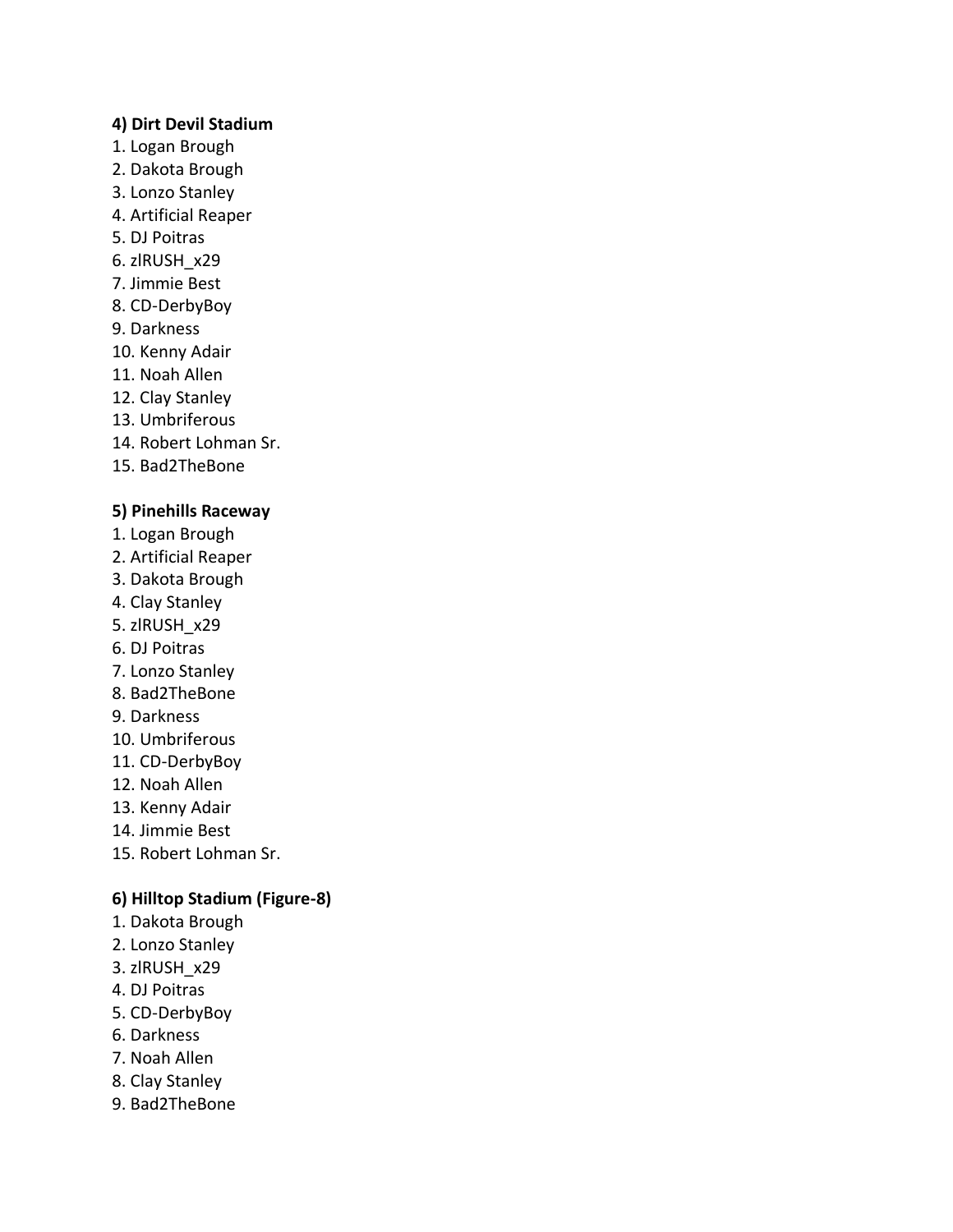- 10. Logan Brough
- 11. Jimmie Best
- 12. Robert Lohman Sr.
- 13. Artificial Reaper
- 14. Umbriferous
- 15. Kenny Adair

## **7) Rosenheim Raceway**

- 1. Logan Brough
- 2. Noah Allen
- 3. zlRUSH\_x29
- 4. Dakota Brough
- 5. Lonzo Stanley
- 6. Artificial Reaper
- 7. Clay Stanley
- 8. CD-DerbyBoy
- 9. Jimmie Best
- 10. Darkness
- 11. Umbriferous
- 12. Bad2TheBone
- 13. Kenny Adair
- 14. Robert Lohman Sr.
- 15. DJ Poitras

## **8) Big Valley Speedway (Figure-8)**

- 1. Dakota Brough
- 2. Artificial Reaper
- 3. Logan Brough
- 4. Lonzo Stanley
- 5. Clay Stanley
- 6. zlRUSH\_x29
- 7. DJ Poitras
- 8. Darkness
- 9. Noah Allen
- 10. Bad2TheBone
- 11. CD-DerbyBoy
- 12. Jimmie Best
- 13. Umbriferous
- 14. Robert Lohman Sr.
- 15. Kenny Adair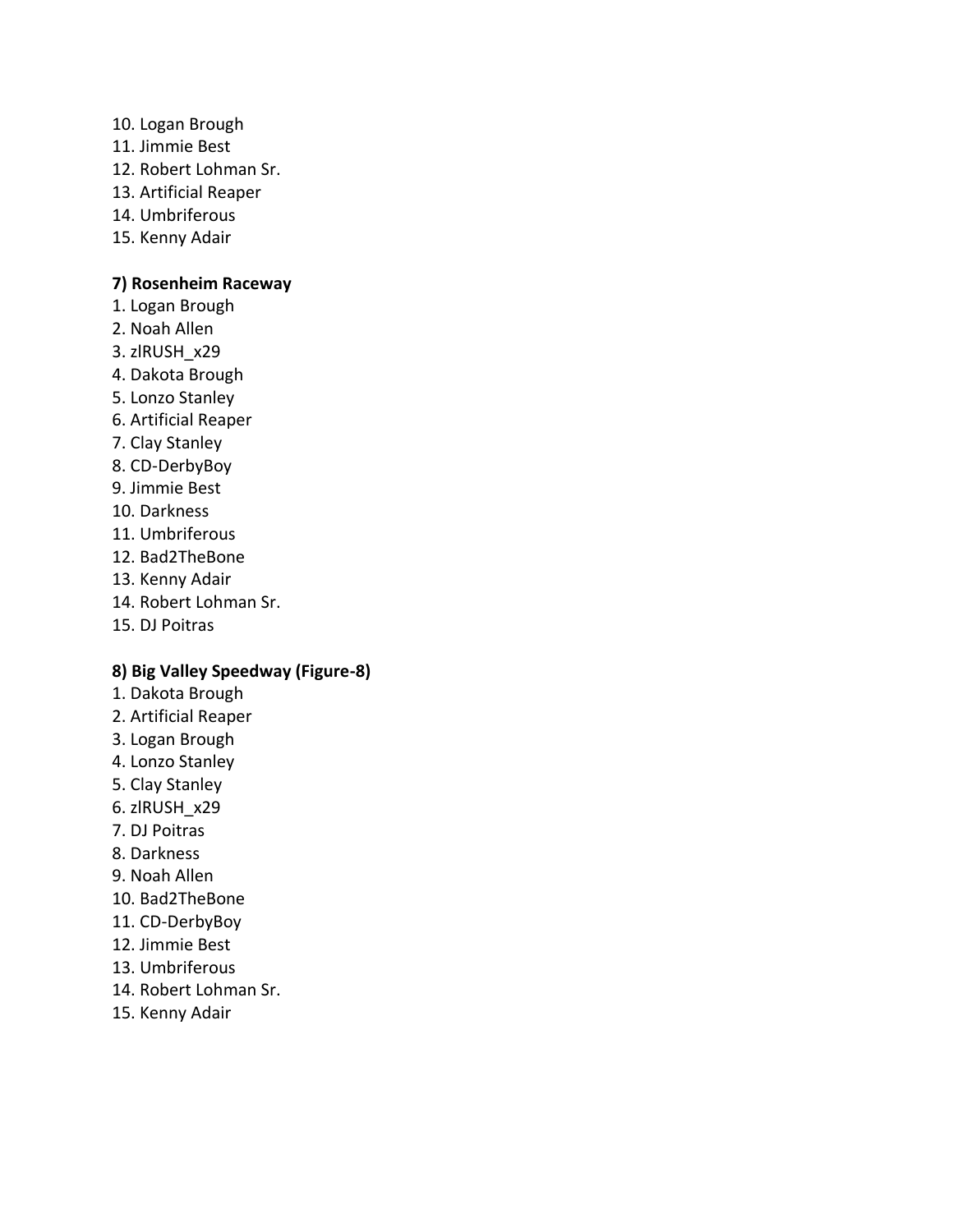# **2019 NOSSCAR Outlaw Series Final Standings (Season 7)**

1. Dakota Brough: 173 pts \*3 wins 2. zlRUSH\_x29: 153 pts \*1 win 3. Lonzo Stanley: 148 pts 4. Logan Brough: 146 pts \*3 wins 5. Artificial Reaper: 129 pts 6. Noah Allen: 123 pts 7. DJ Poitras: 117 pts 8. Clay Stanley: 117 pts 9. Bad2TheBone: 111 pts \*1 win 10. CD-DerbyBoy: 107 pts 11. Darkness: 105 pts 12. Jimmie Best: 84 pts 13. Umbriferous: 81 pts 14. Kenny Adair: 74 pts 15. Robert Lohman Sr.: 68 pts

# **2020 NOSSCAR Outlaw Series Race Results (Season 8)**

## **1) Hilltop Stadium (Figure-8)**

- 1. Artificial Reaper
- 2. Umbriferous
- 3. Darkness
- 4. Bad2TheBone
- 5. CD-DerbyBoy
- 6. Dakota Brough
- 7. DJ Poitras
- 8. Kenny Adair

## **2) Dirt Devil Stadium**

- 1. Artificial Reaper
- 2. Dakota Brough
- 3. DJ Poitras
- 4. CD-DerbyBoy
- 5. Bad2TheBone
- 6. Kenny Adair
- 7. Darkness
- 8. Umbriferous

## **3) Big Valley Speedway (Outer Oval)**

- 1. DJ Poitras
- 2. Dakota Brough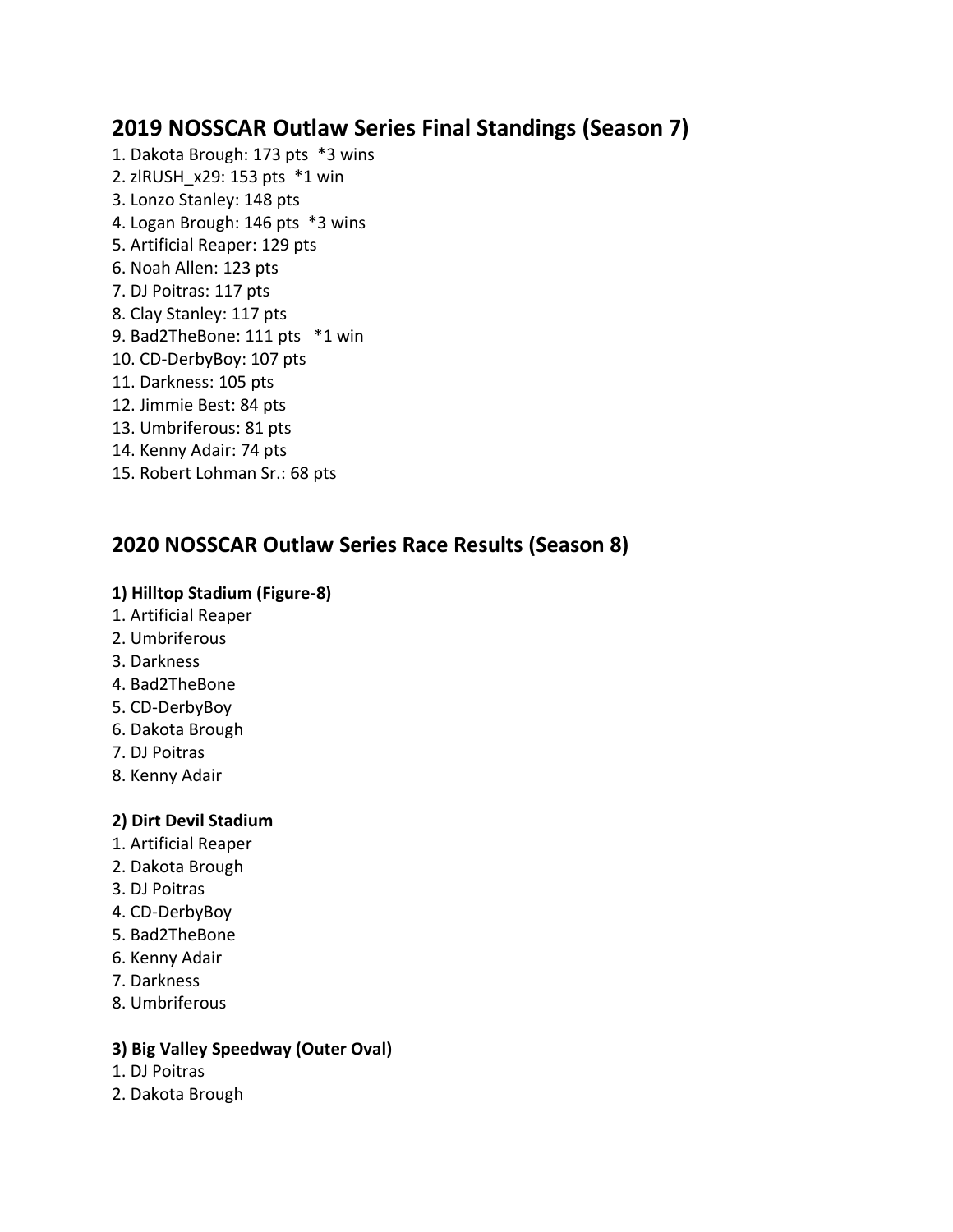- 3. Artificial Reaper
- 4. Darkness
- 5. Bad2TheBone
- 6. Umbriferous
- 7. CD-DerbyBoy
- 8. Kenny Adair

# **2020 NOSSCAR Outlaw Series Final Standings (Season 8)**

- 1. Artificial Reaper: 70 pts \*2 wins
- 2. DJ Poitras: 60 pts \*1 win
- 3. Dakota Brough: 60 pts
- 4. Darkness: 53 pts
- 5. Bad2TheBone: 52 pts
- 6. Umbriferous: 52 pts
- 7. CD-DerbyBoy: 50 pts
- 8. Kenny Adair: 44 pts

# **2021 NOSSCAR Outlaw Series Race Results (Season 9)**

## **1) Northland Raceway (Road Course)**

- 1. Lonzo Stanley
- 2. Eric Frye
- 3. Tyler McMurter
- 4. Ayrton Frederick
- 5. Kaitlyn Lohr
- 6. Zachary Smith
- 7. Rush Downing
- 8. Timmy Brown
- 9. Robert Lohman Sr.

### **2) Mudford Motorpark (Dirt Oval)**

- 1. Lonzo Stanley
- 2. Zachary Smith
- 3. Eric Frye
- 4. Timmy Brown
- 5. Tyler McMurter
- 6. Ayrton Frederick
- 7. Kaitlyn Lohr
- 8. Rush Downing
- 9. Robert Lohman Sr.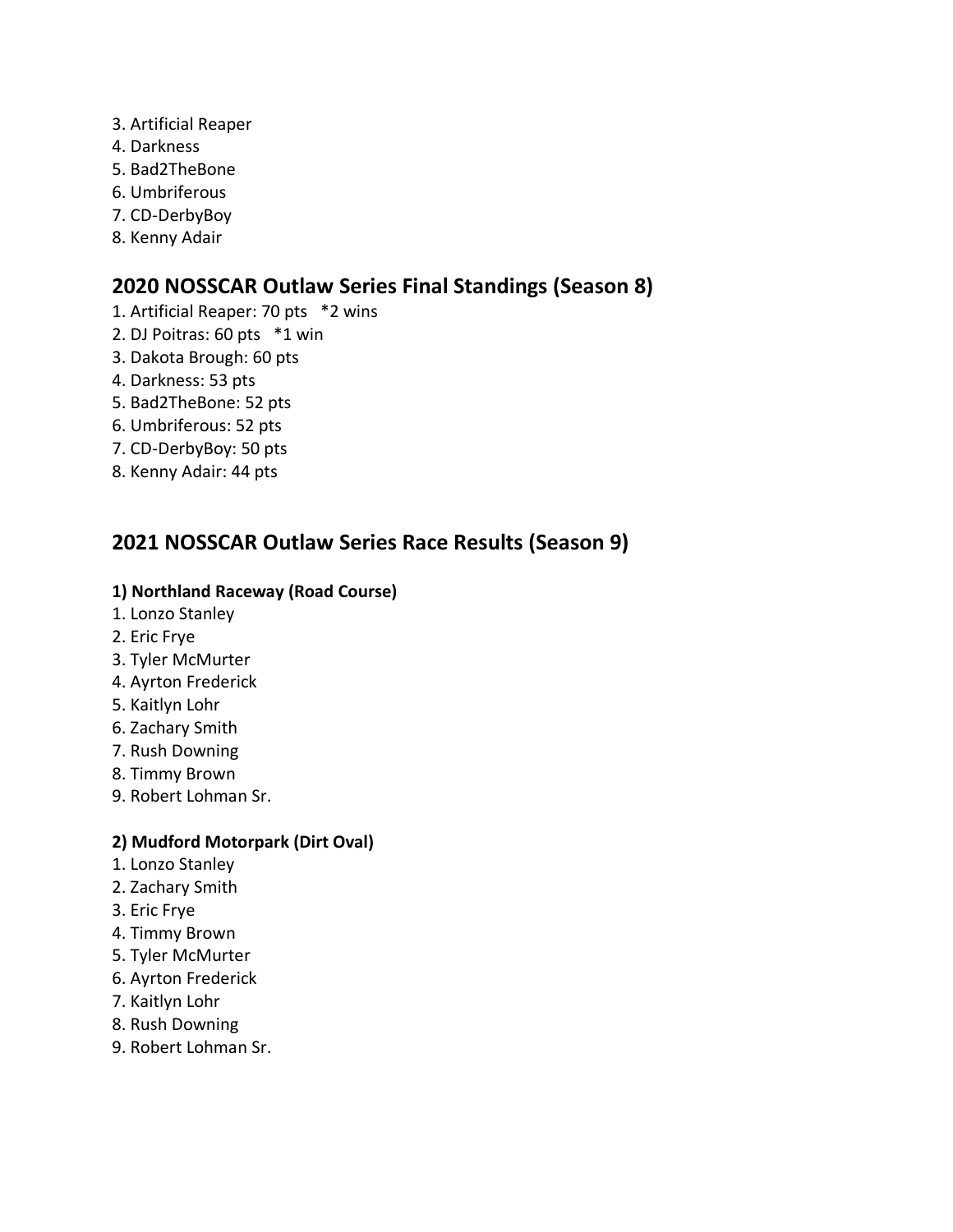### **3) Firwood MotoCenter (Road Course)**

- 1. Lonzo Stanley
- 2. Zachary Smith
- 3. Tyler McMurter
- 4. Kaitlyn Lohr
- 5. Timmy Brown
- 6. Rush Downing
- 7. Ayrton Frederick
- 8. Eric Frye DNF
- 9. Robert Lohman Sr. DNF

## **4) Dirt Devil Stadium (Road Course)**

- 1. Lonzo Stanley
- 2. Milkman
- 3. Tyler McMurter
- 4. Timmy Brown
- 5. Steve Formain
- 6. Pokesmot
- 7. Zachary Smith
- 8. Kaitlyn Lohr
- 9. NYG\_Rocket
- 10. Rush Downing DNF
- 11. Robert Lohman Sr. DNF
- 12. Ayrton Frederick DNF

## **5) Kingston Raceway (Paved Oval)**

- 1. Zachary Smith
- 2. Pokesmot
- 3. Eric Frye
- 4. Steve Formain
- 5. Tyler McMurter
- 6. Timmy Brown
- 7. Kaitlyn Lohr
- 8. Lonzo Stanley
- 9. DontBeLamp
- 10. Mr. Coach Ed
- 11. Robert Lohman Sr.
- 12. Rush Downing DNF

# **6) Big Valley Speedway (Paved Figure-8)**

- 1. Zachary Smith
- 2. Lonzo Stanley
- 3. Eric Frye
- 4. Rush Downing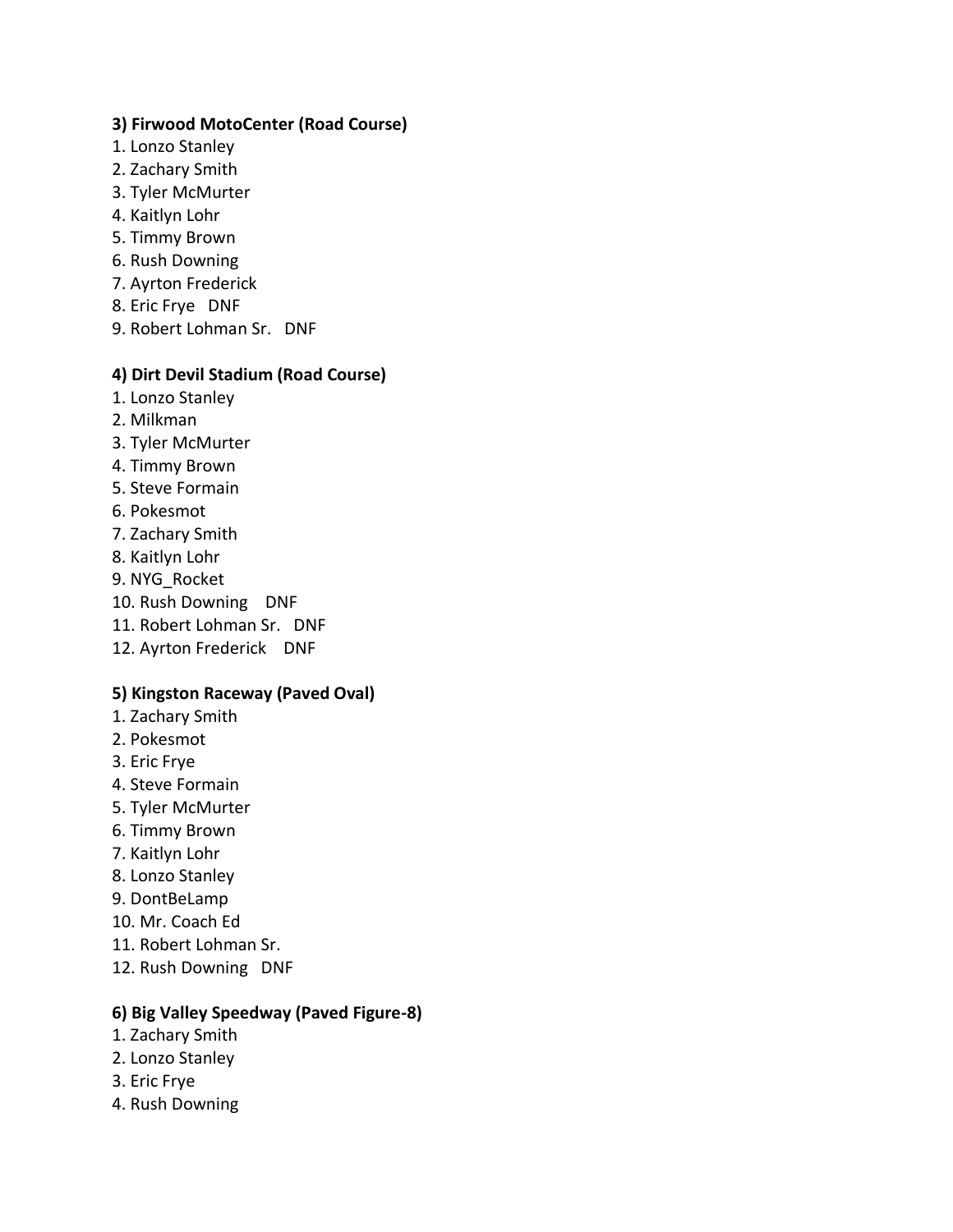5. Timmy Brown 6. Steve Formain 7. Pokesmot 8. Tyler McMurter DNF 9. Robert Lohman Sr. DNF 10. Kaitlyn Lohr DNF

## **7) Maasten MotoCenter (Road Course)**

- 1. Zachary Smith
- 2. Pokesmot
- 3. Tyler McMurter
- 4. Lonzo Stanley
- 5. Commander Billy
- 6. Timmy Brown
- 7. Eric Frye
- 8. Mr. Coach Ed
- 9. Steve Formain
- 10. Rush Downing
- 11. Smiley-Boy
- 12. DontBeLamp
- 13. Kaitlyn Lohr DNF
- 14. Robert Lohman Sr. DNF

### **8) Big Valley Speedway (Paved Inner Oval)**

- 1. Zachary Smith
- 2. Commander Billy
- 3. Lonzo Stanley
- 4. Eric Frye
- 5. Kaitlyn Lohr
- 6. Rush Downing
- 7. Tyler McMurter
- 8. Timmy Brown
- 9. Robert Lohman Sr.

### **9) Fire Rock Raceway (Road Course)**

- 1. Commander Billy
- 2. Lonzo Stanley
- 3. Eric Frye
- 4. Kaitlyn Lohr
- 5. Tyler McMurter
- 6. Timmy Brown
- 7. Zachary Smith
- 8. Robert Lohman Sr.
- 9. Rush Downing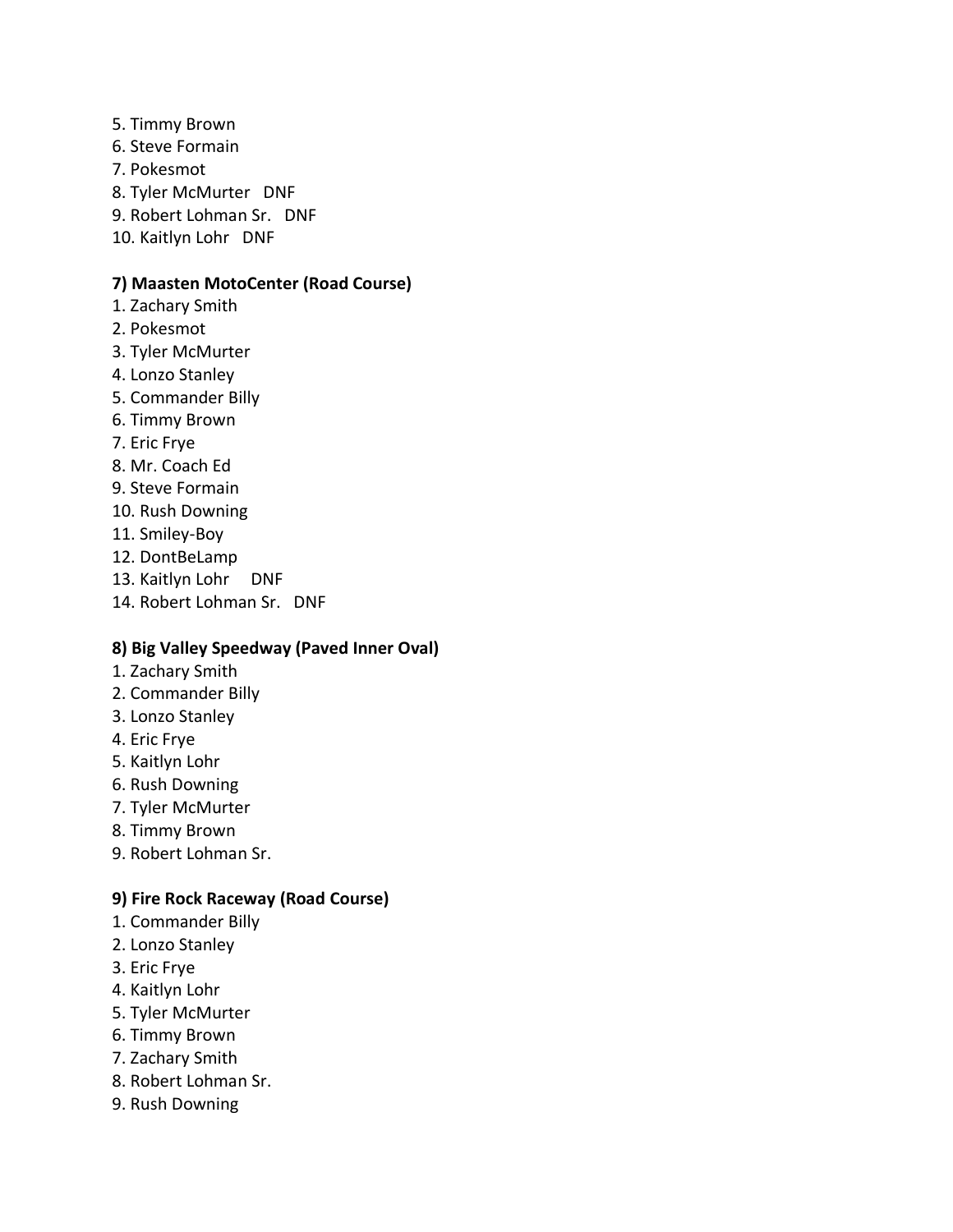## **10) Bloomfield Speedway (Dirt Oval)**

- 1. Lonzo Stanley
- 2. Zachary Smith
- 3. Timmy Brown
- 4. Eric Frye
- 5. Kaitlyn Lohr
- 6. Tyler McMurter
- 7. Rush Downing
- 8. Robert Lohman Sr.
- 9. Commander Billy

# **2021 NOSSCAR Outlaw Series Final Standings (Season 9)**

- 1. Lonzo Stanley: 221 pts \*5 wins
- 2. Zachary Smith: 212 pts \*4 wins
- 3. Tyler McMurter: 176 pts
- 4. Eric Frye: 167 pts
- 5. Timmy Brown: 166 pts
- 6. Kaitlyn Lohr: 152 pts
- 7. Rush Downing: 141 pts
- 8. Robert Lohman Sr.: 123 pts
- 9. Commander Billy: 77 pts \*1 win
- 10. Pokesmot: 75 pts
- 11. Steve Formain: 64 pts
- 12. Ayrton Frederick: 59 pts
- 13. Mr. Coach Ed: 26 pts
- 14. DontBeLamp: 23 pts
- 15. Milkman: 22 pts
- 16. NYG\_Rocket: 13 pts
- 17. Smiley-Boy: 11 pts

# **2021 NOSSCAR Outlaw Series Race Results (Season 10)**

## **1) Pinehills Raceway (RC)**

- 1. Rush Downing
- 2. Tyler McMurter
- 3. Black-Dawn
- 4. Robert Lohman Sr.
- 5. Shawn Lucas
- 6. Dave Marks Jr.
- 7. Timmy Brown
- 8. Zachary Smith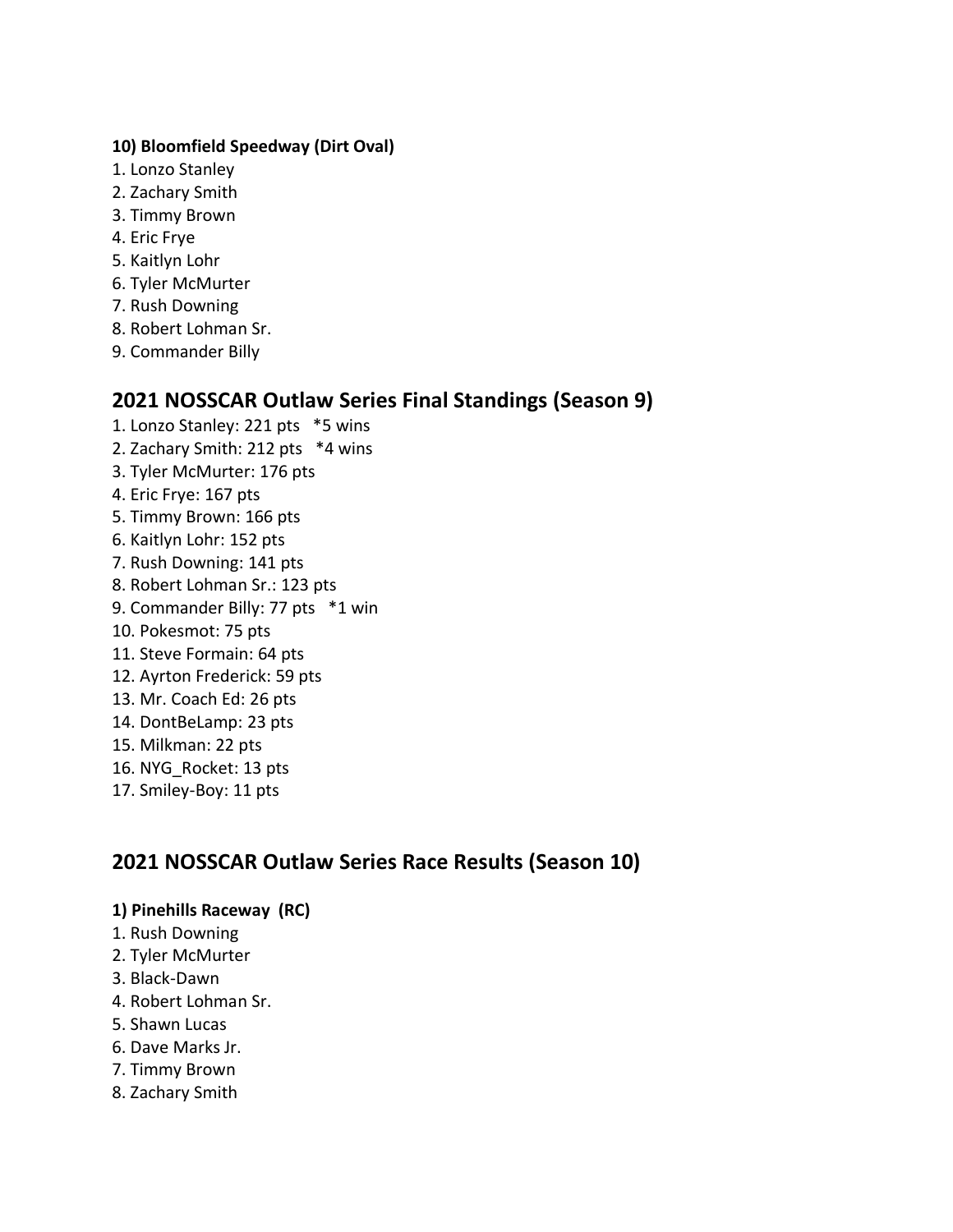## **2) Mudford Motorpark (Mud oval)**

- 1. Tyler McMurter
- 2. Robert Lohman Sr.
- 3. Rush Downing
- 4. Timmy Brown
- 5. Black-Dawn
- 6. Spitfire

## **3) Drytown Desert Circuit (RC)**

- 1. Tyler McMurter
- 2. Rush Downing
- 3. Black-Dawn
- 4. Timmy Brown
- 5. Robert Lohman Sr.
- 6. Shawn Lucas

## **4) Kingston Raceway (Paved Oval)**

- 1. Tyler McMurter
- 2. Timmy Brown
- 3. Rush Downing
- 4. Robert Lohman Sr.
- 5. Shawn Lucas
- 6. Black-Dawn

## **5) Big Valley Speedway (Figure-8)**

- 1. Tyler McMurter
- 2. Rush Downing
- 3. Timmy Brown
- 4. Robert Lohman Sr.
- 5. Black-Dawn
- 6. Shawn Lucas
- 7. Dave Marks Jr.

## **6) Big Valley Speedway (Outer Oval)**

- 1. Tyler McMurter
- 2. Rush Downing
- 3. Timmy Brown
- 4. Robert Lohman Sr.
- 5. Shawn Lucas
- 6. Spitfire

## **7) Dirt Devil Stadium (RC)**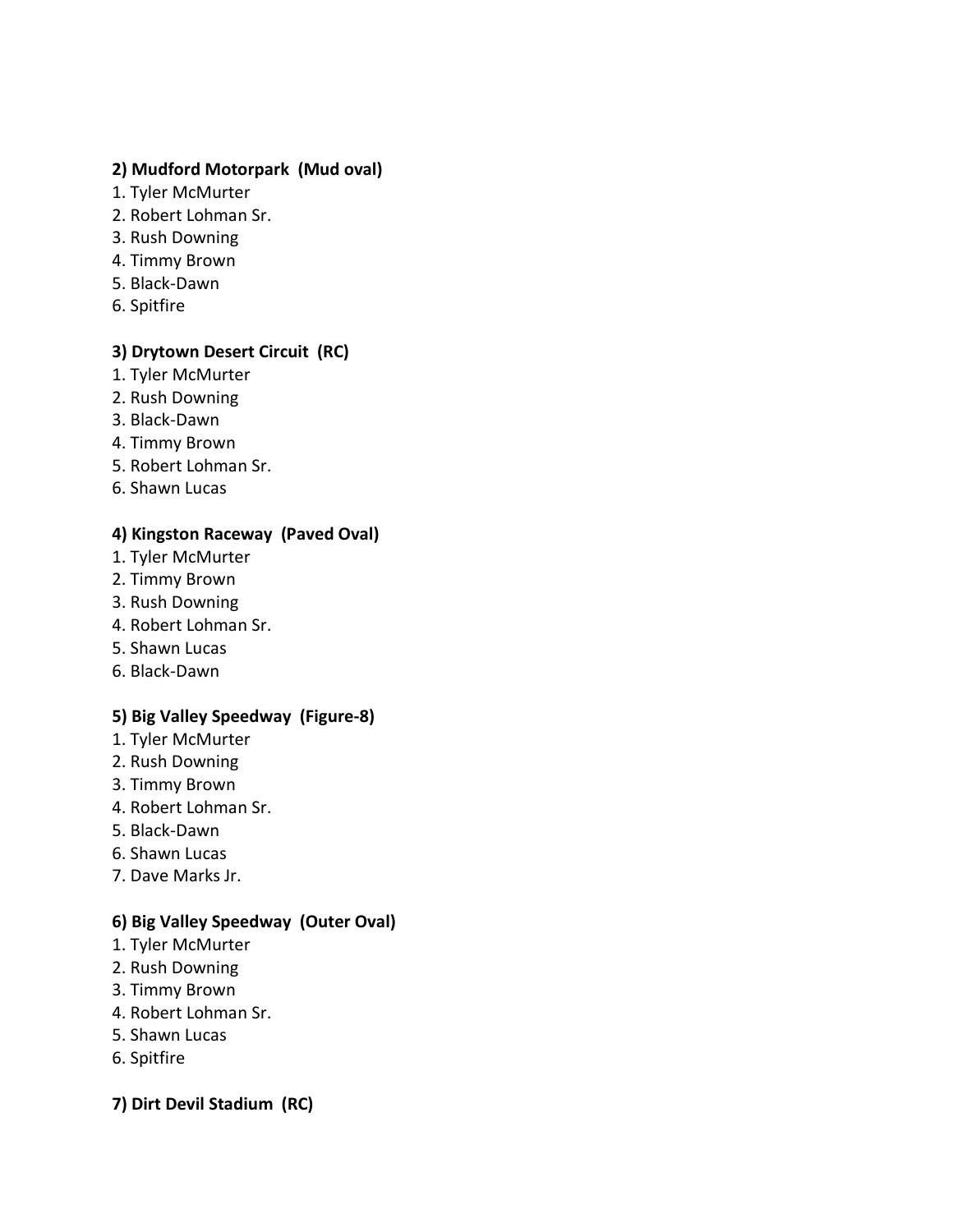- 1. Tyler McMurter
- 2. Lonzo Stanley
- 3. Robert Lohman Sr.
- 4. Timmy Brown
- 5. Rush Downing
- 6. Shawn Lucas

## **8) Eagles Peak Motorpark (RC)**

- 1. Lonzo Stanley
- 2. Tyler McMurter
- 3. Timmy Brown
- 4. Rush Downing
- 5. Robert Lohman Sr.
- 6. Shawn Lucas

## **9) Bloomfield Speedway (Dirt Oval)**

- 1. Tyler McMurter
- 2. Lonzo Stanley
- 3. Shawn Lucas
- 4. Rush Downing
- 5. Robert Lohman Sr.
- 6. Timmy Brown

# **10) Hilltop Stadium (Paved Oval)**

- 1. Timmy Brown
- 2. Tyler McMurter
- 3. Lonzo Stanley
- 4. Rush Downing
- 5. Robert Lohman Sr.
- 6. Shawn Lucas

# **2021 NOSSCAR Outlaw Series Final Standings (Season 10)**

- 1. Tyler McMurter: 241 pts \*7 wins
- 2. Rush Downing: 202 pts \*1 win
- 3. Timmy Brown: 192 pts \*1 win
- 4. Robert Lohman Sr: 182 pts
- 5. Shawn Lucas: 151 pts
- 6. Black-Dawn: 90 pts
- 7. Lonzo Stanley: 89 pts \*1 win
- 8. Spitfire: 36 pts
- 9. Dave Marks Jr: 31 pts
- 10. Zachary Smith: 14 pts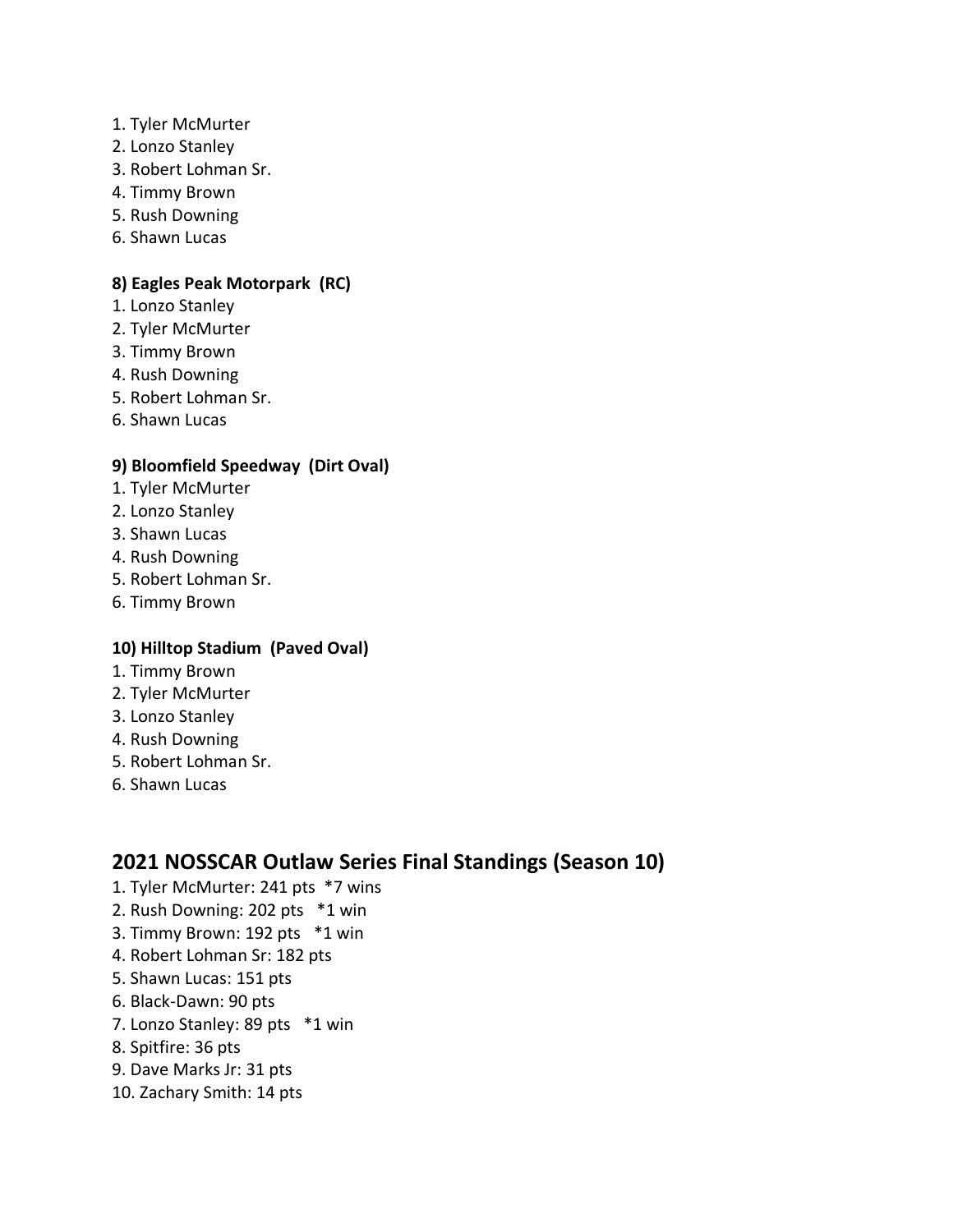# **2021 NOSSCAR Outlaw Series Race Results (Season 11)**

## **1) Pinehills Raceway (RC)**

- 1. Lonzo Stanley
- 2. Eric Frye
- 3. Zachary Smith
- 4. Tyler McMurter
- 5. Bailey Steffler
- 6. Music\_Incoming
- 7. Rush Downing
- 8. BlackDawn-PC
- 9. Robert Lohman Sr.
- 10. Jordan Green

## **2) Mudford Motorpark (Mud oval)**

- 1. Zachary Smith
- 2. Lonzo Stanley
- 3. Tyler McMurter
- 4. Jordan Green
- 5. Ayrton Frederick
- 6. BlackDawn-PC
- 7. Rush Downing
- 8. Bailey Steffler
- 9. Robert Lohman Sr.
- 10. Music\_Incoming
- 11. Eric Frye
- 12. A-Dog
- 13. Meecrobb

## **3) Drytown Desert Circuit (RC)**

- 1. Zachary Smith
- 2. Lonzo Stanley
- 3. Tyler McMurter
- 4. Eric Frye
- 5. BlackDawn-PC
- 6. Rush Downing
- 7. Bailey Steffler
- 8. Robert Lohman Sr.
- 9. Ayrton Frederick
- 10. Music\_Incoming
- 11. Jordan Green
- 12. Meecrobb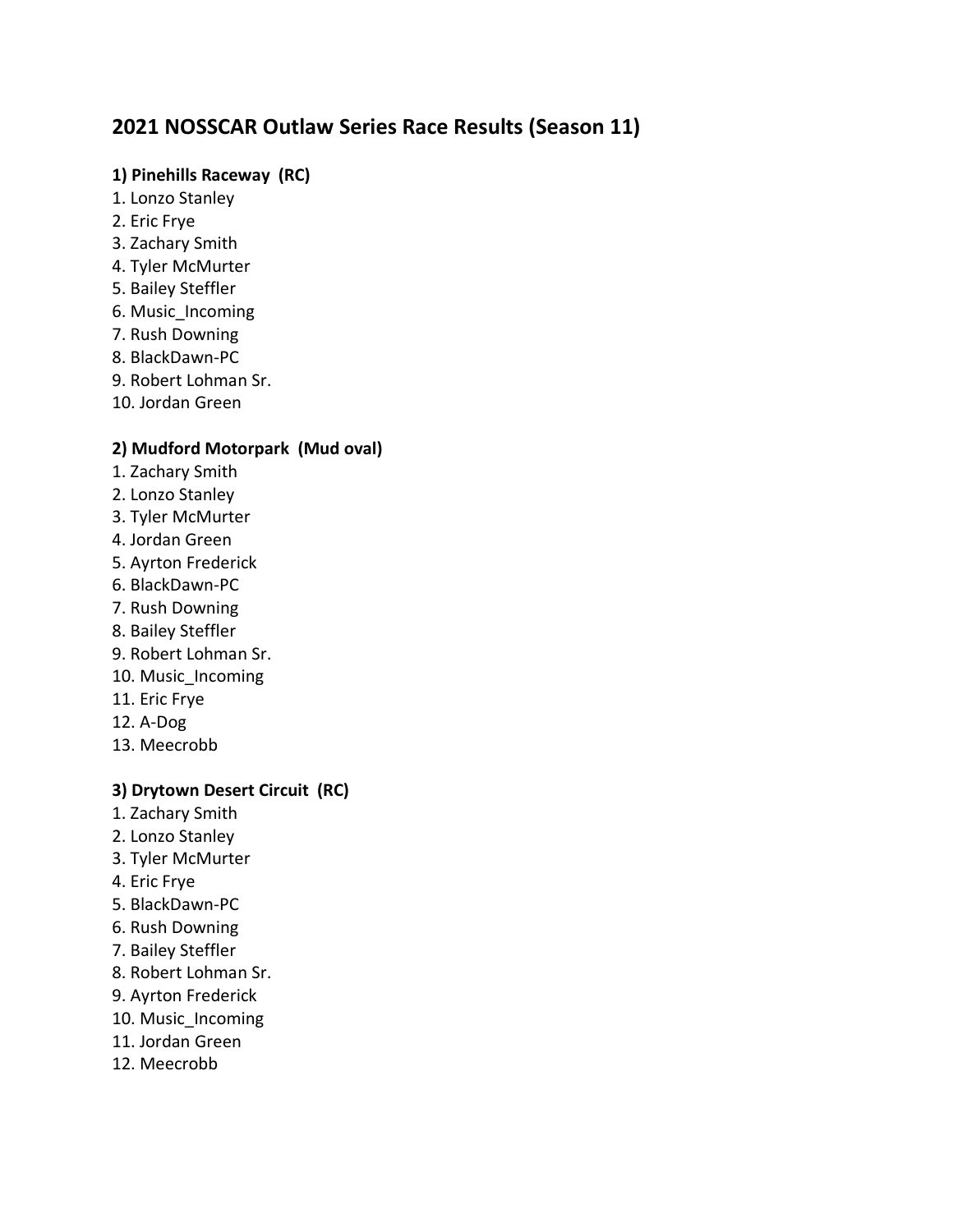## **4) Kingston Raceway (Paved Oval)**

- 1. Tyler McMurter
- 2. Eric Frye
- 3. Lonzo Stanley
- 4. Zachary Smith
- 5. Bailey Steffler
- 6. Jordan Green
- 7. BlackDawn-PC
- 8. Robert Lohman Sr.
- 9. Rush Downing
- 10. Music\_Incoming
- 11. Ayrton Frederick
- 12. A-Dog
- 13. Meecrobb
- 14. Shadow-Wasp

### **5) Big Valley Speedway (Figure-8)**

- 1. Lonzo Stanley
- 2. Tyler McMurter
- 3. Eric Frye
- 4. Zachary Smith
- 5. BlackDawn-PC
- 6. Jordan Green
- 7. Rush Downing
- 8. Bailey Steffler
- 9. Music\_Incoming
- 10. Robert Lohman Sr.
- 11. Shawn Lucas
- 12. A-Dog
- 13. N2 Marked
- 14. Shadow-Wasp
- 15. Z-For-The-Win

### **6) Big Valley Speedway (Outer Oval)**

- 1. Zachary Smith
- 2. Tyler McMurter
- 3. Bailey Steffler
- 4. Lonzo Stanley
- 5. Rush Downing
- 6. Eric Frye
- 7. Jordan Green
- 8. Music\_Incoming
- 9. Shawn Lucas
- 10. BlackDawn-PC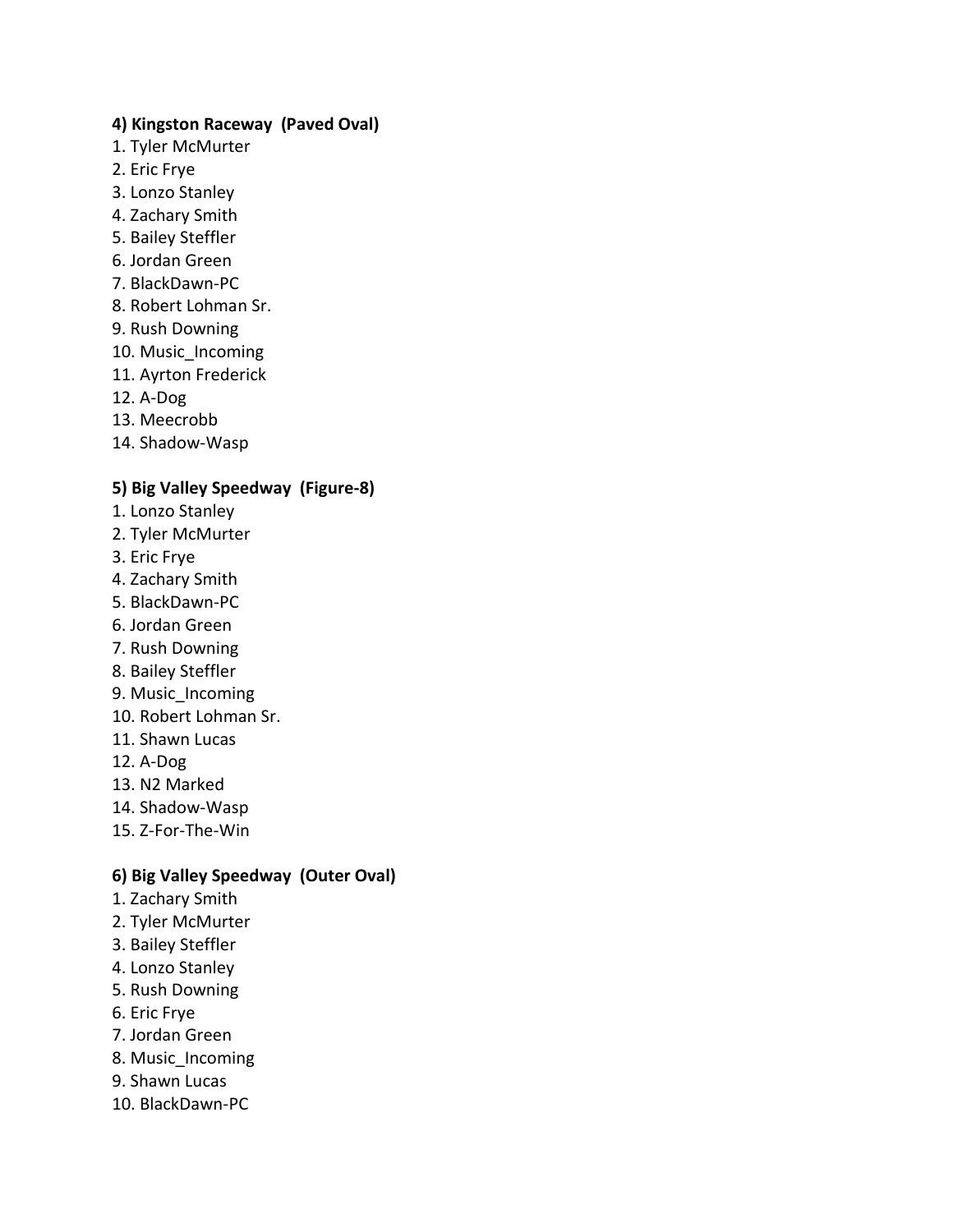- 11. Robert Lohman Sr.
- 12. N2 Marked
- 13. Shadow-Wasp

## **7) Dirt Devil Stadium (RC)**

- 1. Eric Frye
- 2. Lonzo Stanley
- 3. Bailey Steffler
- 4. Shawn Lucas
- 5. N2 Marked
- 6. Tyler McMurter
- 7. Music\_Incoming
- 8. Jordan Green
- 9. Rush Downing
- 10. Robert Lohman Sr.
- 11. BlackDawn-PC
- 12. Shadow-Wasp
- 13. Zachary Smith

### **8) Eagles Peak Motorpark (RC)**

- 1. Zachary Smith
- 2. Tyler McMurter
- 3. Lonzo Stanley
- 4. Music\_Incoming
- 5. Bailey Steffler
- 6. Jordan Green
- 7. N2 Marked
- 8. Shadow-Wasp
- 9. Shawn Lucas
- 10. BlackDawn-PC
- 11. Robert Lohman Sr.
- 12. Rush Downing
- 13. Eric Frye
- 14. A-Dog

### **9) Bloomfield Speedway (Dirt Oval)**

- 1. Tyler McMurter
- 2. Eric Frye
- 3. Bailey Steffler
- 4. Zachary Smith
- 5. Lonzo Stanley
- 6. N2 Marked
- 7. Rush Downing
- 8. Music\_Incoming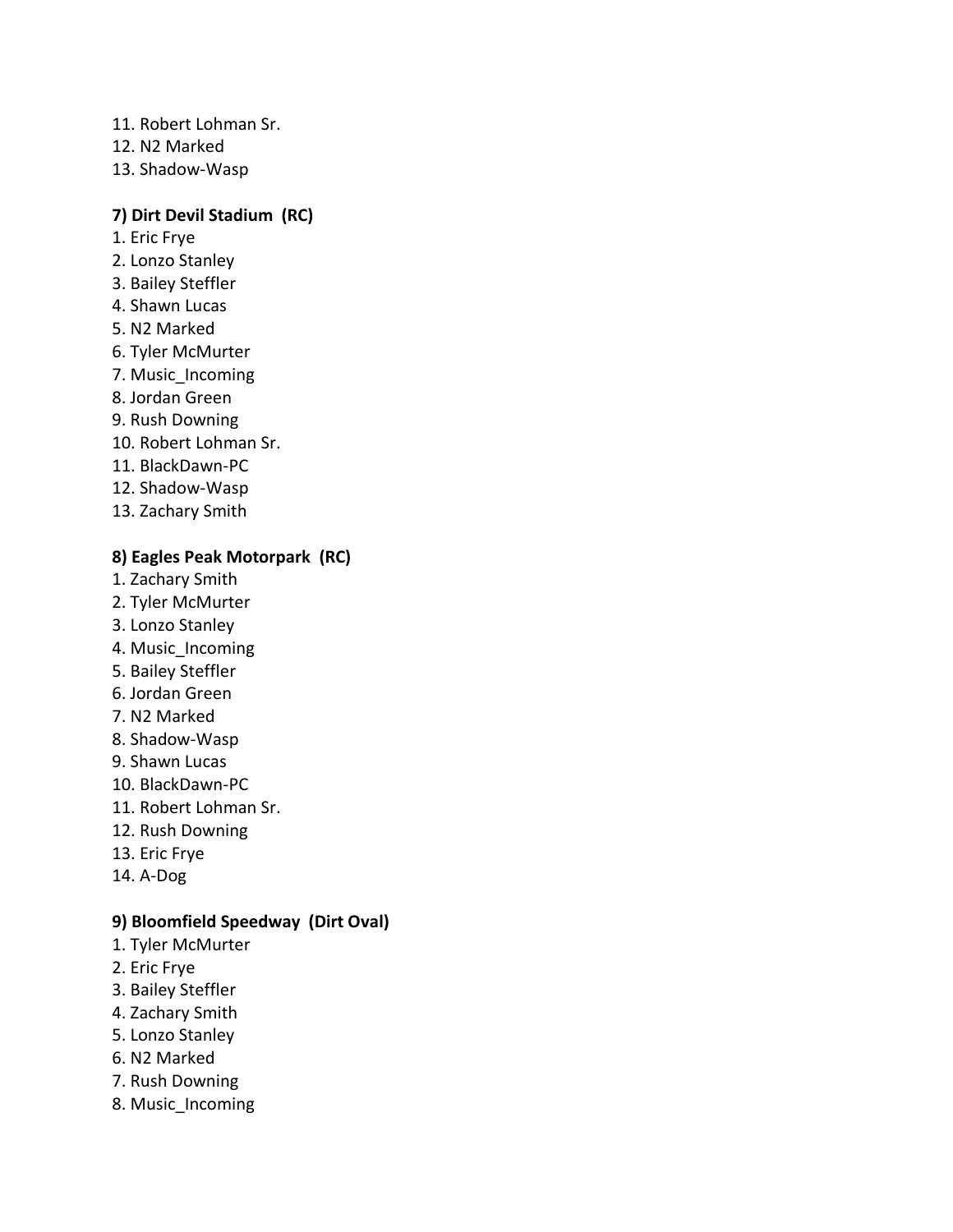- 9. BlackDawn-PC 10. Shawn Lucas 11. Jordan Green 12. Lil Vetrian 13. Come-With-It 14. Robert Lohman Sr.
- 15. Shadow-Wasp

#### **10) Hilltop Stadium (Paved Oval)**

- 1. Zachary Smith
- 2. Bailey Steffler
- 3. Tyler McMurter
- 4. Lonzo Stanley
- 5. Music\_Incoming
- 6. Rush Downing
- 7. Eric Frye
- 8. Jordan Green
- 9. Shawn Lucas
- 10. Robert Lohman Sr.
- 11. Lil-Vetrian
- 12. Shadow-Wasp
- 13. Come-With-It
- 14. N2 Marked

## **2021 NOSSCAR Outlaw Series Final Standings (Season 11)**

1. Tyler McMurter: 210 pts \*2 wins 2. Lonzo Stanley: 209 pts \*2 wins 3. Zachary Smith: 208 pts \*5 wins 4. Eric Frye: 180 pts \*1 win 5. Bailey Steffler: 176 pts 6. Rush Downing: 145 pts 7. Jordan Green: 143 pts 8. Music\_Incoming: 143 pts 9. BlackDawn-PC: 127 pts 10. Robert Lohman Sr: 120 pts 11. Shawn Lucas: 80 pts 12. N2 Marked: 75 pts 13. Shadow-Wasp: 66 pts 14. Ayrton Frederick: 41 pts 15. A-Dog: 38 pts 16. Meecrobb: 28 pts 17. Lil-Vetrian: 21 pts 18. Come-With-It: 18 pts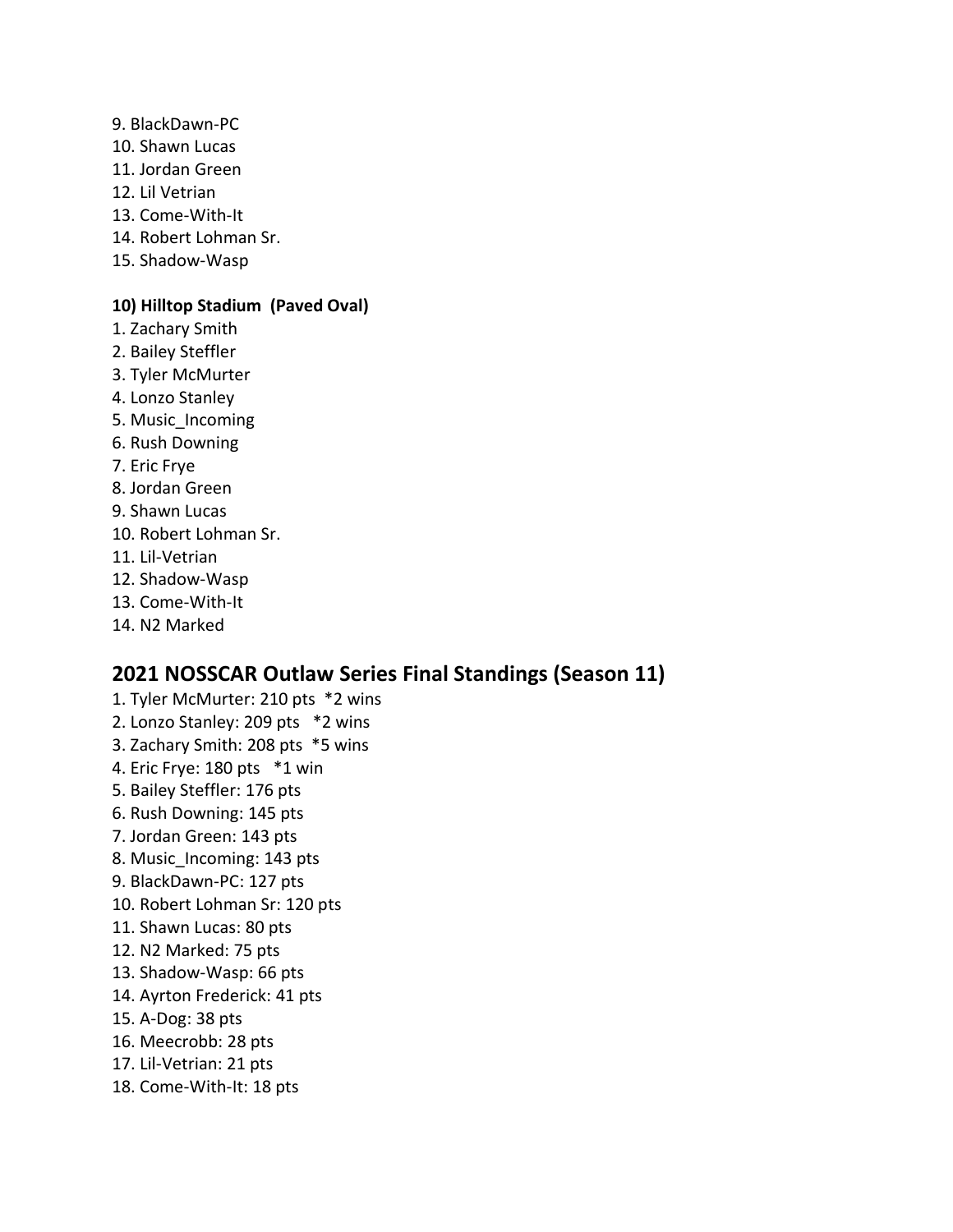#### 19. Z-For-The-Win: 7 pts

# **2021 NOSSCAR Outlaw Series Race Results (Season 12)**

## **1) Kingston Raceway**

- 1. Zachary Smith
- 2. Lonzo Stanley
- 3. Tyler McMurter
- 4. Allen Richardson
- 5. Bailey Steffler
- 6. Jammy Coleslaw
- 7. Shawn Lucas
- 8. Alex Tesdahl
- 9. Brandon Brown
- 10. Robert Lohman Sr.
- 11. Eric Stewart

### **2) Rattle Snake Race Park**

- 1. Zachary Smith
- 2. Bailey Steffler
- 3. Alex Tesdahl
- 4. Lonzo Stanley
- 5. Allen Richardson
- 6. Jammy Coleslaw
- 7. Tyler McMurter
- 8. Brandon Brown
- 9. Eric Stewart
- 10. Shawn Lucas
- 11. Robert Lohman Sr.

## **3) Mudford MotorPark**

- 1. Lonzo Stanley
- 2. Zachary Smith
- 3. Bailey Steffler
- 4. Allen Richardson
- 5. Tyler McMurter
- 6. Alex Tesdahl
- 7. Eric Stewart
- 8. Jammy Coleslaw
- 9. Brandon Brown
- 10. Robert Lohman Sr.
- 11. Shawn Lucas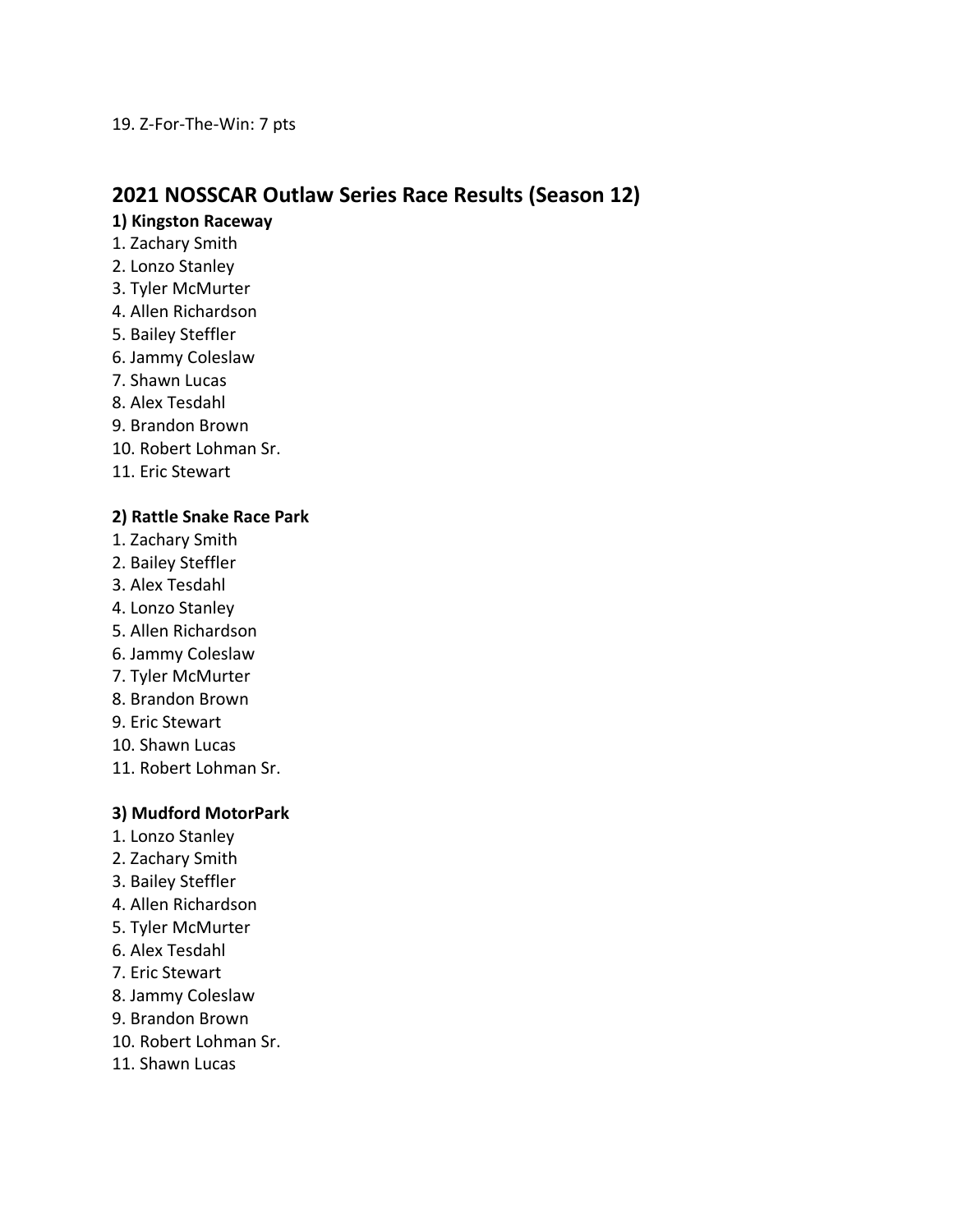## **4) Big Valley Speedway (Figure-8)**

- 1. Lonzo Stanley
- 2. Bailey Steffler
- 3. Allen Richardson
- 4. Tyler McMurter
- 5. Shawn Lucas
- 6. Eric Stewart
- 7. Robert Lohman Sr.
- 8. Zachary Smith
- 9. Jammy Coleslaw
- 10. Alex Tesdahl
- 11. Brandon Brown

### **5) Hill Street Circuit**

- 1. Lonzo Stanley
- 2. Bailey Steffler
- 3. Allen Richardson
- 4. Tyler McMurter
- 5. Eric Stewart
- 6. Brandon Brown
- 7. Shawn Lucas
- 8. Alex Tesdahl
- 9. Eric Frye
- 10. Robert Lohman Sr.
- 11. Jammy Coleslaw
- 12. Duncan
- 13. Jack-Racer
- 14. Stevenson
- 15. Zachary Smith

### **6) Bloomfield Speedway**

- 1. Tyler McMurter
- 2. Lonzo Stanley
- 3. Allen Richardson
- 4. Eric Stewart
- 5. Bailey Steffler
- 6. Eric Frye
- 7. Shawn Lucas
- 8. Alex Tesdahl
- 9. Brandon Brown
- 10. Robert Lohman Sr.
- 11. Jammy Coleslaw
- 12. Zachary Smith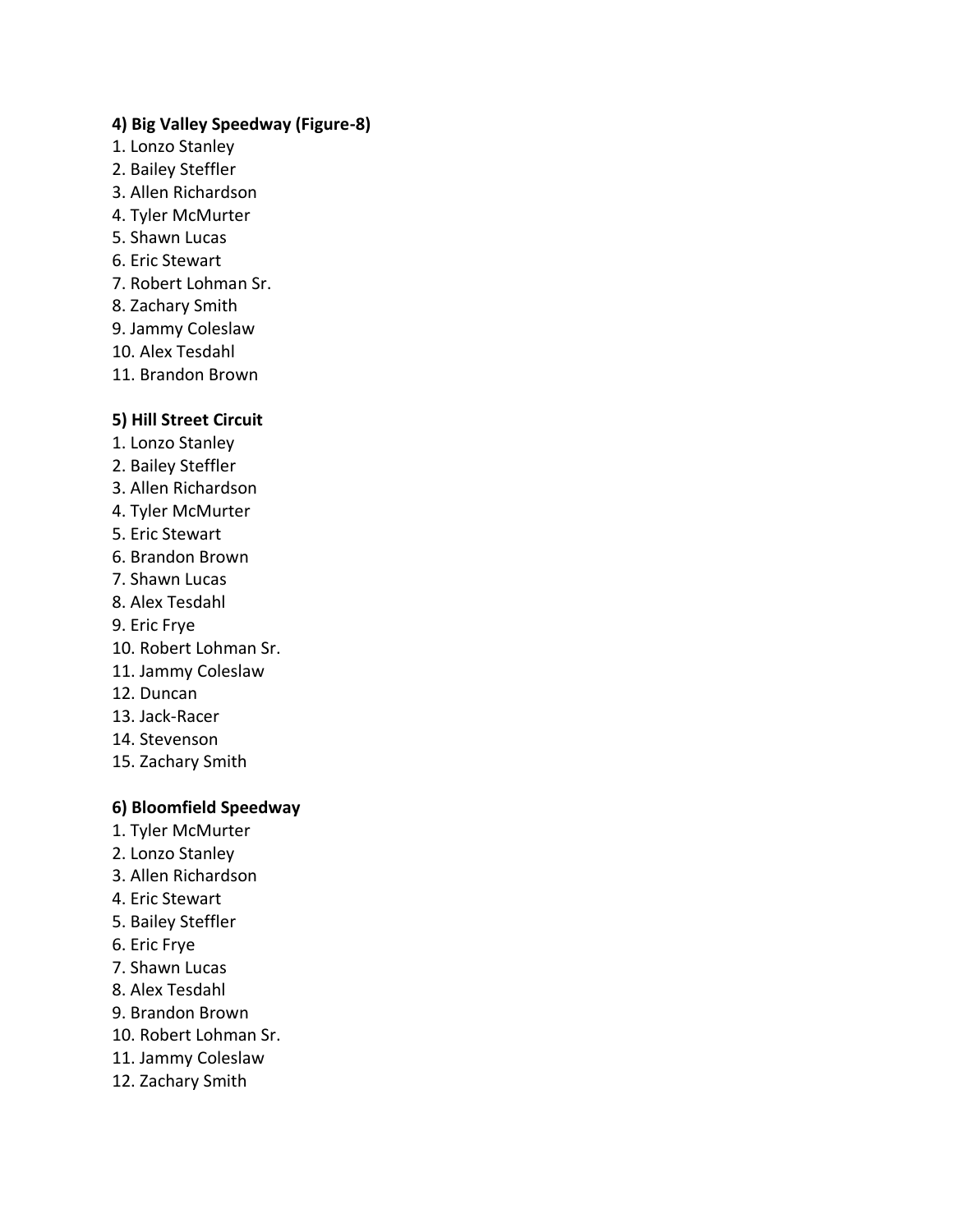# **2021 NOSSCAR Outlaw Series Final Standings (Season 12)**

- 1. (USA) Lonzo Stanley: 137 pts \*3 wins
- 2. (CAN) Bailey Steffler: 120 pts
- 3. (CAN) Tyler McMurter: 113 pts \*1 win
- 4. (USA) Allen Richardson: 113 pts **\*Rookie of the Year**
- 5. (USA) Zachary Smith: 103 pts \*2 wins
- 6. (USA) Alex Tesdahl: 90 pts
- 7. (CAN) Eric Stewart: 90 pts
- 8. (USA) Shawn Lucas: 85 pts
- 9. (CAN) Jammy Coleslaw: 81 pts
- 10. (USA) Brandon Brown: 80 pts
- 11. (USA) Robert Lohman Sr: 74 pts
- 12. (USA) Eric Frye: 29 pts
- 13. (USA) Duncan: 10 pts
- 14. (USA) Jack-Racer: 9 pts
- 15. (USA) Stevenson: 8 pts

# **2022 NOSSCAR Outlaw Series Race Results (Season 13)**

## **1) Kingston Raceway (Oval)**

- 1. Lonzo Stanley
- 2. Clay Stanley
- 3. Zachary Smith
- 4. Bailey Steffler
- 5. Tyler McMurter
- 6. Eric Frye
- 7. Allen Richardson
- 8. Timmy Brown
- 9. Rush Downing
- 10. Emily
- 11. Brandon Brown
- 12. Alex Tesdahl \*DNF
- 13. Ned \*DNF
- 14. Kyle Zebroski \*DNF
- 15. Wesley Strait \*DNF
- 16. Robert Lohman Sr. \*DNS

## **2) Drytown Desert Circuit (RC)**

- 1. Zachary Smith
- 2. Lonzo Stanley
- 3. Bailey Steffler
- 4. Clay Stanley
- 5. Eric Frye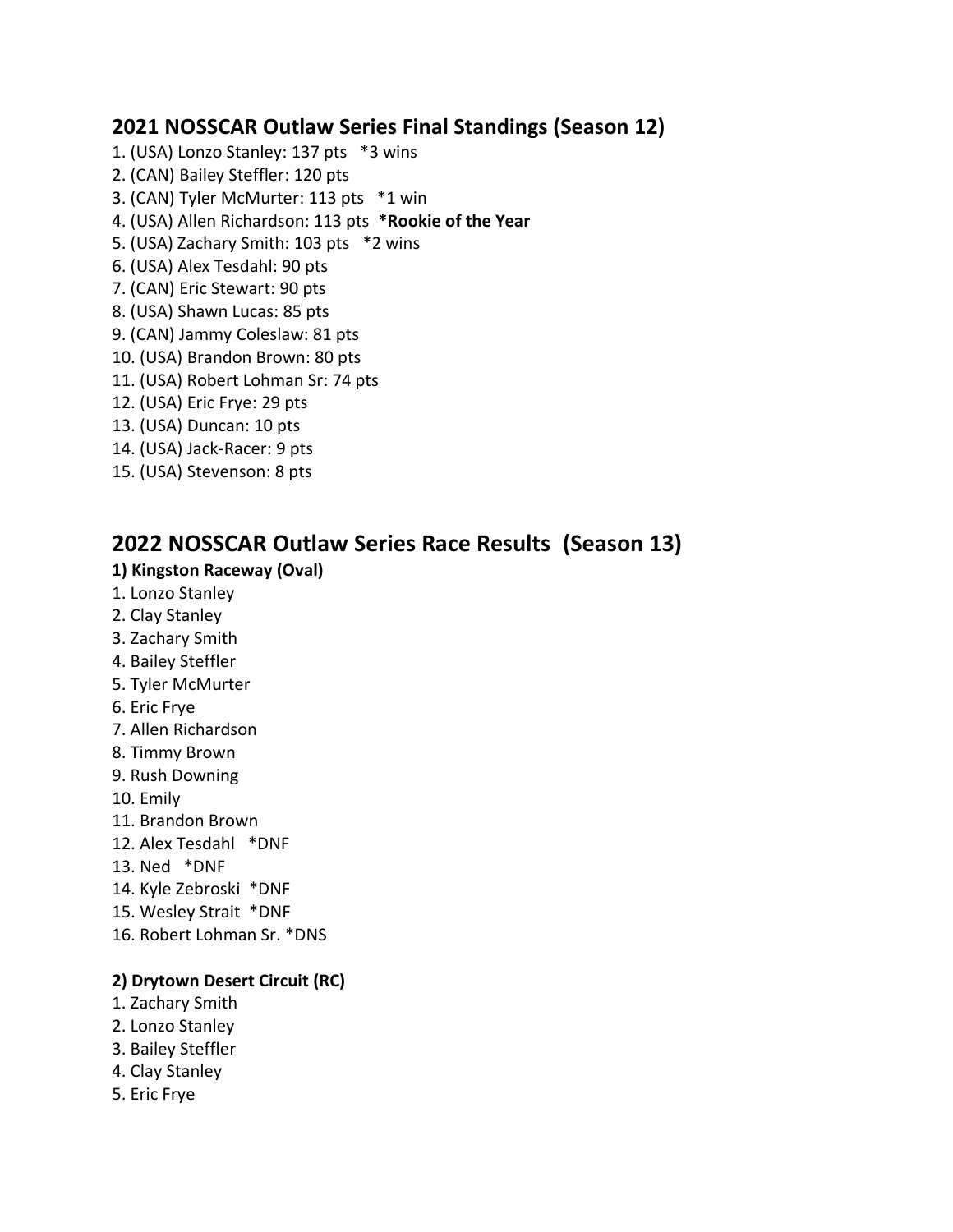6. Tyler McMurter 7. Timmy Brown 8. Wesley Strait 9. Allen Richardson 10. Rush Downing 11. Brandon Brown 12. Kyle Zebroski 13. Emily 14. Ned 15. Alex Tesdahl 16. Robert Lohman Sr. \*DNF **3) Tribend Speedway (Oval)** 1. Bailey Steffler 2. Zachary Smith

- 3. Clay Stanley
- 4. Lonzo Stanley
- 5. Eric Frye
- 6. Tyler McMurter
- 7. Allen Richardson
- 8. Wesley Strait
- 9. Kyle Zebroski
- 10. Brandon Brown
- 11. Timmy Brown
- 12. Ned \*DNF
- 13. Alex Tesdahl \*DNF
- 14. Robert Lohman Sr. \*DNF
- 15. Rush Downing \*DNF
- 16. Emily \*DNF

#### **4) Bloomfield Speedway (Figure-8)**

- 1. Zachary Smith
- 2. Clay Stanley
- 3. Lonzo Stanley
- 4. Eric Frye
- 5. Bailey Steffler
- 6. Wesley Strait
- 7. Tyler McMurter
- 8. Rush Downing
- 9. Timmy Brown
- 10. Ned
- 11. Kyle Zebroski
- 12. Brandon Brown
- 13. Emily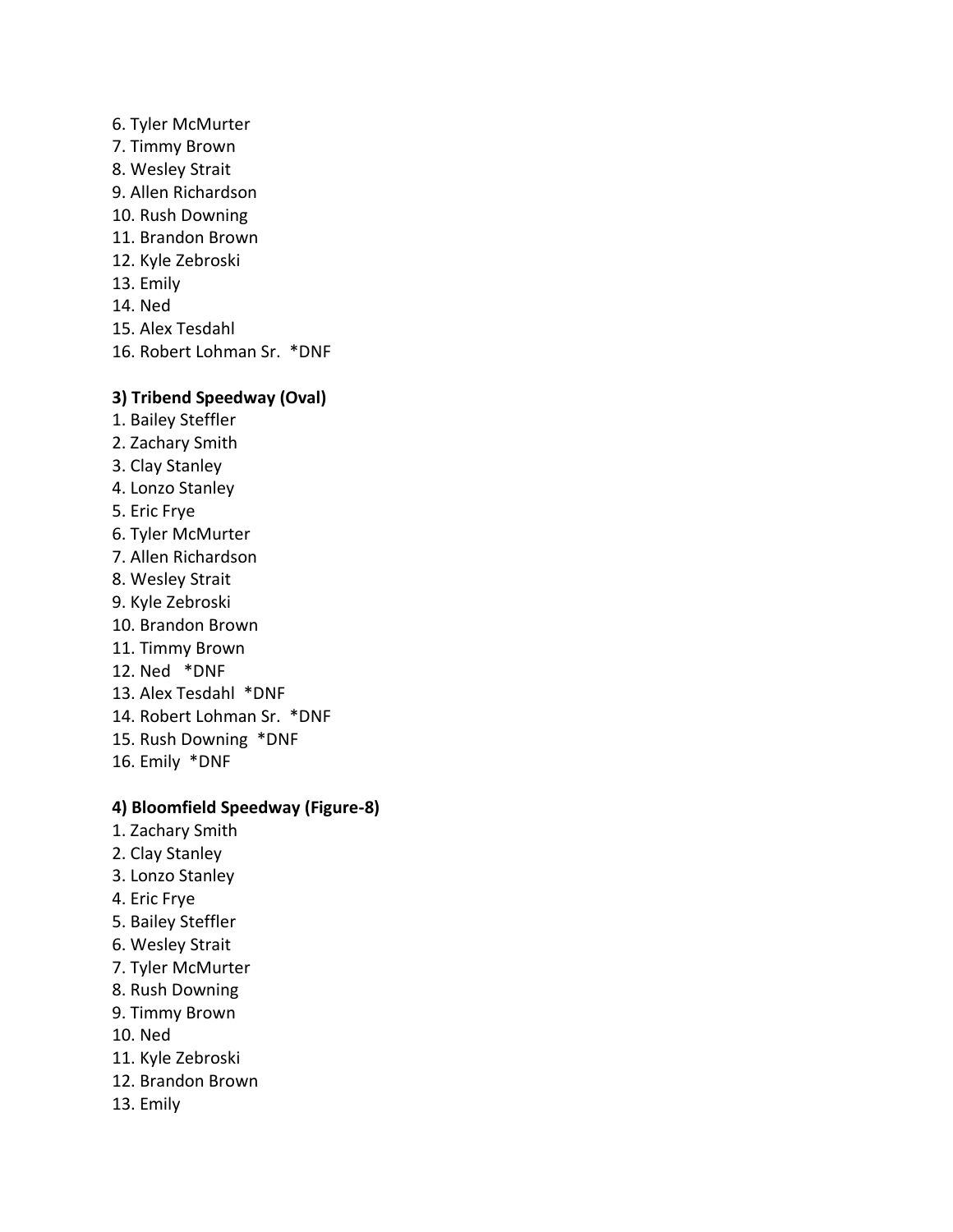14. Alex Tesdahl 15. Robert Lohman Sr. \*DNF 16. Allen Richardson \*DNF

## **5) Espedalen Raceway (RC)**

- 1. Lonzo Stanley
- 2. Zachary Smith
- 3. Eric Frye
- 4. Bailey Steffler
- 5. Wesley Strait
- 6. Tyler McMurter
- 7. Clay Stanley
- 8. Ned
- 9. Timmy Brown
- 10. Kyle Zebroski
- 11. Brandon Brown
- 12. Rush Downing
- 13. Emily
- 14. Robert Lohman Sr.
- 15. Alex Tesdahl
- 16. AJ Steeves

### **6) Crash Canyon (Oval)**

- 1. Bailey Steffler
- 2. Tyler McMurter
- 3. Zachary Smith
- 4. Clay Stanley
- 5. Lonzo Stanley
- 6. Brandon Brown
- 7. Rush Downing
- 8. Kyle Zebroski
- 9. Timmy Brown
- 10. Emily \*DNF
- 11. Wesley Strait \*DNF
- 12. Ned \*DNF
- 13. Eric Frye \*DNF
- 14. Robert Lohman Sr. \*DNF
- 15. Alex Tesdahl \*DNF

### **7) Motorcity Circuit (RC)**

- 1. Zachary Smith
- 2. Lonzo Stanley
- 3. Bailey Steffler
- 4. Eric Frye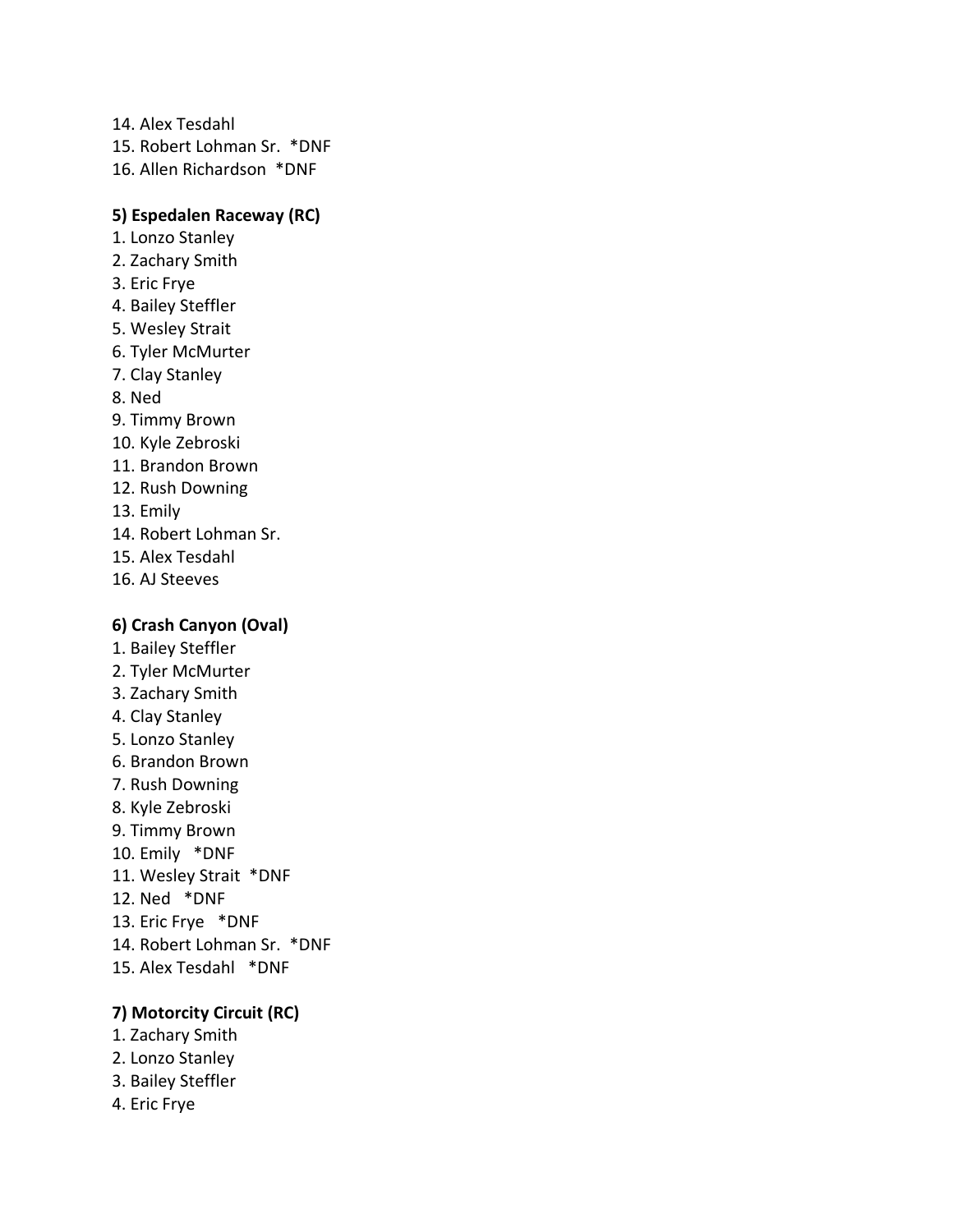## 5. Tyler McMurter

- 6. Wesley Strait
- 7. Ned
- 8. Emily
- 9. Timmy Brown
- 10. Brandon Brown
- 11. Kyle Zebroski
- 12. Rush Downing \*DNF
- 13. Alex Tesdahl \*DNF
- 14. Robert Lohman Sr. \*DNF
- 15. Clay Stanley \*DNF

## **8) Clay Ridge Circuit (RC)**

- 1. Clay Stanley
- 2. Lonzo Stanley
- 3. Zachary Smith
- 4. Tyler McMurter
- 5. Eric Frye
- 6. Bailey Steffler
- 7. Wesley Strait
- 8. Brandon Brown
- 9. Timmy Brown
- 10. Ned
- 11. Emily
- 12. Kyle Zebroski
- 13. Rush Downing \*DNF
- 14. Alex Tesdahl \*DNF
- 15. Robert Lohman Sr. \*DNF

## **9) Hilltop Stadium (Oval)**

- 1. Tyler McMurter
- 2. Zachary Smith
- 3. Bailey Steffler
- 4. Eric Frye
- 5. Lonzo Stanley
- 6. Timmy Brown
- 7. Clay Stanley
- 8. Rush Downing
- 9. Ned
- 10. Kyle Zebroski
- 11. Alex Tesdahl
- 12. Emily
- 13. Brandon Brown
- 14. Robert Lohman Sr.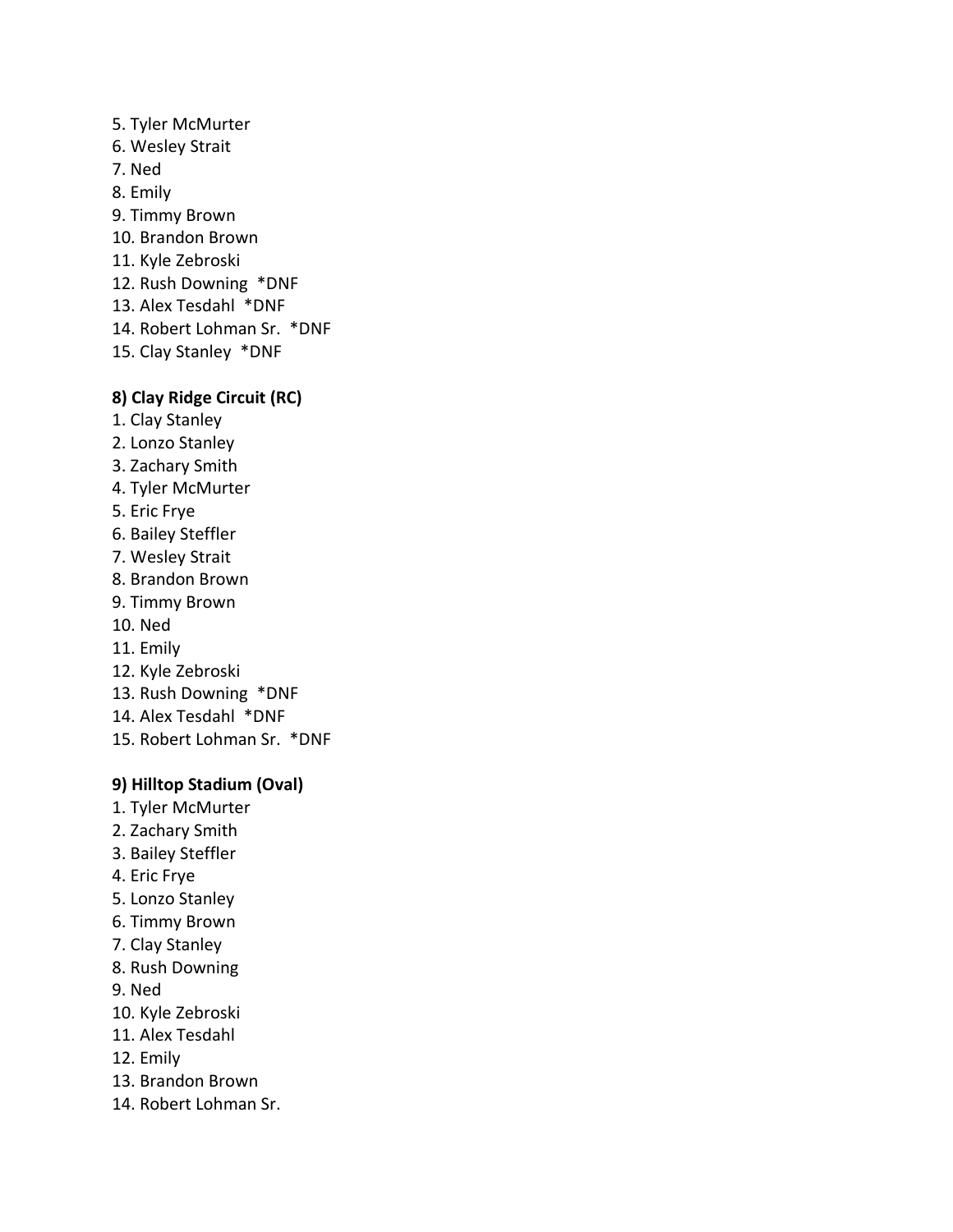15. Wesley Strait

16. Allen Richardson

## **10) Eagles Peak Motorpark (RC)**

- 1. Lonzo Stanley
- 2. Eric Frye
- 3. Bailey Steffler
- 4. Clay Stanley
- 5. Kyle Zebroski
- 6. Tyler McMurter
- 7. Alex Tesdahl
- 8. Brandon Brown
- 9. Timmy Brown
- 10. Ned
- 11. Rush Downing
- 12. Robert Lohman Sr.
- 13. Emily
- 14. Zachary Smith
- 15. Wesley Strait

### **11) Mudford MotorPark (Oval)**

- 1. Zachary Smith
- 2. Bailey Steffler
- 3. Tyler McMurter
- 4. Wesley Strait
- 5. Eric Frye
- 6. Clay Stanley
- 7. Brandon Brown
- 8. Kyle Zebroski
- 9. Emily
- 10. Timmy Brown
- 11. Allen Richardson
- 12. Robert Lohman Sr.
- 13. Rush Downing \*DNF

### **12) Rattlesnake Race Park (RC)**

- 1. Zachary Smith
- 2. Bailey Steffler
- 3. Clay Stanley
- 4. Allen Richardson
- 5. Eric Frye
- 6. Wesley Strait
- 7. Tyler McMurter
- 8. Brandon Brown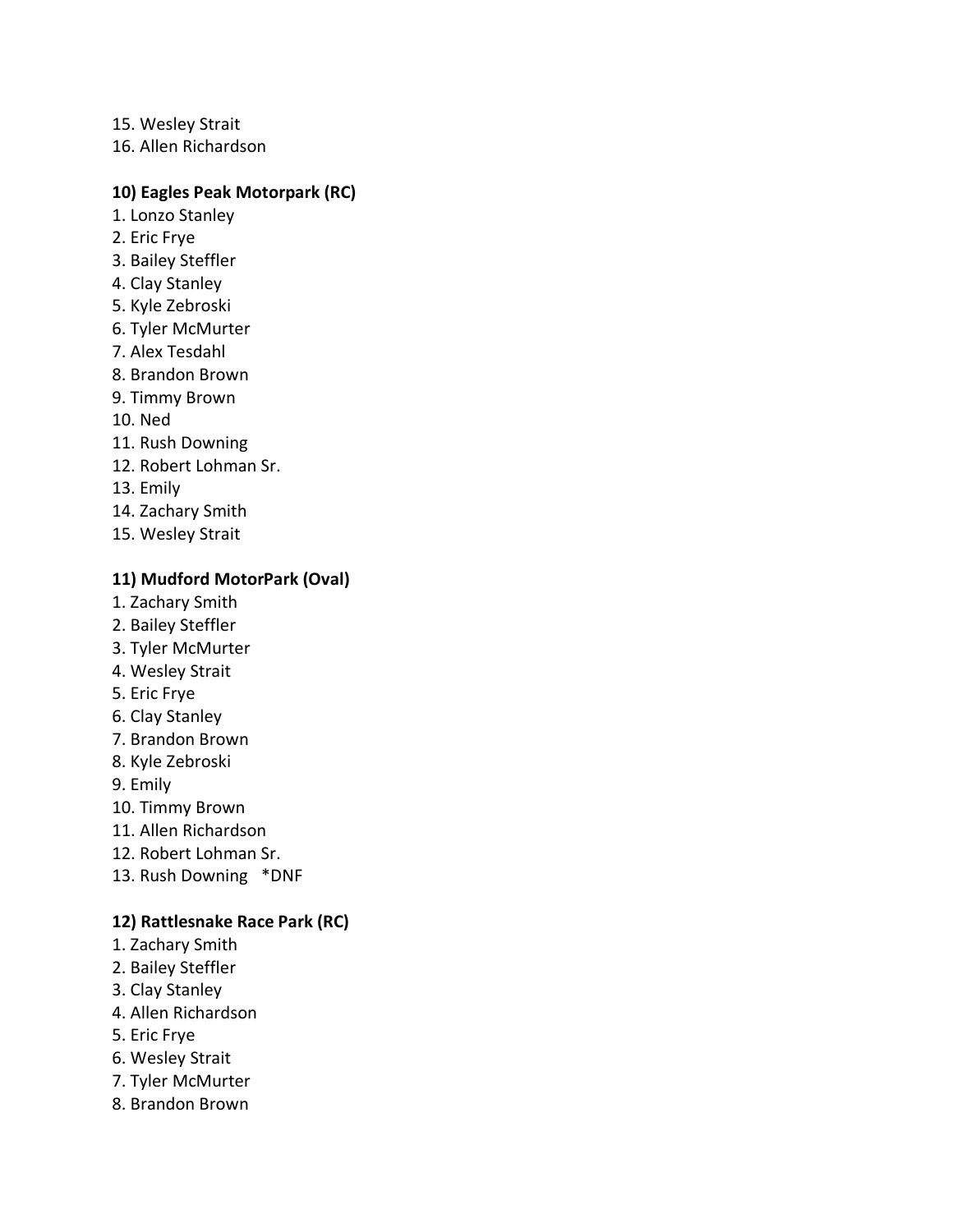9. Timmy Brown 10. Rush Downing 11. Kyle Zebroski 12. Emily 13. Robert Lohman Sr. \*DNF

## **13) Dirt Devil Stadium (RC)**

- 1. Clay Stanley
- 2. Tyler McMurter
- 3. Zachary Smith
- 4. Bailey Steffler
- 5. Wesley Strait
- 6. Timmy Brown
- 7. Eric Frye
- 8. Brandon Brown
- 9. Rush Downing
- 10. Emily
- 11. Robert Lohman Sr.
- 12. Kyle Zebroski
- 13. Allen Richardson

#### **14) Big Valley Speedway (Inner Oval)**

- 1. Zachary Smith
- 2. Bailey Steffler
- 3. Clay Stanley
- 4. Eric Frye
- 5. Tyler McMurter
- 6. Allen Richardson
- 7. Wesley Strait
- 8. Timmy Brown
- 9. Kyle Zebroski
- 10. Emily
- 11. Rush Downing
- 12. Brandon Brown
- 13. Robert Lohman Sr. \*DNF

#### **15) Big Valley Speedway (Figure-8)**

- 1. Zachary Smith
- 2. Bailey Steffler
- 3. Eric Frye
- 4. Tyler McMurter
- 5. Clay Stanley
- 6. Wesley Strait
- 7. Brandon Brown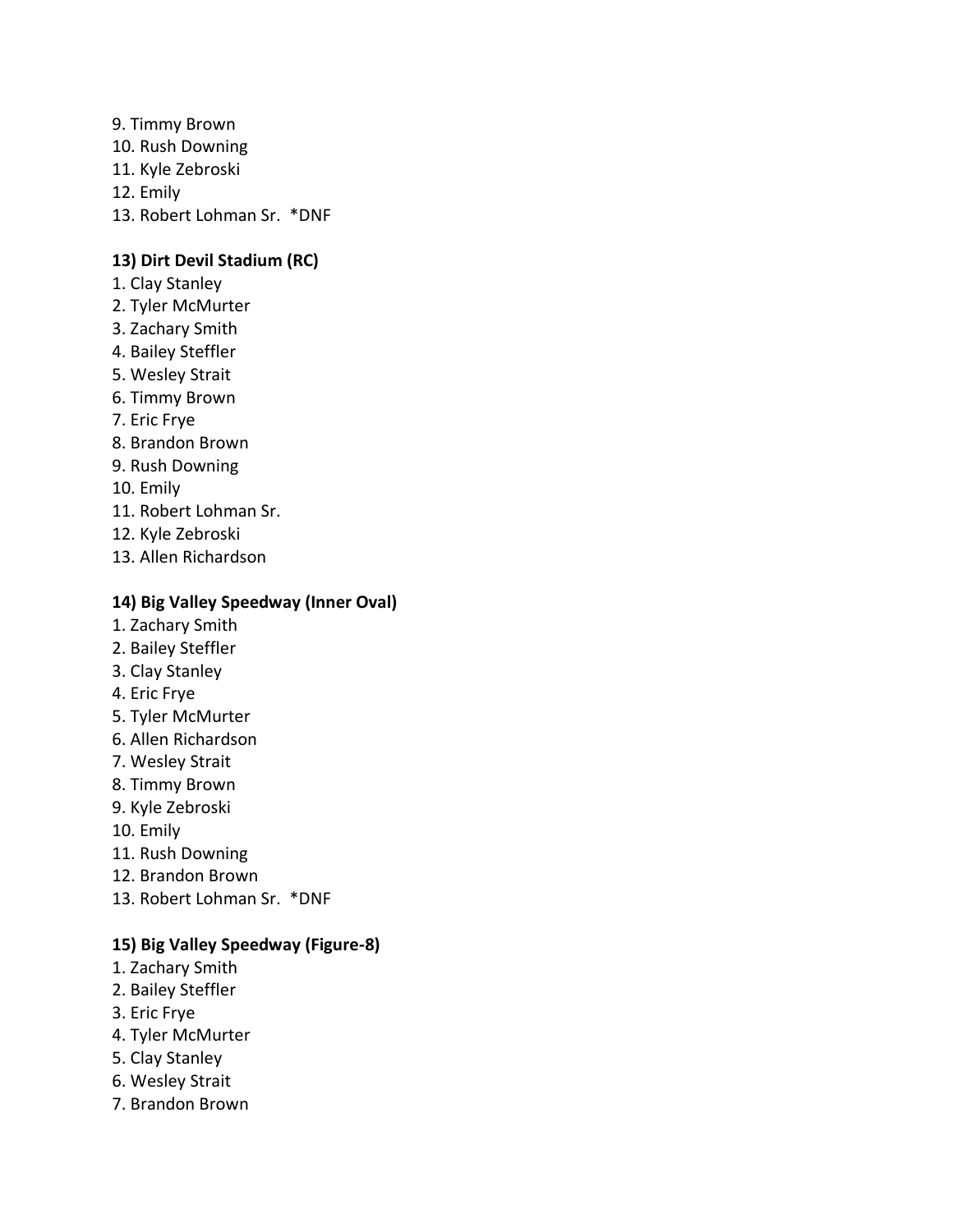8. Rush Downing 9. Timmy Brown 10. Emily 11. Robert Lohman Sr. \*DNF 12. Kyle Zebroski \*DNF 13. Allen Richardson \*DNF

## **16) Big Valley Speedway (Outer Oval)**

- 1. Bailey Steffler
- 2. Clay Stanley
- 3. Tyler McMurter
- 4. Wesley Strait
- 5. Eric Frye
- 6. Zachary Smith
- 7. Allen Richardson
- 8. Timmy Brown
- 9. Brandon Brown
- 10. Robert Lohman Sr.
- 11. Emily
- 12. Kyle Zebroski
- 13. Rush Downing

## **17) Finncross Circuit (RC)**

- 1. Zachary Smith
- 2. Eric Frye
- 3. Tyler McMurter
- 4. Bailey Steffler
- 5. Wesley Strait
- 6. Clay Stanley
- 7. Allen Richardson
- 8. Rush Downing
- 9. Brandon Brown
- 10. Kyle Zebroski
- 11. Timmy Brown
- 12. Robert Lohman Sr.
- 13. Emily

## **18) Bloomfield Speedway (Oval)**

- 1. Clay Stanley
- 2. Zachary Smith
- 3. Tyler McMurter
- 4. Eric Frye
- 5. Wesley Strait
- 6. Bailey Steffler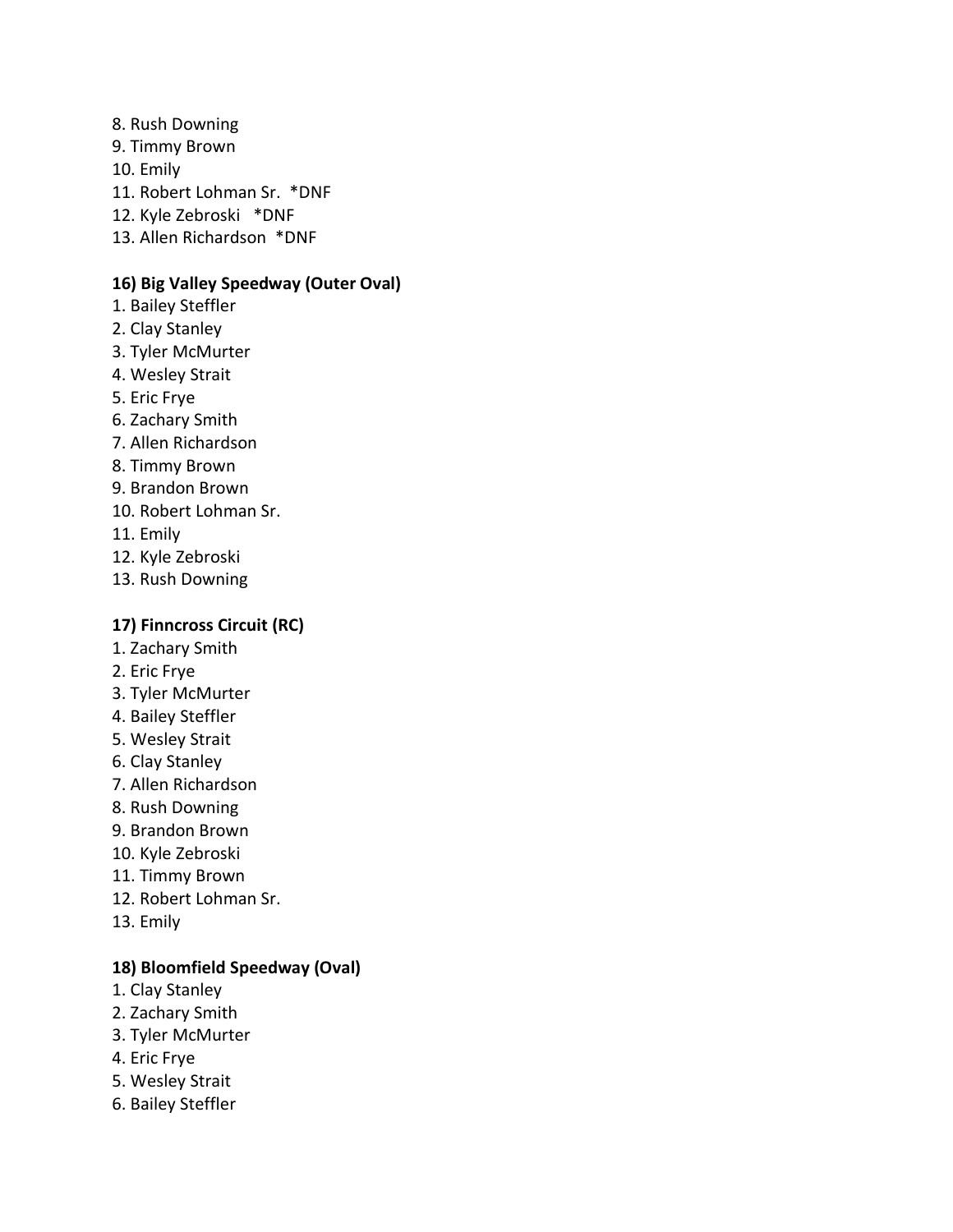7. Timmy Brown 8. Rush Downing 9. Emily 10. Brandon Brown 11. Allen Richardson 12. Kyle Zebroski 13. Robert Lohman Sr. **19) Wrecknado (Figure-8)** 1. Wesley Strait 2. Brandon Brown 3. Kyle Zebroski 4. Robert Lohman Sr. 5. Timmy Brown 6. Rush Downing

- 7. Emily
- 8. Zachary Smith \*DNF
- 9. Tyler McMurter \*DNF
- 10. Eric Frye \*DNF
- 11. Clay Stanley \*DNF
- 12. Allen Richardson \*DNF
- 13. Bailey Steffler \*DNF
- 14. Terry Savage \*DNF

### **20) Fire Rock Raceway (RC)**

- 1. Bailey Steffler
- 2. Clay Stanley
- 3. Zachary Smith
- 4. Allen Richardson
- 5. Eric Frye
- 6. Tyler McMurter
- 7. Wesley Strait
- 8. Brandon Brown
- 9. Timmy Brown
- 10. Emily
- 11. Kyle Zebroski
- 12. Rush Downing
- 13. Robert Lohman Sr.

### **21) Hilltop Stadium (Figure-8)**

- 1. Lonzo Stanley
- 2. Clay Stanley
- 3. Wesley Strait
- 4. Zachary Smith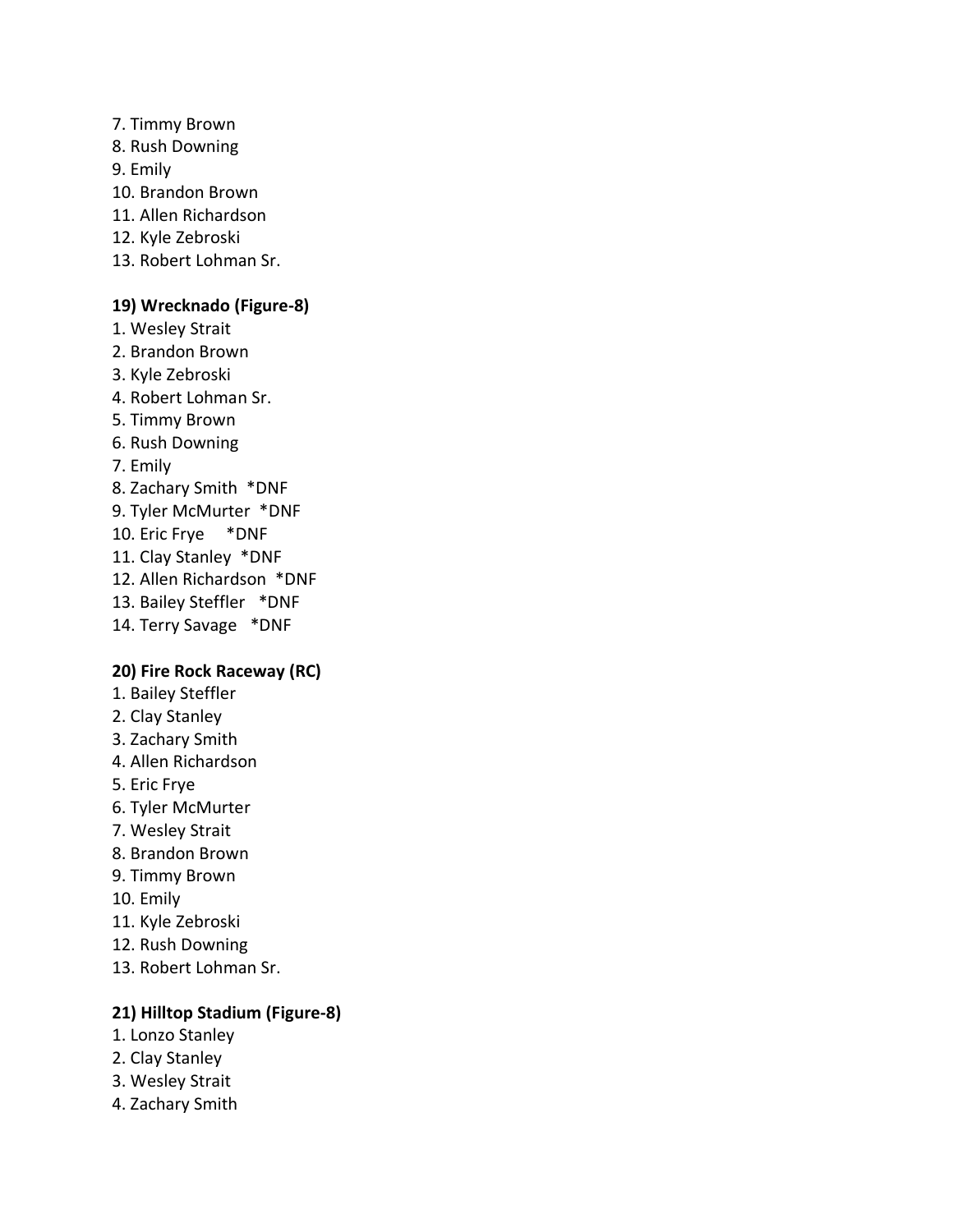## 5. Allen Richardson 6. Kyle Zebroski 7. Bailey Steffler

- 8. Brandon Brown
- 9. Rush Downing

10. Emily

- 11. Robert Lohman Sr. \*DNF
- 12. Timmy Brown \*DNF

## **22) Hilltop Stadium (Oval)**

- 1. Bailey Steffler
- 2. Allen Richardson
- 3. Clay Stanley
- 4. Wesley Strait
- 5. Lonzo Stanley
- 6. Zachary Smith
- 7. Kyle Zebroski
- 8. Rush Downing
- 9. Robert Lohman Sr.
- 10. Kyle Bowers
- 11. Brandon Brown
- 12. Timmy Brown
- 13. Emily

### **23) Hillstreet Circuit (RC)**

- 1. Lonzo Stanley
- 2. Bailey Steffler
- 3. Zachary Smith
- 4. Allen Richardson
- 5. Clay Stanley
- 6. Brandon Brown
- 7. Wesley Strait
- 8. Kyle Zebroski
- 9. Emily
- 10. Timmy Brown
- 11. Kyle Bowers \*DNF
- 12. Rush Downing \*DNF
- 13. Robert Lohman Sr. \*DNF

### **24) Tribend Speedway (Oval)**

- 1. Allen Richardson
- 2. Clay Stanley
- 3. Bailey Steffler
- 4. Lonzo Stanley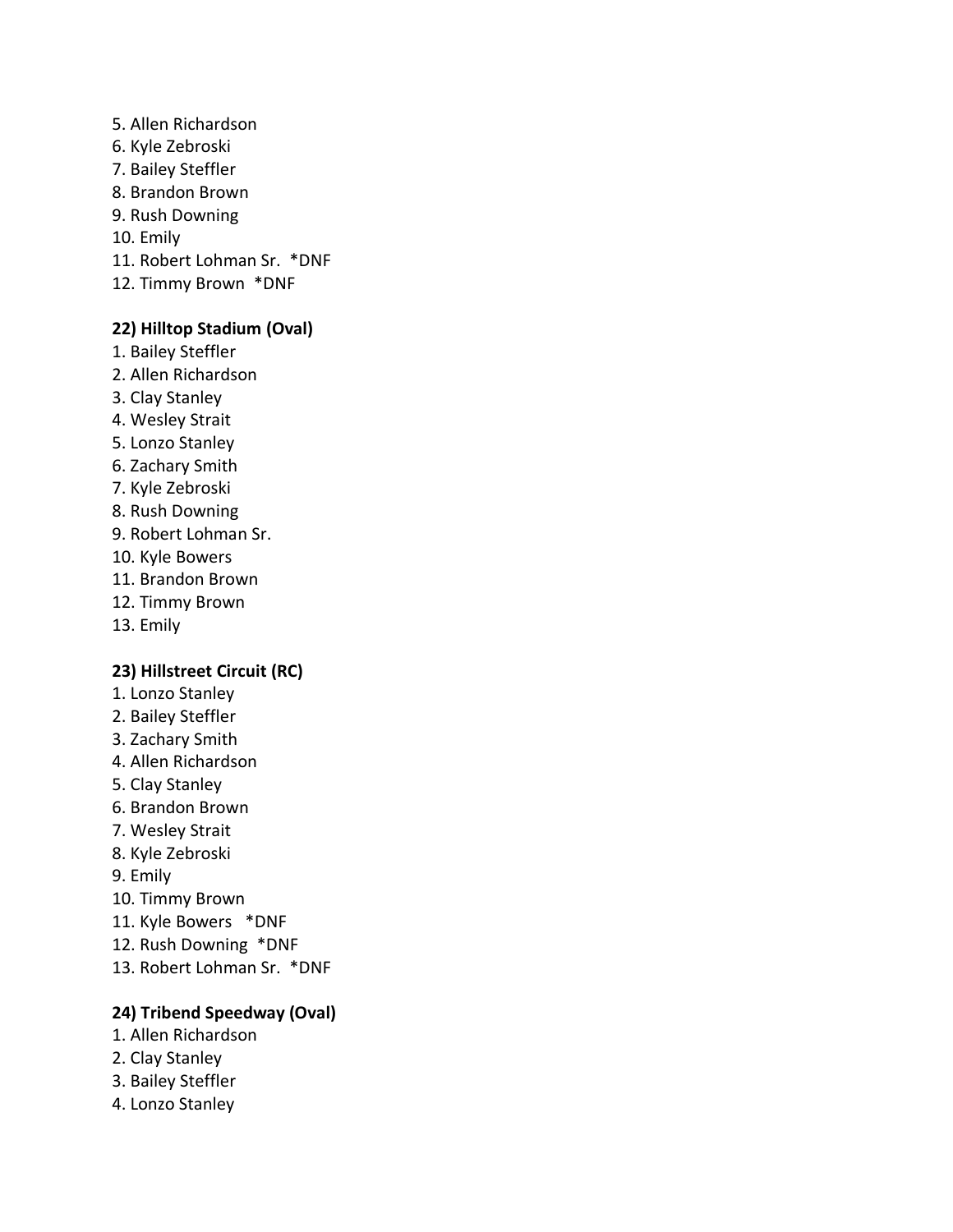5. Zachary Smith 6. Kyle Zebroski 7. Kyle Bowers 8. Brandon Brown 9. Wesley Strait 10. Timmy Brown 11. Emily 12. Rush Downing \*DNF 13. Robert Lohman Sr. \*DNF

## **25) Firwood Motocenter (RC)**

- 1. Lonzo Stanley
- 2. Clay Stanley
- 3. Bailey Steffler
- 4. Zachary Smith
- 5. Allen Richardson
- 6. Brandon Brown
- 7. Kyle Bowers
- 8. Kyle Zebroski
- 9. Wesley Strait
- 10. Rush Downing
- 11. Timmy Brown
- 12. Emily
- 13. Robert Lohman Sr.

### **26) Kingston Raceway (Oval)**

- 1. Zachary Smith
- 2. Bailey Steffler
- 3. Clay Stanley
- 4. Allen Richardson
- 5. Lonzo Stanley
- 6. Rush Downing
- 7. Kyle Zebroski
- 8. Brandon Brown
- 9. Kyle Bowers
- 10. Wesley Strait
- 11. Timmy Brown
- 12. Robert Lohman Sr.
- 13. Emily

### **27) Kingston Raceway (Figure-8)**

- 1. Zachary Smith
- 2. Wesley Strait
- 3. Clay Stanley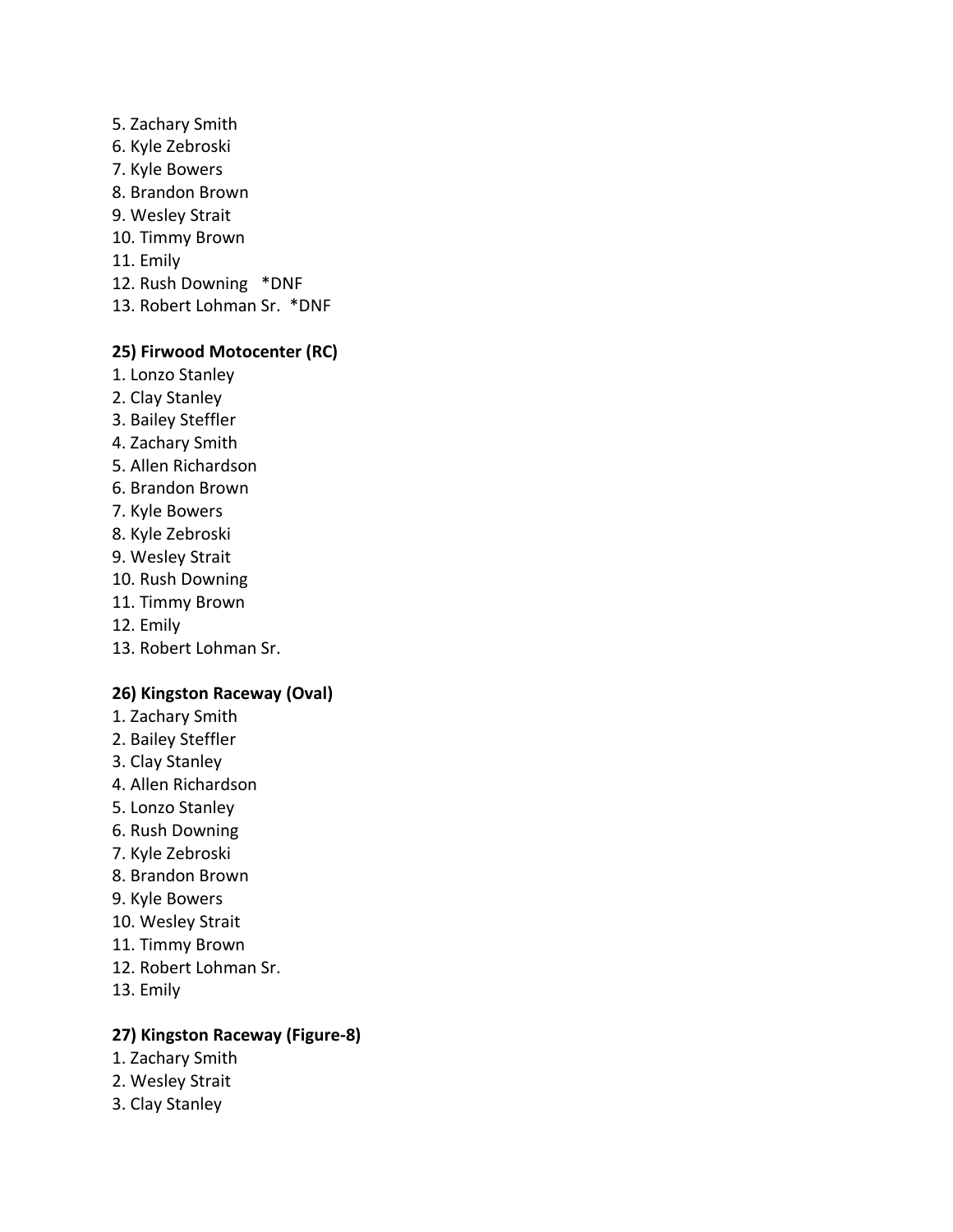- 4. Allen Richardson
- 5. Kyle Zebroski
- 6. Kyle Bowers
- 7. Bailey Steffler
- 8. Brandon Brown
- 9. Timmy Brown
- 10. Emily
- 11. Robert Lohman Sr.
- 12. Rush Downing \*DNF
- 13. Lonzo Stanley \*DNF

## **28) Midwest Motocenter (RC)**

- 1. Zachary smith
- 2. Clay Stanley
- 3. Bailey Steffler
- 4. Allen Richardson
- 5. Lonzo Stanley
- 6. Wesley Strait
- 7. Kyle Zebroski
- 8. Rush Downing
- 9. Brandon Brown
- 10. Emily
- 11. Kyle Bowers
- 12. Timmy Brown
- 13. Robert Lohman Sr.

## **29) Death Loop (RC)**

- 1. Zachary Smith
- 2. Bailey Steffler
- 3. Allen Richardson
- 4. Clay Stanley
- 5. Wesley Strait
- 6. Kyle Bowers
- 7. Timmy Brown
- 8. Kyle Zebroski
- 9. Emily
- 10. Rush Downing \*DNF
- 11. Lonzo Stanley \*DNF
- 12. Brandon Brown \*DNF

## **30) Madman Stadium (Figure-8)**

- 1. Zachary Smith
- 2. Clay Stanley
- 3. Bailey Steffler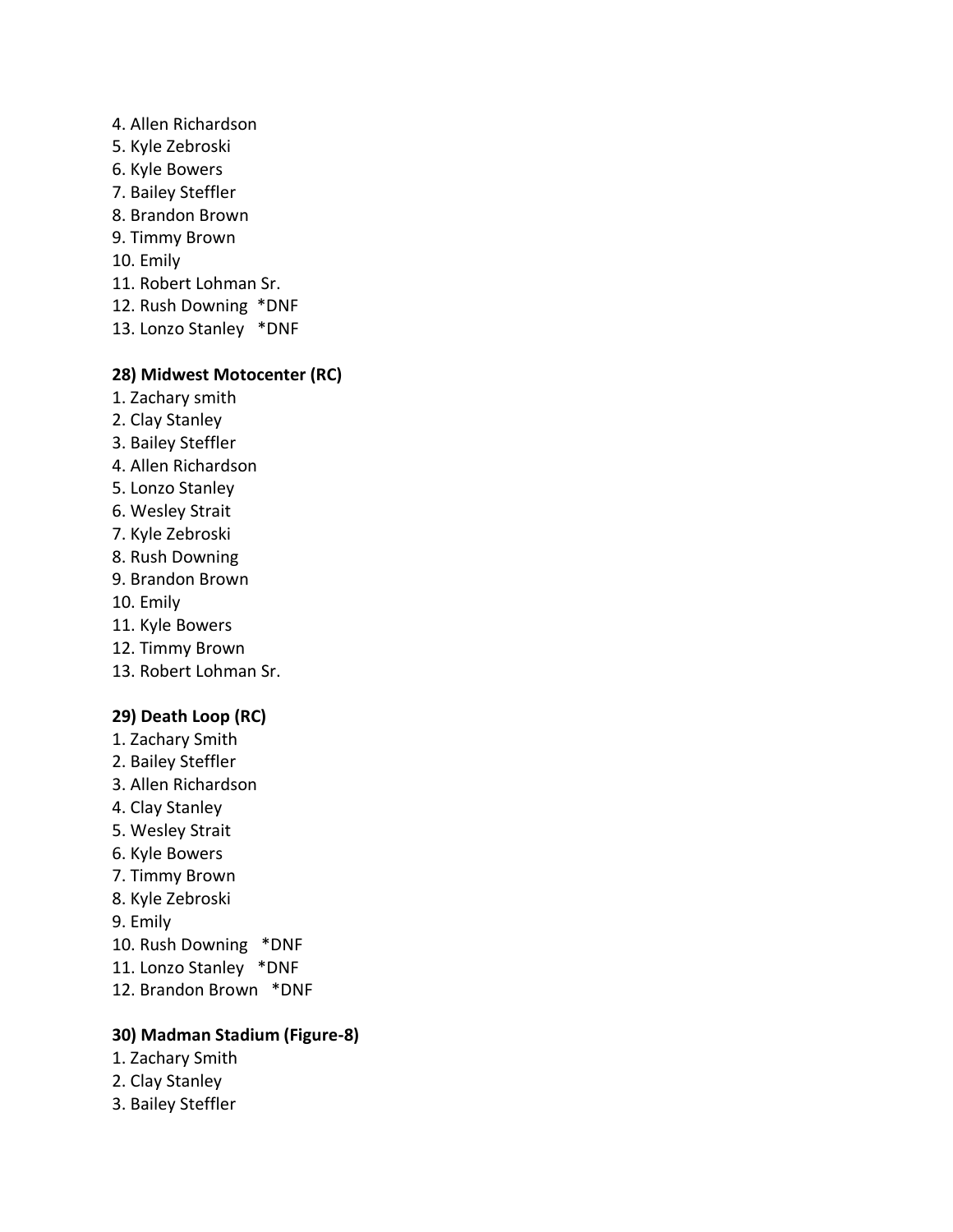- 4. Kyle Bowers
- 5. Allen Richardson
- 6. Wesley Strait
- 7. Rush Downing
- 8. Lonzo Stanley
- 9. Kyle Zebroski
- 10. Brandon Brown
- 11. Timmy Brown
- 12. Emily
- 13. Donny McBride Jr.

# **2022 NOSSCAR Outlaw Series Final Standings (Season 13)**

- 1. Zachary Smith: 640 pts \*13 wins 2. Bailey Steffler: 598 pts \*5 wins 3. Clay Stanley: 579 pts \*3 wins 4. Wesley Strait: 460 pts \*1 win **\*Rookie of the Year** 5. Brandon Brown: 396 pts 6. Lonzo Stanley: 391 pts \*6 wins 7. Kyle Zebroski: 388 pts (R) 8. Timmy Brown: 387 pts 9. Allen Richardson: 377 pts \*1 win (R) 10. Rush Downing: 363 pts 11. Tyler McMurter: 359 pts 12. Eric Frye: 345 pts 13. Emily: 331 pts (R) 14. Robert Lohman Sr: 265 pts 15. Kyle Bowers: 127 pts (R) 16. Ned: 115 pts (R) 17. Alex Tesdahl: 91 pts (R) 18. Donny McBride Jr: 9 pts (R) 19. Terry Savage: 8 pts (R)
- 20. AJ Steeves: 6 pts (R)

# **2022 NOSSCAR Outlaw Series Race Results (Season 14)**

## **1) Kingston Raceway (Oval)**

- 1. Bailey Steffler
- 2. Jimmie Best
- 3. Allen Richardson
- 4. Rush Downing
- 5. Zachary Smith
- 6. Brandon Brown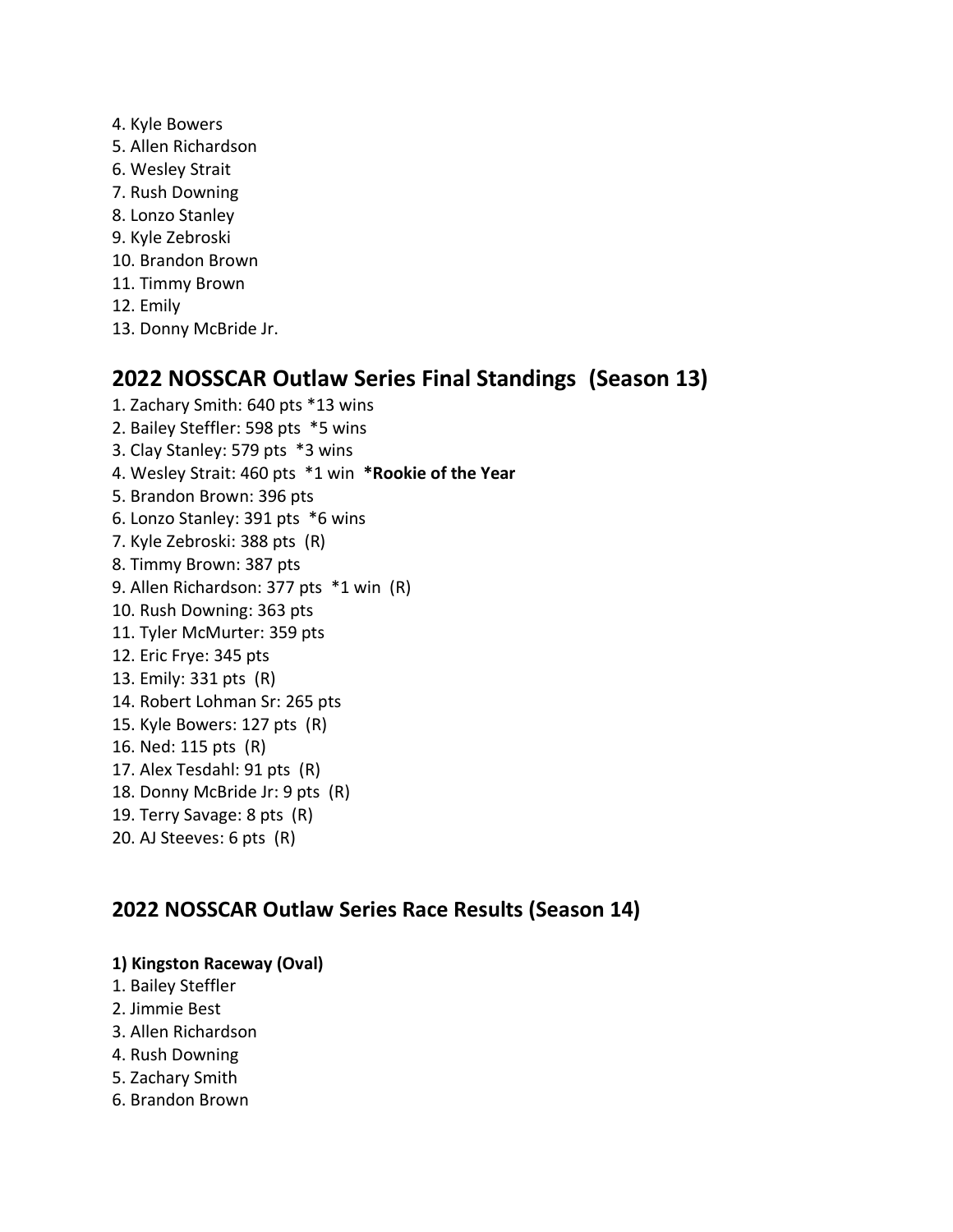7. Timmy Brown 8. Monte Delp 9. Emily Saari 10. Robert Lohman Sr. 11. Clay Stanley \*DNF

## **2) Drytown Desert Circuit (RC)**

- 1. Allen Richardson
- 2. Wesley Strait
- 3. Jimmie Best
- 4. Clay Stanley
- 5. Bailey Steffler
- 6. Rush Downing
- 7. Brandon Brown
- 8. Kyle Bowers
- 9. Timmy Brown
- 10. Kyle Zebroski
- 11. Emily Saari
- 12. Robert Lohman Sr.

#### **3) Tribend Speedway (Oval)**

- 1. Bailey Steffler
- 2. Clay Stanley
- 3. Allen Richardson
- 4. Jimmie Best
- 5. Wesley Strait
- 6. Rush Downing
- 7. Zachary Smith
- 8. Brandon Brown
- 9. Kyle Zebroski
- 10. Timmy Brown
- 11. Emily Saari
- 12. Robert Lohman Sr.

### **4) Bloomfield Speedway (Figure-8)**

- 1. Bailey Steffler
- 2. Jimmie Best
- 3. Clay Stanley
- 4. Allen Richardson
- 5. Wesley Strait
- 6. Kyle Zebroski
- 7. Robert Lohman Sr.
- 8. Timmy Brown
- 9. Brandon Brown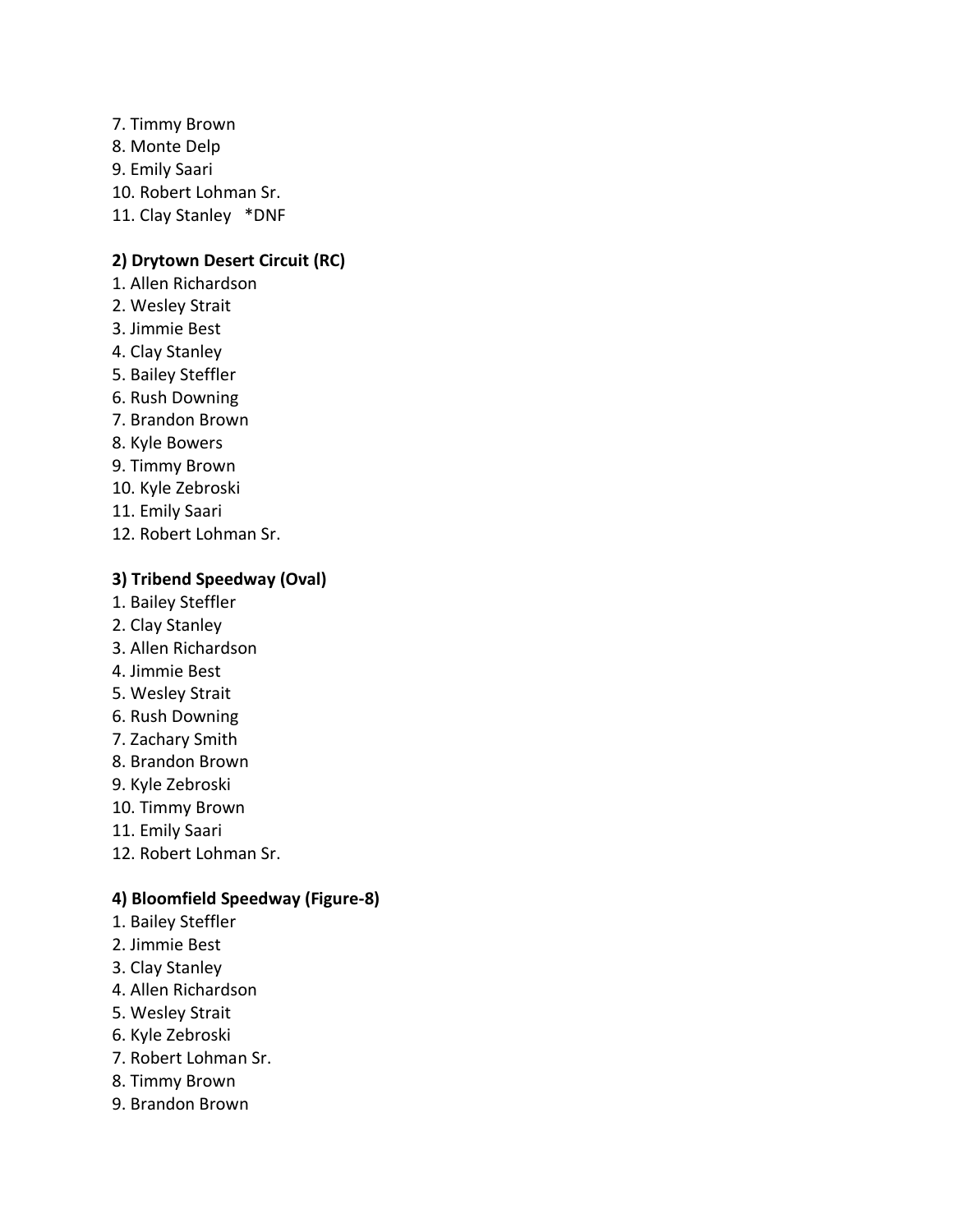10. Emily Saari 11. Kyle Bowers 12. Rush Downing \*DNF

### **5) Espedalen Raceway (RC)**

- 1. Bailey Steffler
- 2. Allen Richardson
- 3. Clay Stanley
- 4. Jimmie Best
- 5. Wesley Strait
- 6. Kyle Bowers
- 7. Brandon Brown
- 8. Rush Downing
- 9. Kyle Zebroski
- 10. Timmy Brown
- 11. Emily Saari
- 12. Robert Lohman Sr.

### **6) Crash Canyon (Oval)**

- 1. Bailey Steffler
- 2. Jimmie Best
- 3. Clay Stanley
- 4. Rush Downing
- 5. Timmy Brown
- 6. Monte Delp
- 7. Kenny Adair
- 8. Brandon Brown
- 9. Kyle Zebroski
- 10. Robert Lohman Sr.
- 11. Emily Saari

## **7) Motorcity Circuit (RC)**

- 1. Bailey Steffler
- 2. Clay Stanley
- 3. Allen Richardson
- 4. Wesley Strait
- 5. Rush Downing
- 6. Jimmie Best
- 7. Brandon Brown
- 8. Timmy Brown
- 9. Emily Saari
- 10. Kyle Zebroski
- 11. Kyle Bowers
- 12. Robert Lohman Sr.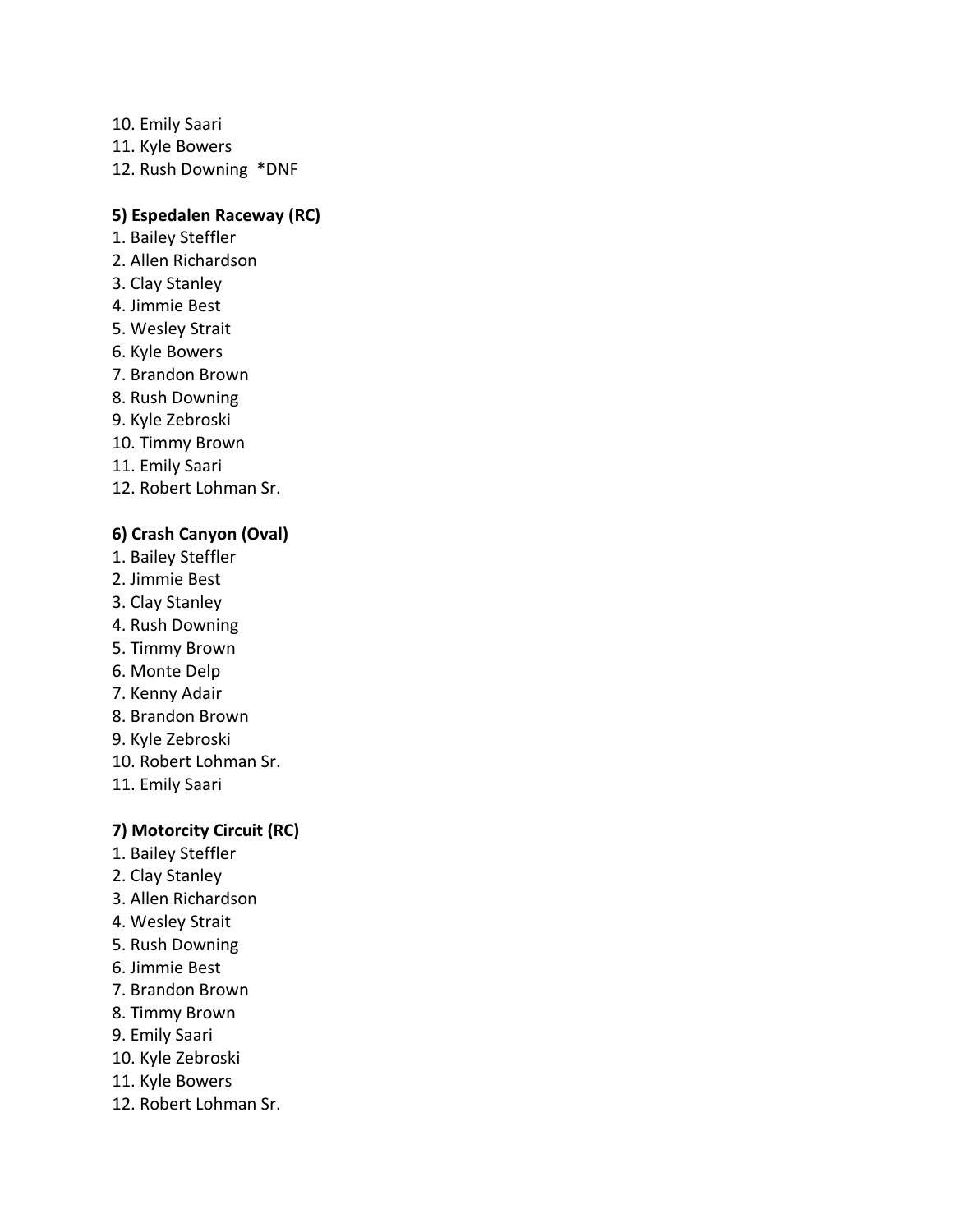### **8) Clay Ridge Circuit (RC)**

- 1. Jimmie Best
- 2. Clay Stanley
- 3. Wesley Strait
- 4. Bailey Steffler
- 5. Brandon Brown
- 6. Allen Richardson
- 7. Kyle Zebroski
- 8. Monte Delp
- 9. Emily Saari
- 10. Zachary Smith
- 11. Rush Downing
- 12. Kyle Bowers
- 13. Robert Lohman Sr. \*DNF

### **9) Hilltop Stadium (Oval)**

- 1. Bailey Steffler
- 2. Clay Stanley
- 3. Wesley Strait
- 4. Jimmie Best
- 5. Allen Richardson
- 6. Kyle Zebroski
- 7. Zachary Smith
- 8. Kyle Bowers
- 9. Timmy Brown
- 10. Emily Saari
- 11. Brandon Brown
- 12. Rush Downing
- 13. Monte Delp \*DNF
- 14. Robert Lohman Sr. \*DNF

### **10) Eagles Peak Motorpark (RC)**

- 1. Allen Richardson
- 2. Wesley Strait
- 3. Bailey Steffler
- 4. Jimmie Best
- 5. Kyle Bowers
- 6. Clay Stanley
- 7. Brandon Brown
- 8. Zachary Smith
- 9. Kyle Zebroski
- 10. Monte Delp
- 11. Timmy Brown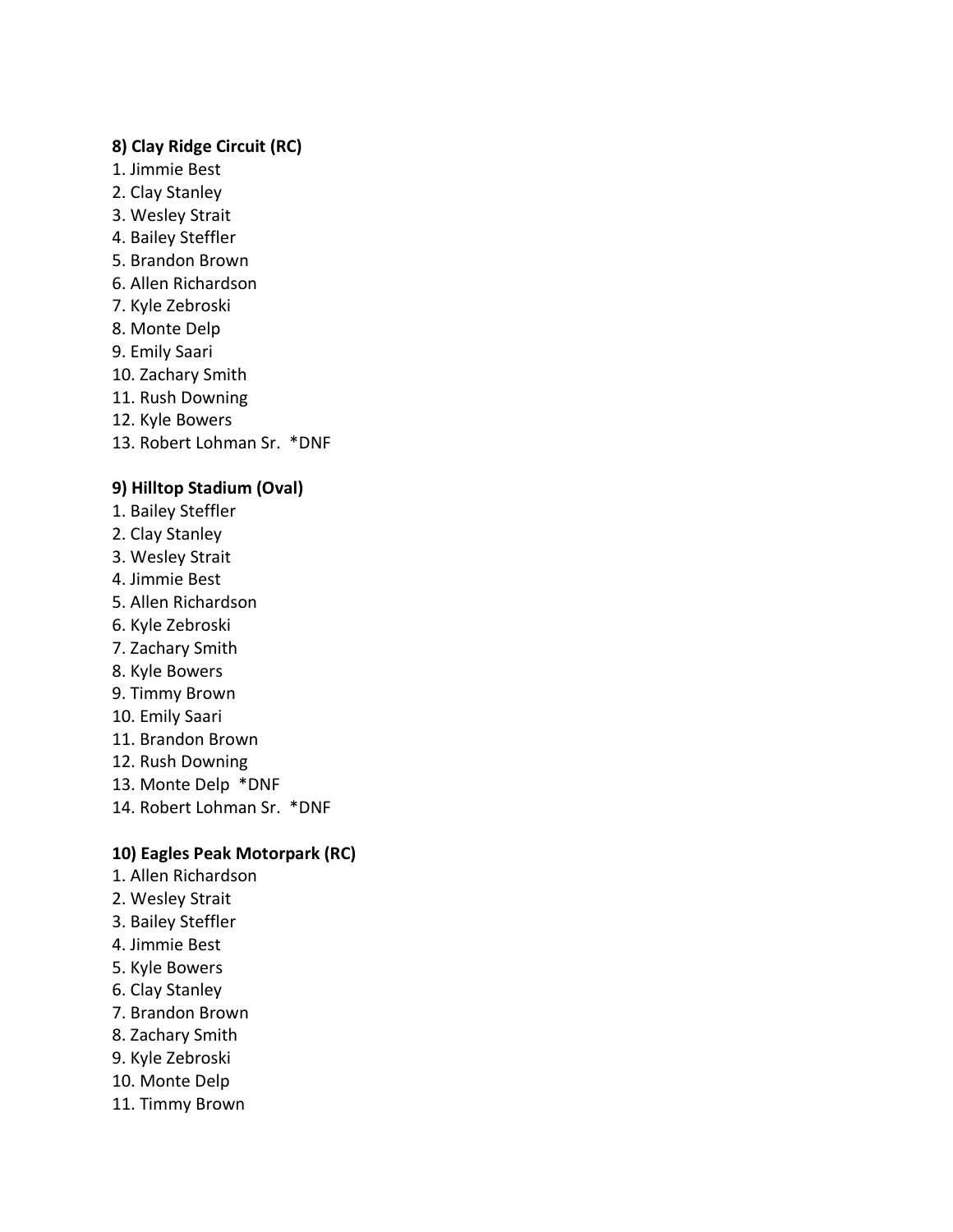- 12. Robert Lohman Sr.
- 13. Emily Saari
- 14. Rush Downing \*DNF

## **11) Mudford MotorPark (Oval)**

- 1. Zachary Smith
- 2. Bailey Steffler
- 3. Jimmie Best
- 4. Allen Richardson
- 5. Brandon Brown
- 6. Clay Stanley
- 7. Rush Downing
- 8. Robert Lohman Sr.
- 9. Timmy Brown
- 10. Emily Saari
- 11. Monte Delp

### **12) Rattlesnake Race Park (RC)**

- 1. Jimmie Best
- 2. Allen Richardson
- 3. Wesley Strait
- 4. Bailey Steffler
- 5. Brandon Brown
- 6. Zachary Smith
- 7. Rush Downing
- 8. Clay Stanley
- 9. Kyle Bowers
- 10. Monte Delp
- 11. Robert Lohman Sr.
- 12. Timmy Brown
- 13. Emily Saari
- 14. Kyle Zebroski \*DNF

### **13) Dirt Devil Stadium (RC)**

- 1. Bailey Steffler
- 2. Brandon Brown
- 3. Jimmie Best \*DNF
- 4. Clay Stanley \*DNF
- 5. Robert Lohman Sr. \*DNF
- 6. Zachary Smith \*DNF
- 7. Monte Delp \*DNF
- 8. Rush Downing \*DNF
- 9. Emily Saari \*DNF
- 10. Allen Richardson \*DNF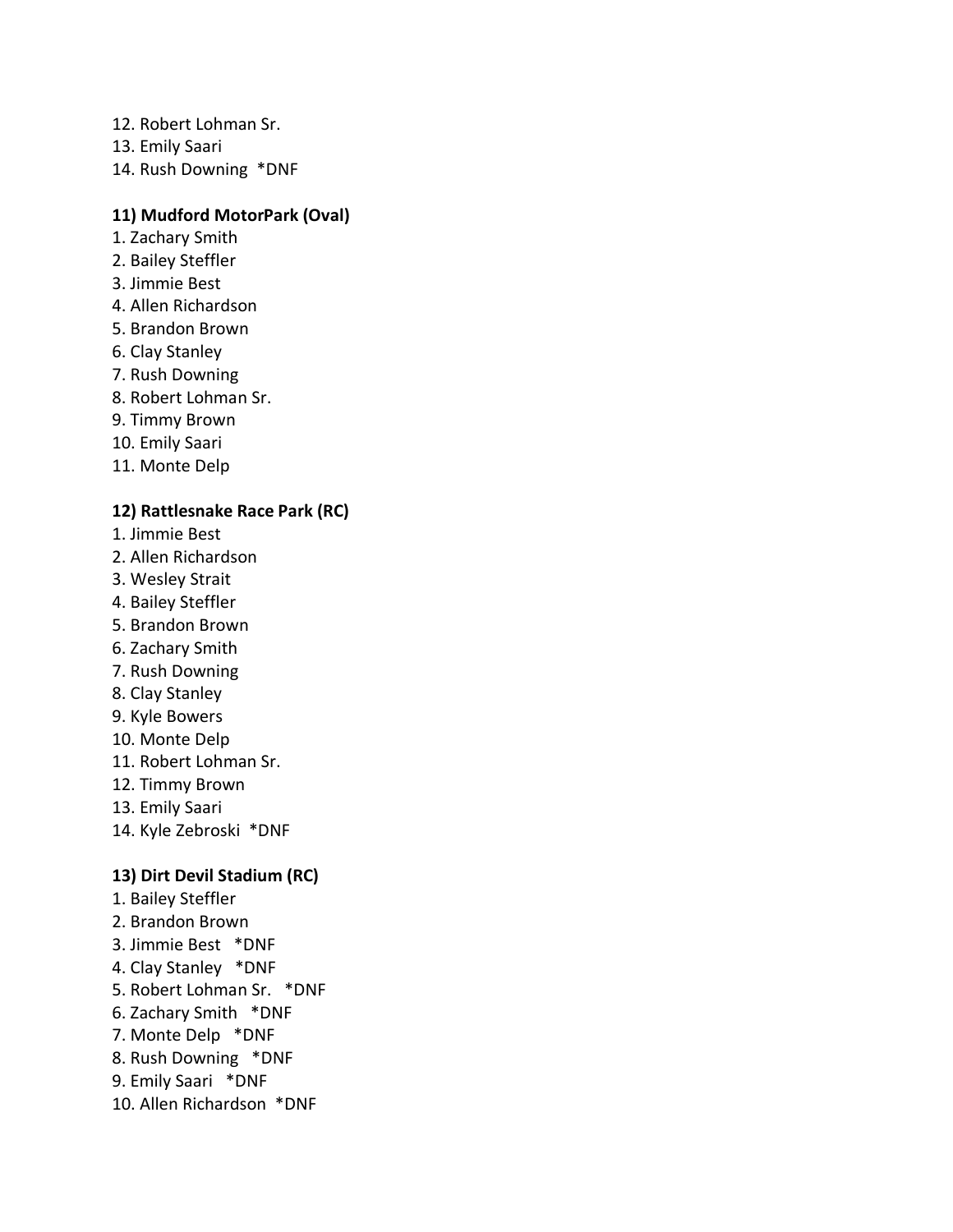#### 11. Timmy Brown \*DNF

#### **14) Big Valley Speedway (Inner Oval)**

- 1. Clay Stanley
- 2. Jimmie Best
- 3. Allen Richardson
- 4. Bailey Steffler
- 5. Zachary Smith
- 6. Monte Delp
- 7. Brandon Brown
- 8. Rush Downing
- 9. Timmy Brown
- 10. Emily Saari
- 11. Robert Lohman Sr. \*DNF

### **15) Big Valley Speedway (Figure-8)**

- 1. Jimmie Best
- 2. Clay Stanley
- 3. Zachary Smith
- 4. Allen Richardson
- 5. Brandon Brown
- 6. Timmy Brown
- 7. Bailey Steffler \*DNF
- 8. Monte Delp \*DNF
- 9. Rush Downing \*DNF
- 10. Emily Saari \*DNF
- 11. Robert Lohman Sr. \*DNF

#### **16) Big Valley Speedway (Outer Oval)**

- 1. Allen Richardson
- 2. Bailey Steffler
- 3. Jimmie Best
- 4. Clay Stanley
- 5. Tyler McMurter
- 6. Kenny Adair
- 7. Kyle Zebroski
- 8. Rush Downing
- 9. Brandon Brown
- 10. Monte Delp
- 11. Timmy Brown
- 12. Emily Saari
- 13. Robert Lohman Sr.

## **17) Finncross Circuit (RC)**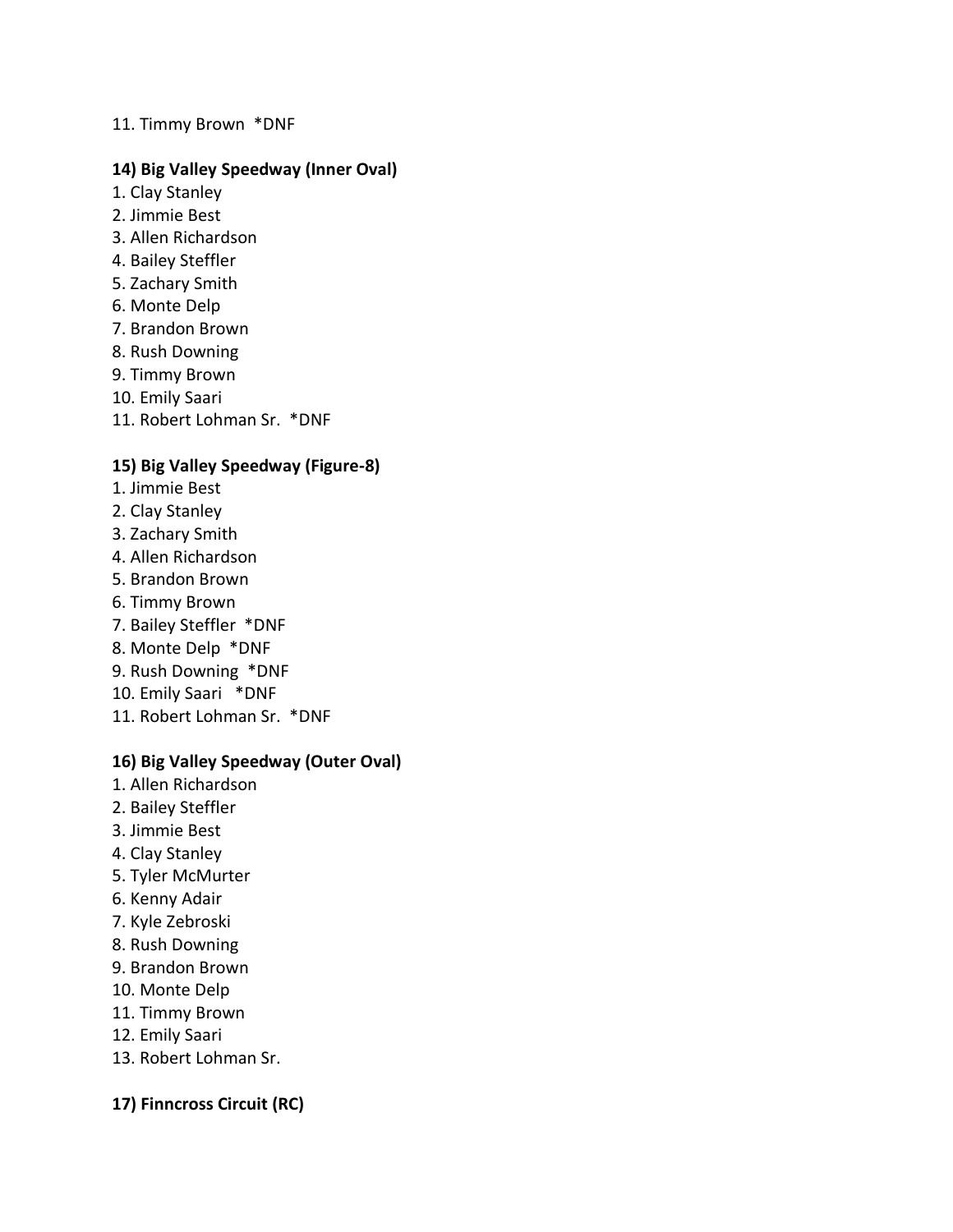#### 1. Bailey Steffler

- 2. Allen Richardson
- 3. Jimmie Best
- 4. Clay Stanley
- 5. BlackDawnPC
- 6. Rush Downing
- 7. Kenny Adair
- 8. Monte Delp
- 9. Kyle Zebroski
- 10. Robert Lohman Sr.
- 11. Emily Saari

### **18) Bloomfield Speedway (Oval)**

- 1. Clay Stanley
- 2. Bailey Steffler
- 3. Allen Richardson
- 4. Jimmie Best
- 5. Tyler McMurter
- 6. Rush Downing
- 7. Timmy Brown
- 8. Kenny Adair
- 9. Brandon Brown
- 10. Robert Lohman Sr.
- 11. Monte Delp
- 12. Kyle Zebroski
- 13. Emily Saari

### **19) Wrecknado (Figure-8)**

- 1. Bailey Steffler
- 2. Jimmie Best
- 3. Allen Richardson
- 4. Monte Delp
- 5. Brandon Brown
- 6. Robert Lohman Sr.
- 7. Tyler McMurter
- 8. Kenny Adair \*DNF
- 9. Emily Saari \*DNF
- 10. Timmy Brown \*DNF
- 11. Kyle Zebroski \*DNF
- 12. Clay Stanley \*DNF
- 13. Rush Downing \*DNF

### **20) Fire Rock Raceway (RC)**

1. Allen Richardson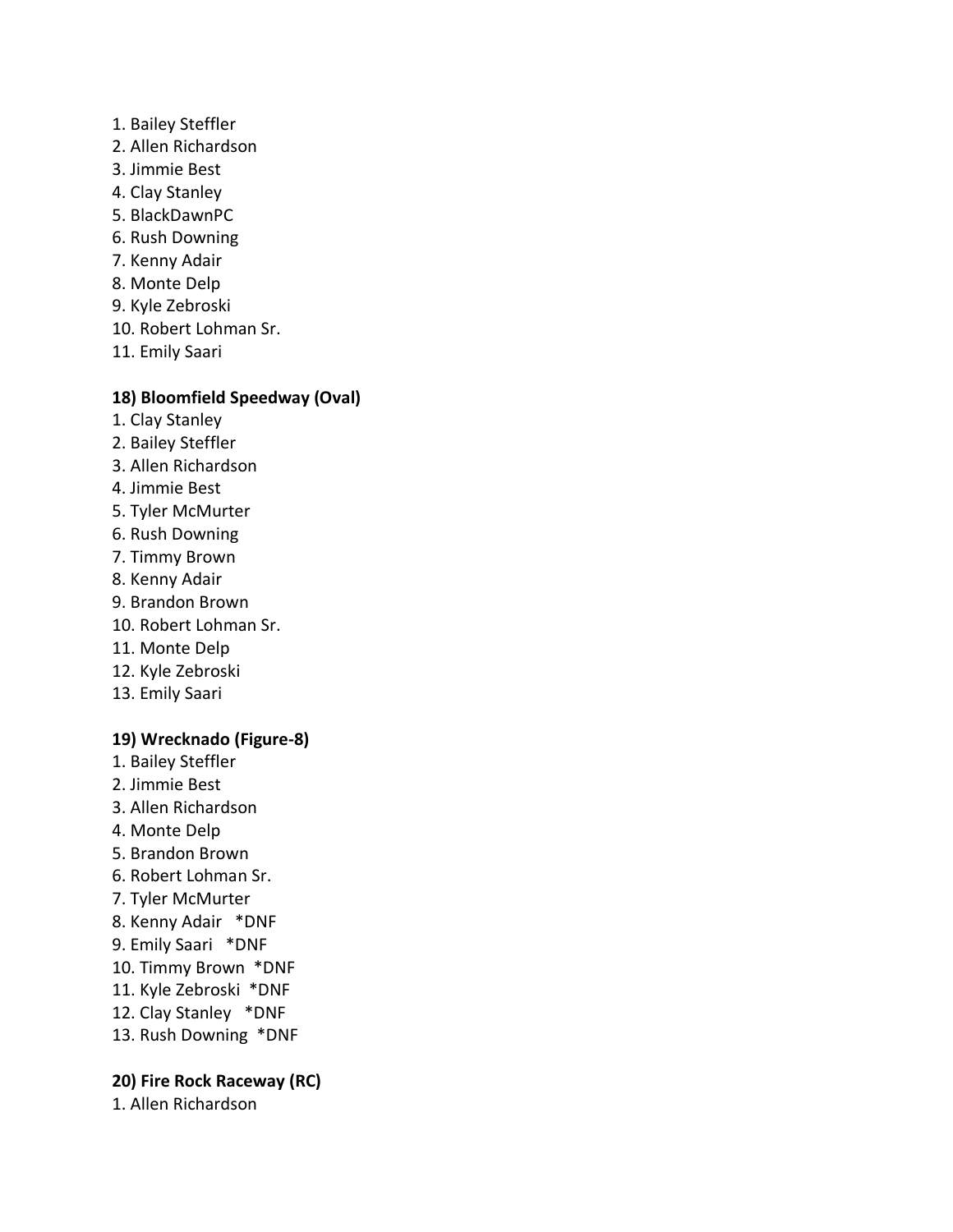- 2. Jimmie Best
- 3. Bailey Steffler
- 4. Clay Stanley
- 5. Kyle Zebroski
- 6. Kenny Adair
- 7. Rush Downing
- 8. Timmy Brown
- 9. BlackDawnPC
- 10. Monte Delp
- 11. Emily Saari
- 12. Robert Lohman Sr.

### **21) Hilltop Stadium (Figure-8)**

- 1. Bailey Steffler
- 2. Jimmie Best
- 3. Clay Stanley
- 4. Rush Downing
- 5. Timmy Brown
- 6. Monte Delp
- 7. Kenny Adair
- 8. Brandon Brown
- 9. Kyle Zebroski
- 10. Robert Lohman Sr.
- 11. Emily Saari

### **22) Hilltop Stadium (Oval)**

- 1. Bailey Steffler
- 2. Allen Richardson
- 3. Clay Stanley
- 4. Rush Downing
- 5. Timmy Brown
- 6. Brandon Brown
- 7. Kenny Adair
- 8. Kyle Zebroski
- 9. Jimmie Best
- 10. Monte Delp
- 11. Robert Lohman Sr.
- 12. Emily Saari

### **23) Hillstreet Circuit (RC)**

- 1. Bailey Steffler
- 2. Allen Richardson
- 3. Jimmie Best
- 4. Clay Stanley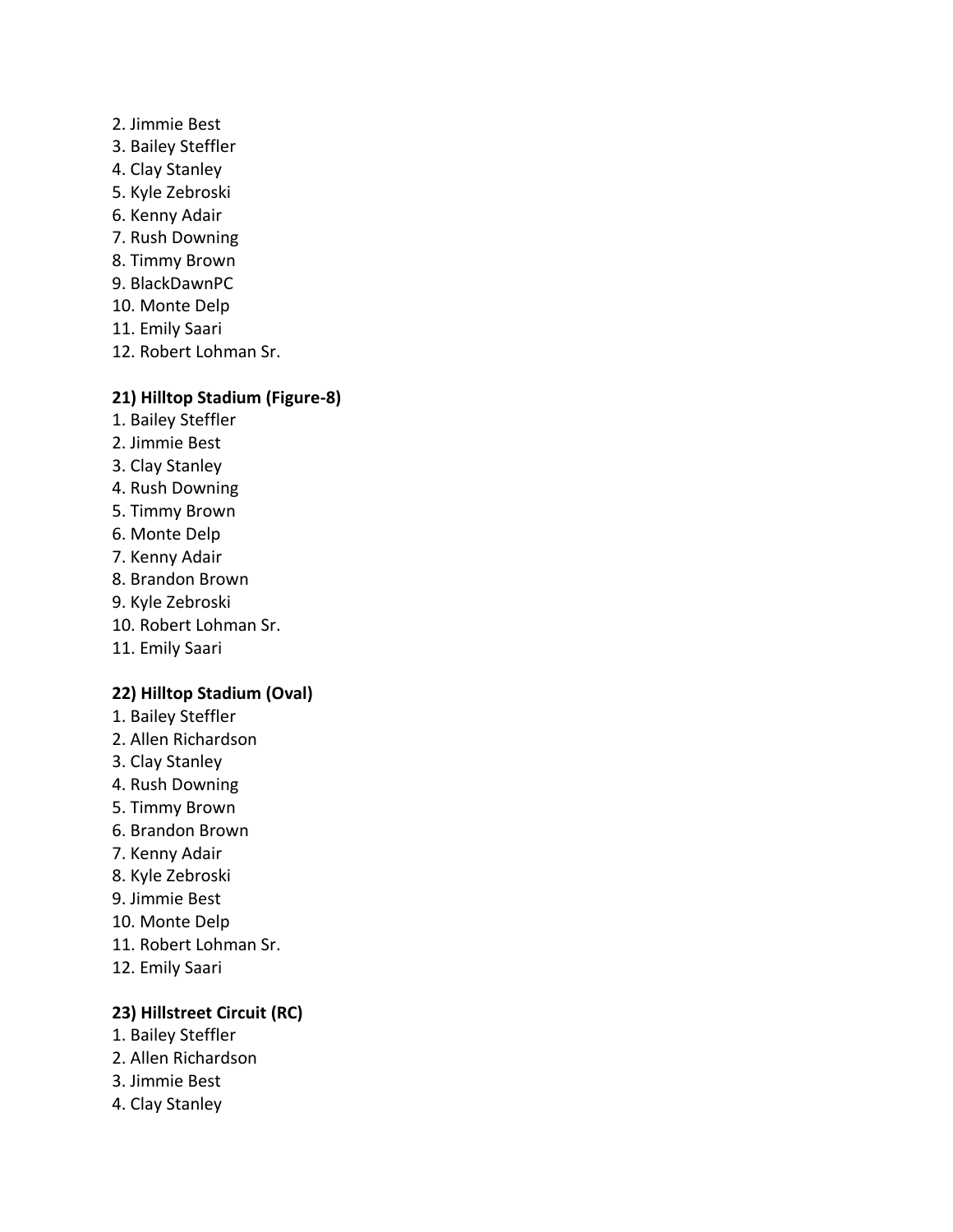5. Wesley Strait 6. Kyle Bowers 7. Brandon Brown 8. Kyle Zebroski 9. Emily Saari 10. Rush Downing \*DNF 11. Zachary Smith \*DNF 12. Monte Delp \*DNF

### **24) Tribend Speedway (Oval)**

- 1. Clay Stanley
- 2. Bailey Steffler
- 3. Allen Richardson
- 4. Jimmie Best
- 5. Rush Downing
- 6. Kyle Zebroski
- 7. BlackDawnPC
- 8. Monte Delp
- 9. Emily Saari
- 10. Kenny Adair
- 11. Timmy Brown \*DNF
- 12. Robert Lohman Sr. \*DNF

### **25) Firwood Motocenter (RC)**

- 1. Clay Stanley
- 2. Bailey Steffler
- 3. Brandon Brown
- 4. Allen Richardson
- 5. Dave Marks Jr.
- 6. Rush Downing
- 7. Kyle Zebroski
- 8. Monte Delp
- 9. Kyle Bowers
- 10. BlackDawnPC
- 11. Kenny Adair
- 12. Emily Saari
- 13. Timmy Brown
- 14. Robert Lohman Sr.

### **26) Kingston Raceway (Oval)**

- 1. Timmy Brown
- 2. Clay Stanley
- 3. Emily Saari
- 4. Bailey Steffler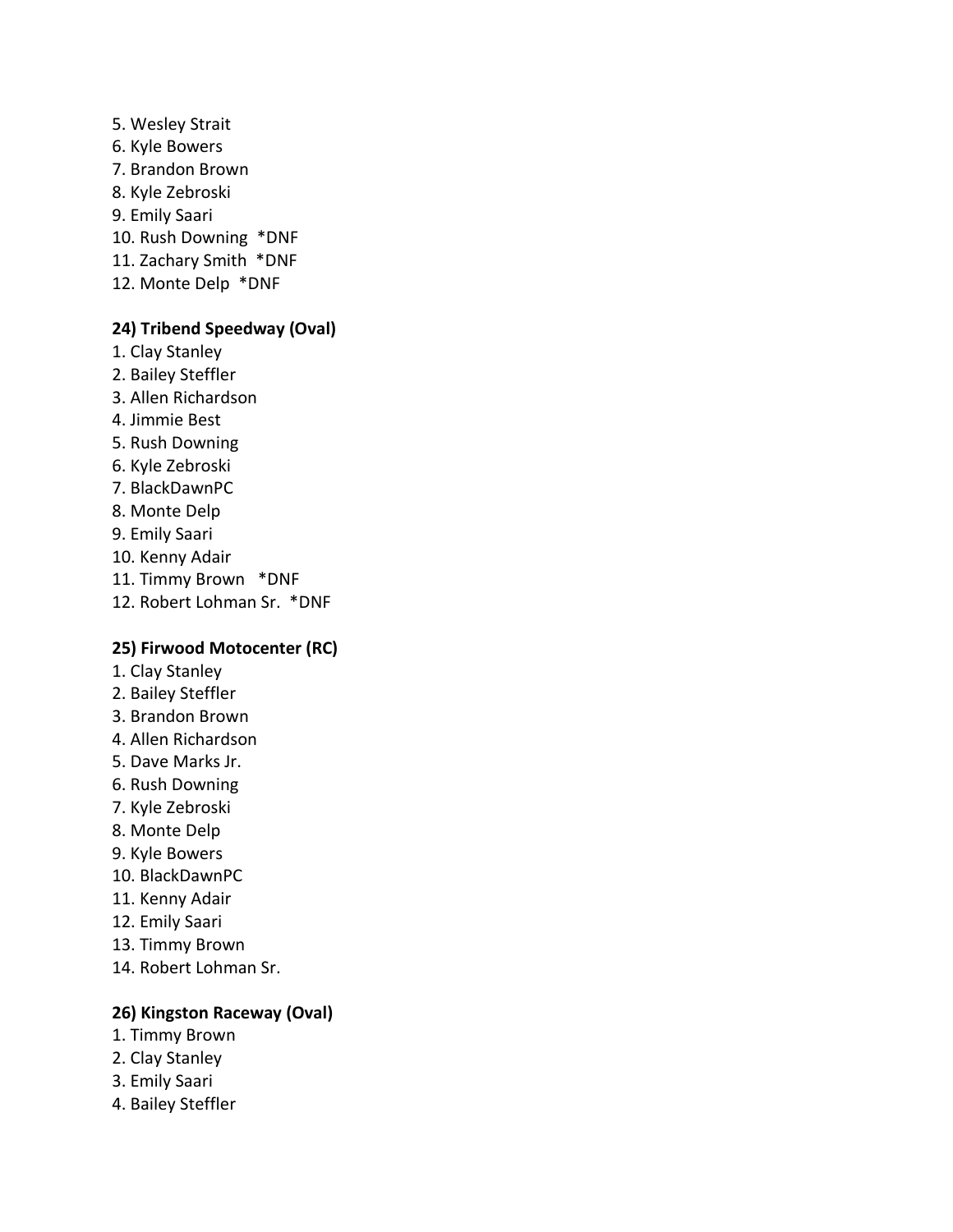- 5. Brandon Brown
- 6. Monte Delp
- 7. Allen Richardson
- 8. Dave Marks Jr.
- 9. BlackDawnPC
- 10. Rush Downing
- 11. Kyle Zebroski
- 12. Kyle Bowers
- 13. Kenny Adair \*DNF
- 14. Robert Lohman Sr. \*DNF

#### **27) Kingston Raceway (Figure-8)**

- 1. Bailey Steffler
- 2. Allen Richardson
- 3. Clay Stanley
- 4. Kenny Adair
- 5. BlackDawnPC
- 6. Emily Saari
- 7. Jimmie Best \*DNF
- 8. Monte Delp \*DNF
- 9. Rush Downing \*DNF
- 10. Kyle Zebroski \*DNF
- 11. Timmy Brown \*DNF
- 12. Robert Lohman Sr. \*DNF

### **28) Midwest Motocenter (RC)**

- 1. Allen Richardson
- 2. Bailey Steffler
- 3. Kyle Bowers
- 4. Dave Marks Jr.
- 5. Monte Delp
- 6. Brandon Brown
- 7. BlackDawnPC
- 8. Clay Stanley
- 9. Kyle Zebroski
- 10. Rush Downing
- 11. Timmy Brown
- 12. Kenny Adair
- 13. Emily Saari
- 14. Robert Lohman Sr.

## **29) Death Loop (RC)**

- 1. Allen Richardson
- 2. Bailey Steffler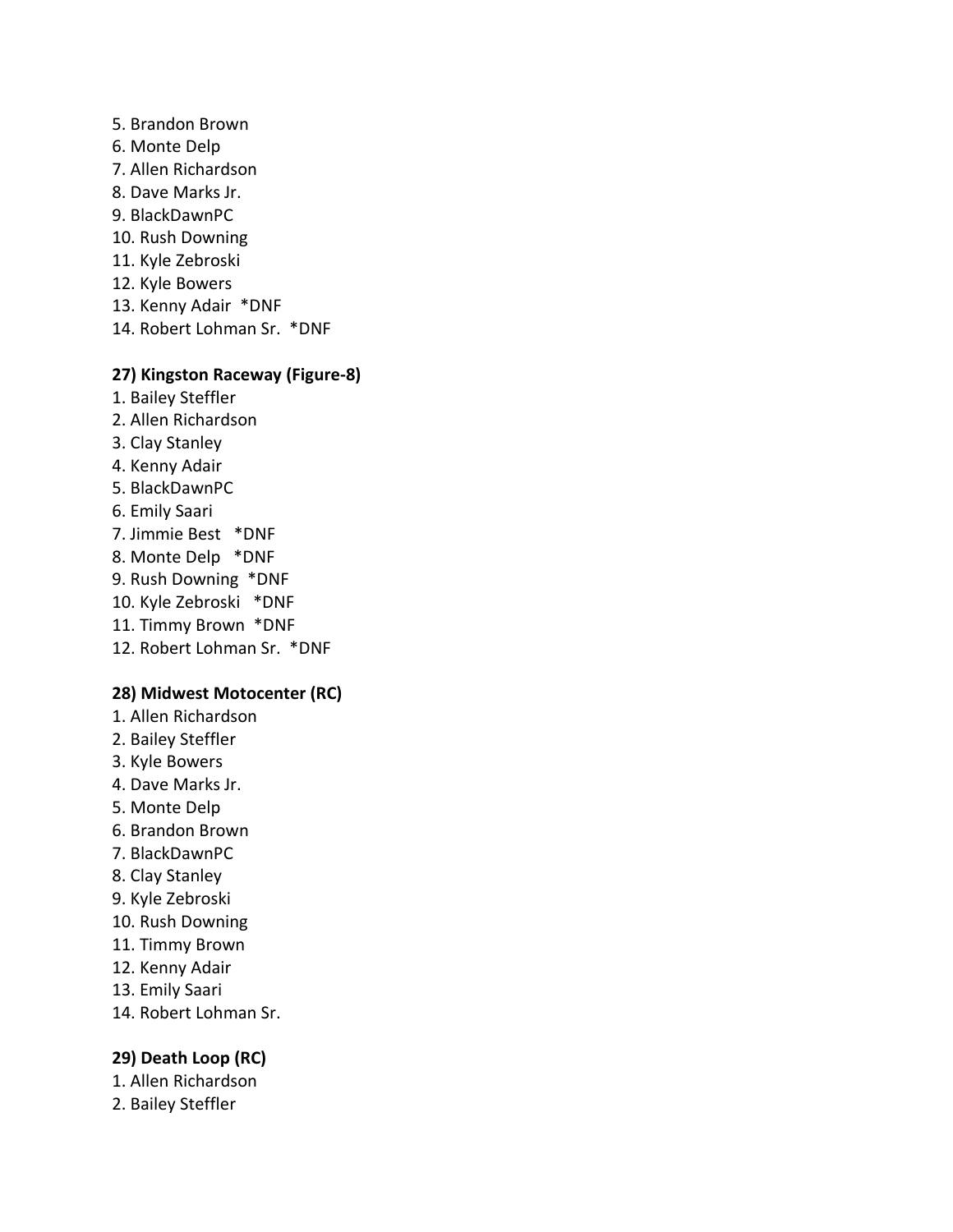- 3. Clay Stanley
- 4. Rush Downing
- 5. BlackDawnPC
- 6. Robert Lohman Sr.
- 7. Monte Delp
- 8. Brandon Brown
- 9. Dave Marks Jr.
- 10. Timmy Brown
- 11. Kenny Adair
- 12. Emily Saari
- 13. Kyle Zebroski \*DNF
- 14. Kyle Bowers \*DNF

## **30) Madman Stadium (Figure-8)**

- 1. Clay Stanley
- 2. Allen Richardson
- 3. Bailey Steffler
- 4. Brandon Brown
- 5. Dave Marks Jr.
- 6. Kyle Zebroski
- 7. Rush Downing
- 8. Kenny Adair
- 9. Kyle Bowers
- 10. Robert Lohman Sr. \*DNF
- 11. Timmy Brown \*DNF
- 12. Emily Saari \*DNF
- 13. Monte Delp \*DNF
- 14. BlackDawnPC \*DNF

# **2022 NOSSCAR Outlaw Series Final Standings (Season 14)**

- 1. Bailey Steffler: 670 pts \*14 wins
- 2. Allen Richardson: 606 pts \*6 wins
- 3. Clay Stanley: 578 pts \*5 wins
- 4. Jimmie Best: 495 pts \*3 wins
- 5. Rush Downing: 427 pts
- 6. Brandon Brown: 392 pts
- 7. Emily Saari: 356 pts
- 8. Timmy Brown: 350 pts \*1 win
- 9. Kyle Zebroski: 334 pts
- 10. Monte Delp: 333 pts
- 11. Robert Lohman Sr.: 315 pts
- 12. Kenny Adair: 214 pts
- 13. Wesley Strait: 190 pts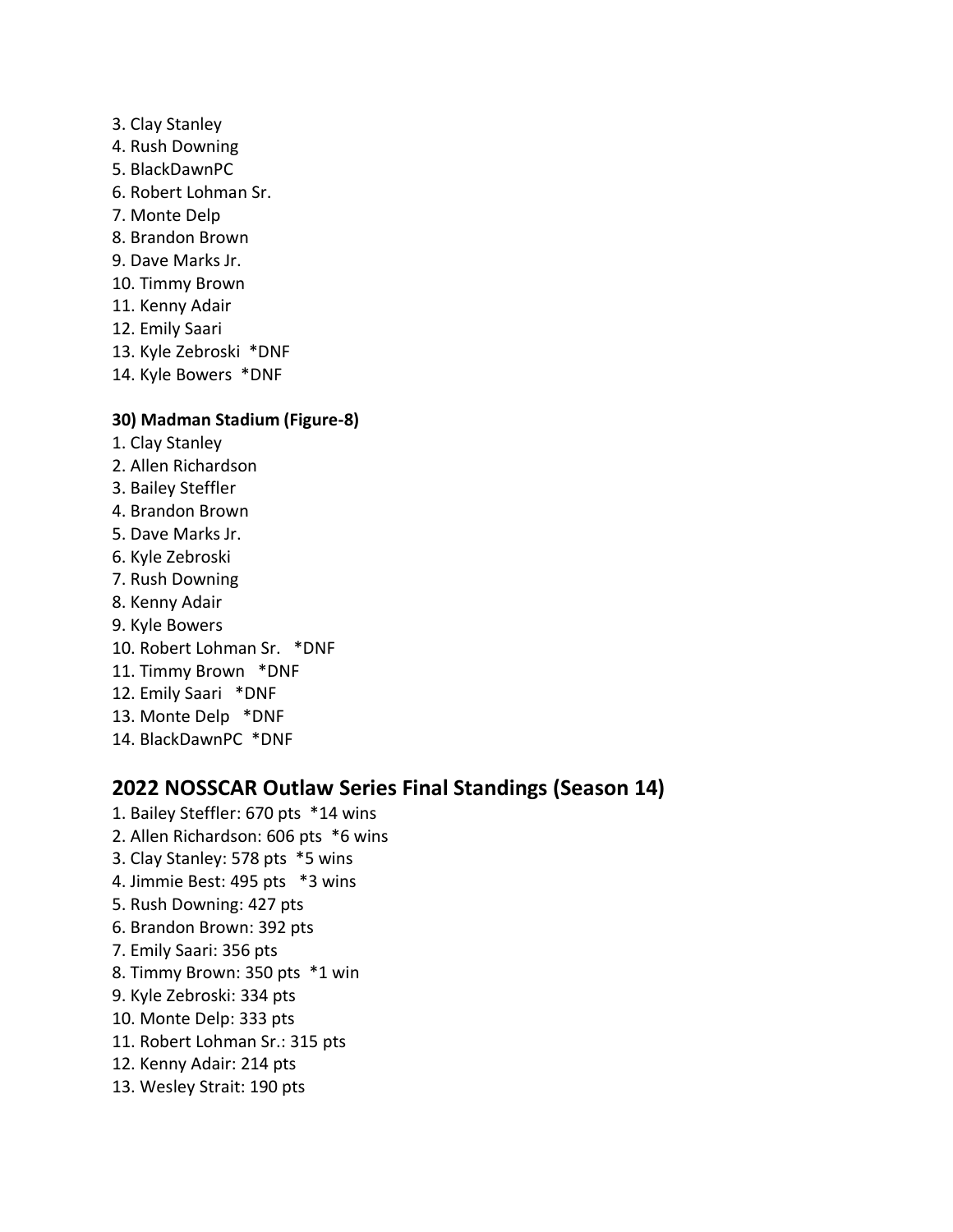- 14. Kyle Bowers: 186 pts 15. Zachary Smith: 178 pts \*1 win 16. BlackDawnPC: 170 pts 17. Dave Marks Jr: 77 pts
- 18. Tyler McMurter: 49 pts

# **RECORDS AFTER SEASON 14 IN 2022**

## **NOSSCAR Outlaw Series Champions**

Austin Humphries (Mountaineer) Lonzo Stanley x2 **Stuntman** Dakota Brough x4 Artificial Reaper Tyler McMurter x2 Zachary Smith Bailey Steffler

## **All-Time Most NOSSCAR Outlaw Series Road Course Wins**

Lonzo Stanley (18) Zachary Smith (12) Clay Stanley (9) Dakota Brough (8) Logan Brough (7) Bailey Steffler (6) Allen Richardson (5) Stuntman (4) Tyler McMurter (3) Jade Burr (3) Austin Humphries (3) DJ Poitras (2) Artificial Reaper (2) Jimmie Best (2) Cowboy (1) Throwin-Dirt (1) Eric Frye (1) Rush Downing (1) Umbriferous (1) Commander Billy (1)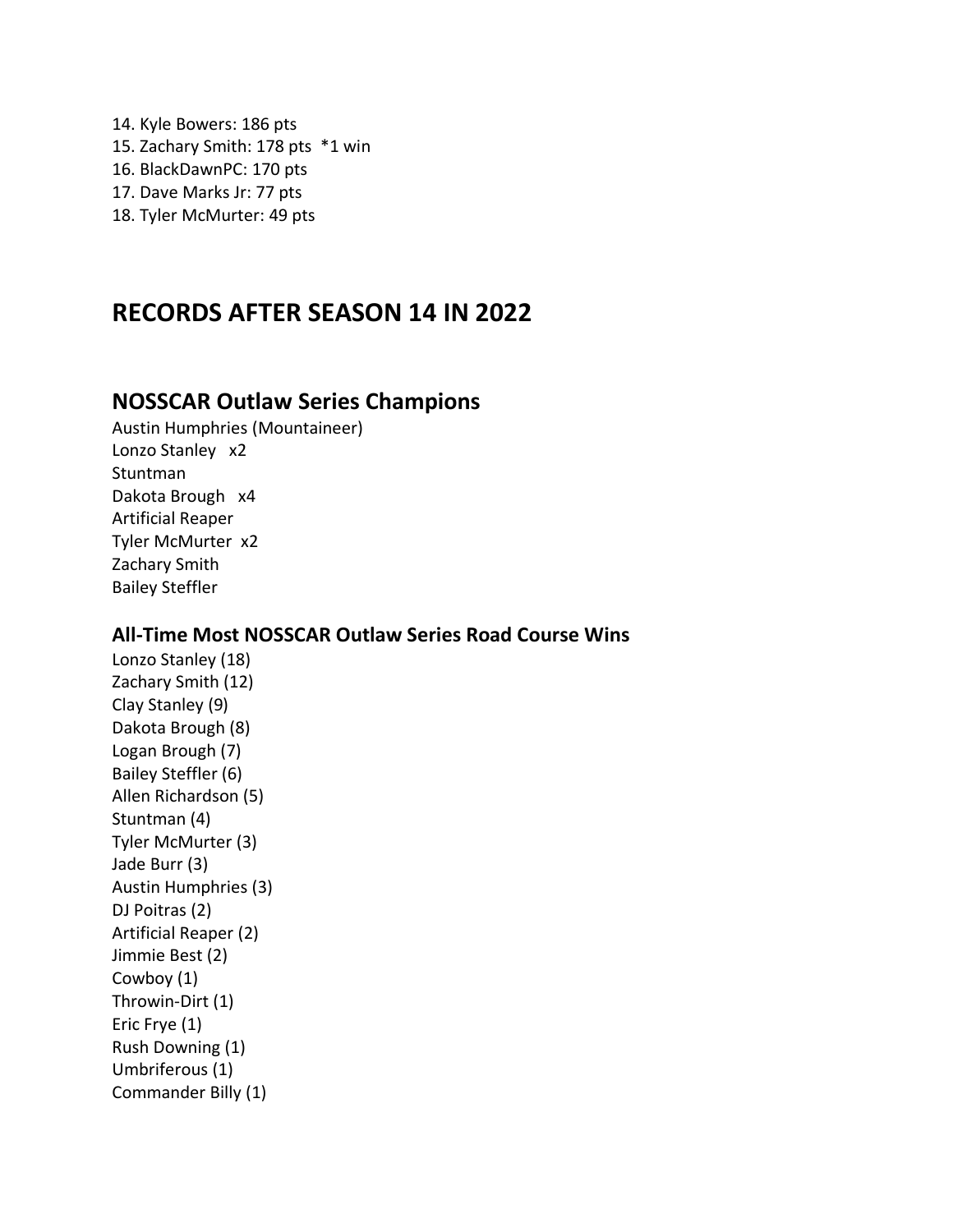Bad2TheBone (1)

## **All-time Most NOSSCAR Outlaw Series Oval Wins**

Zachary Smith (11) Bailey Steffler (9) Tyler McMurter (8) Lonzo Stanley (5) Dakota Brough (4) Clay Stanley (4) Jade Burr (3) Stuntman (3) Logan Brough (2) Timmy Brown (2) DJ Poitras (2) Allen Richardson (2) CD-Derby (1) Austin Humphries (1) Bad2TheBone (1) Noah Allen (1)

## **All-time Most NOSSCAR Outlaw Series Figure-8 Wins**

Dakota Brough (5) Zachary Smith (5) Bailey Steffler (4) Stuntman (3) Lonzo Stanley (3) Clay Stanley (3) Jade Burr (2) Tyler McMurter (1) Artificial Reaper (1) Wesley Strait (1) Jimmie Best (1) Antman (1) Austin Humphries (1)

# **All-time NOSSCAR Outlaw Series Wins List**

Zachary Smith (28) Lonzo Stanley (26) Bailey Steffler (19) Dakota Brough (17) Clay Stanley (16) Tyler McMurter (12) Stuntman (10)